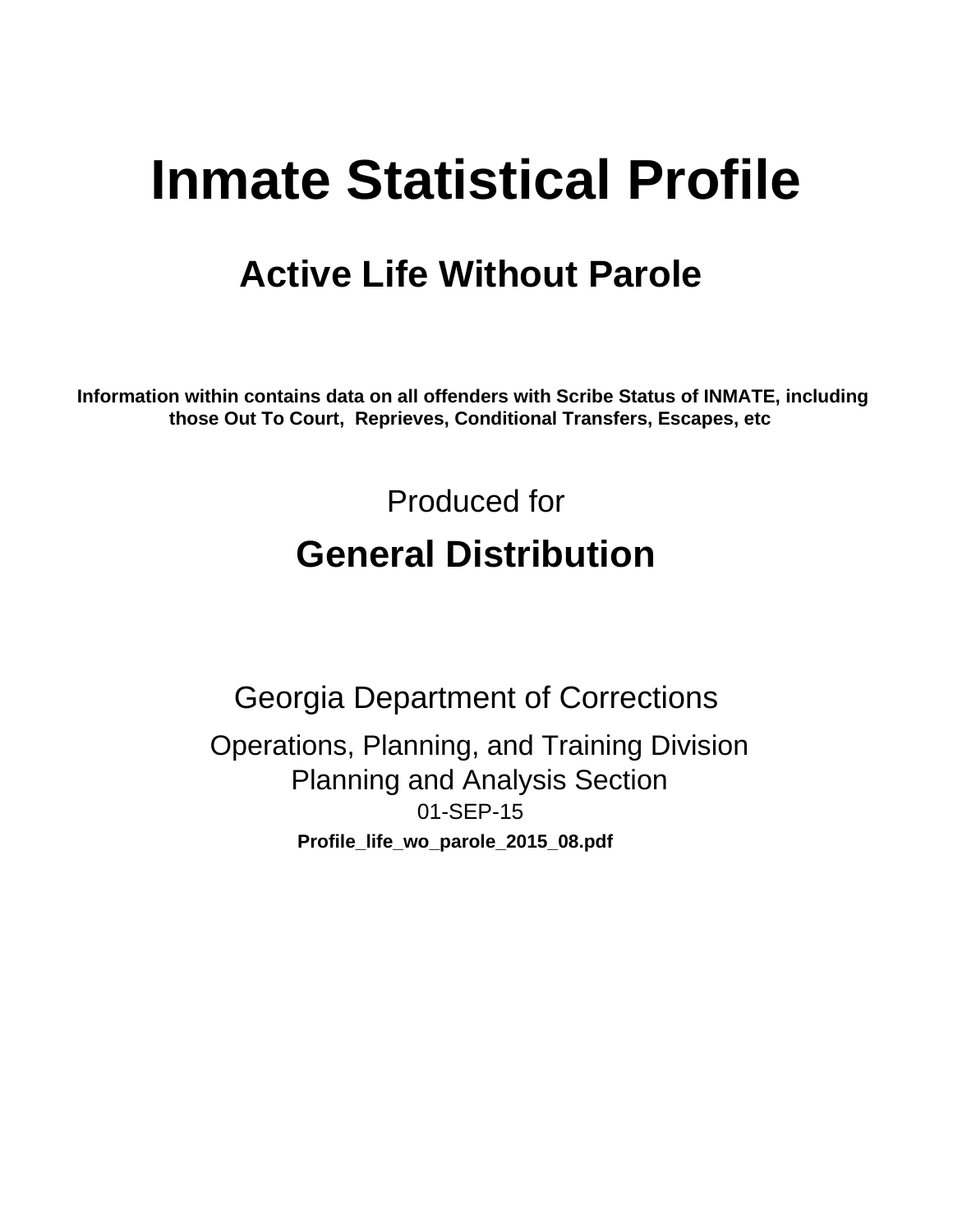#### Inmate Statistical Profile 01-SEP-15 Contents

**Active Life Without Parole** 

Produced for General Distribution

## **Table of Contents**

| <b>Demographic information</b>                                       |
|----------------------------------------------------------------------|
| 4 Current age, broken out in ten year age groups                     |
| 5 Race group                                                         |
| 6 Marital status, self-reported at entry to prison                   |
| 7 Number of children, self-reported at entry to prison               |
| 8 Religious affiliation, self-reported at entry to prison            |
| 9 Home county - self-reported at entry to prison                     |
| 13 Employment status before prison, self-reported at entry to prison |
| 14 Age at admission                                                  |
| 16 Height, measured at entry to prison                               |
| 17 Weight, measured at entry to prison                               |
| 18 Military service                                                  |
| <b>Correctional information</b>                                      |
| 19 Type of admission to prison                                       |
| 20 Current / last supervision level                                  |
| 21 Current / last institution type                                   |
| 22 Institution type - transitional centers                           |
| 23 Institution type - county prisons                                 |
| 24 Institution type - state prisons                                  |
| 25 Institution type - private prisons                                |
| 26 Institution type - inmate boot camp                               |
| 27 Number of disciplinary reports                                    |
| 28 Number of transfers                                               |
| 29 Number of escapes                                                 |
| 30 Time served in current (or last) institution                      |
| <b>Educational, psychological and physical information</b>           |
| 31 Highest grade level attained                                      |
| 32 Culture fair IQ scores                                            |
| 33 Wide Range Achievement Test (WRAT) reading score                  |
| 34 Wide Range Achievement Test (WRAT) math score                     |
| 35 Wide Range Achievement Test (WRAT) spelling score                 |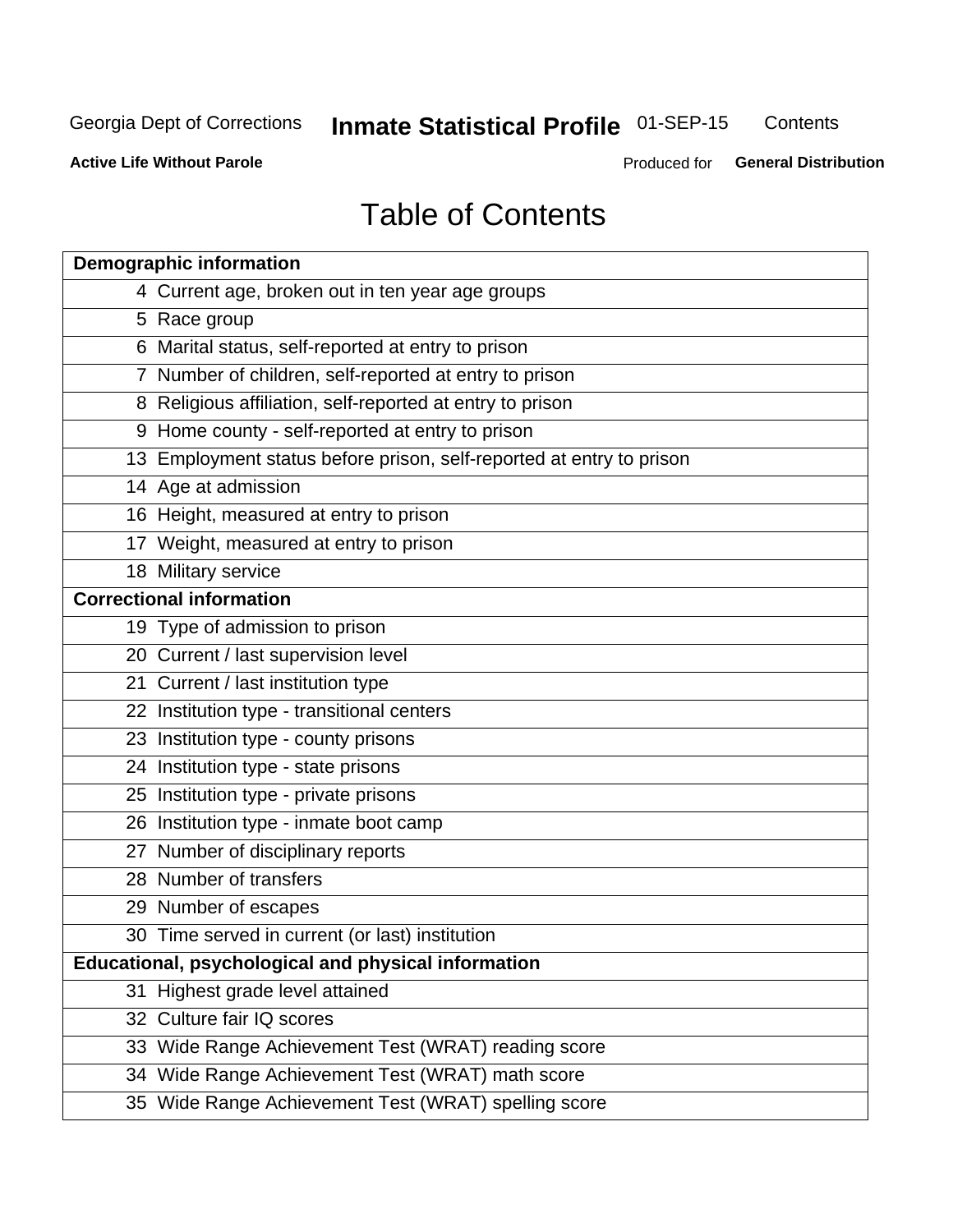## Inmate Statistical Profile 01-SEP-15

Contents

**Active Life Without Parole** 

Produced for General Distribution

## **Table of Contents**

| Educational, psychological and physical information              |
|------------------------------------------------------------------|
| 36 Current / last mental health treatment level                  |
| 37 PULHESDWIT medical scale - 'P' overall condition ('P'hysical) |
| 38 PULHESDWIT medical scale - 'U' upper body                     |
| 39 PULHESDWIT medical scale - 'L' lower body                     |
| 40 PULHESDWIT medical scale - 'H' hearing                        |
| 41 PULHESDWIT medical scale - 'E' vision                         |
| 42 PULHESDWIT medical scale -'S' psychiatric                     |
| 43 PULHESDWIT medical scale - 'D' dental                         |
| 44 PULHESDWIT medical scale - 'W' work ability                   |
| 45 PULHESDWIT medical scale - 'I' impairment                     |
| 46 PULHESDWIT medical scale - 'T' transportability               |
| <b>Crimes and criminal history information</b>                   |
| 47 Number of prior Georgia incarcerations                        |
| 48 Prison sentence in years                                      |
| 49 Primary offense, broken out into felonies vs misdemeanors     |
| 50 Primary offense, broken out into six broad crime categories   |
| 51 Primary offense, detailed offense code                        |
| 52 County of conviction of primary offense                       |
| 56 Circuit of conviction of primary offense                      |
| 58 Years served (jail + prison) in this incarceration            |
| <b>Medical information</b>                                       |
| 59 Results of most recent HIV test                               |
| 60 Results of most recent tuberculosis test                      |
| 61 Results of most recent syphilis test                          |
| 62 Results of most recent Hepatitis-C test                       |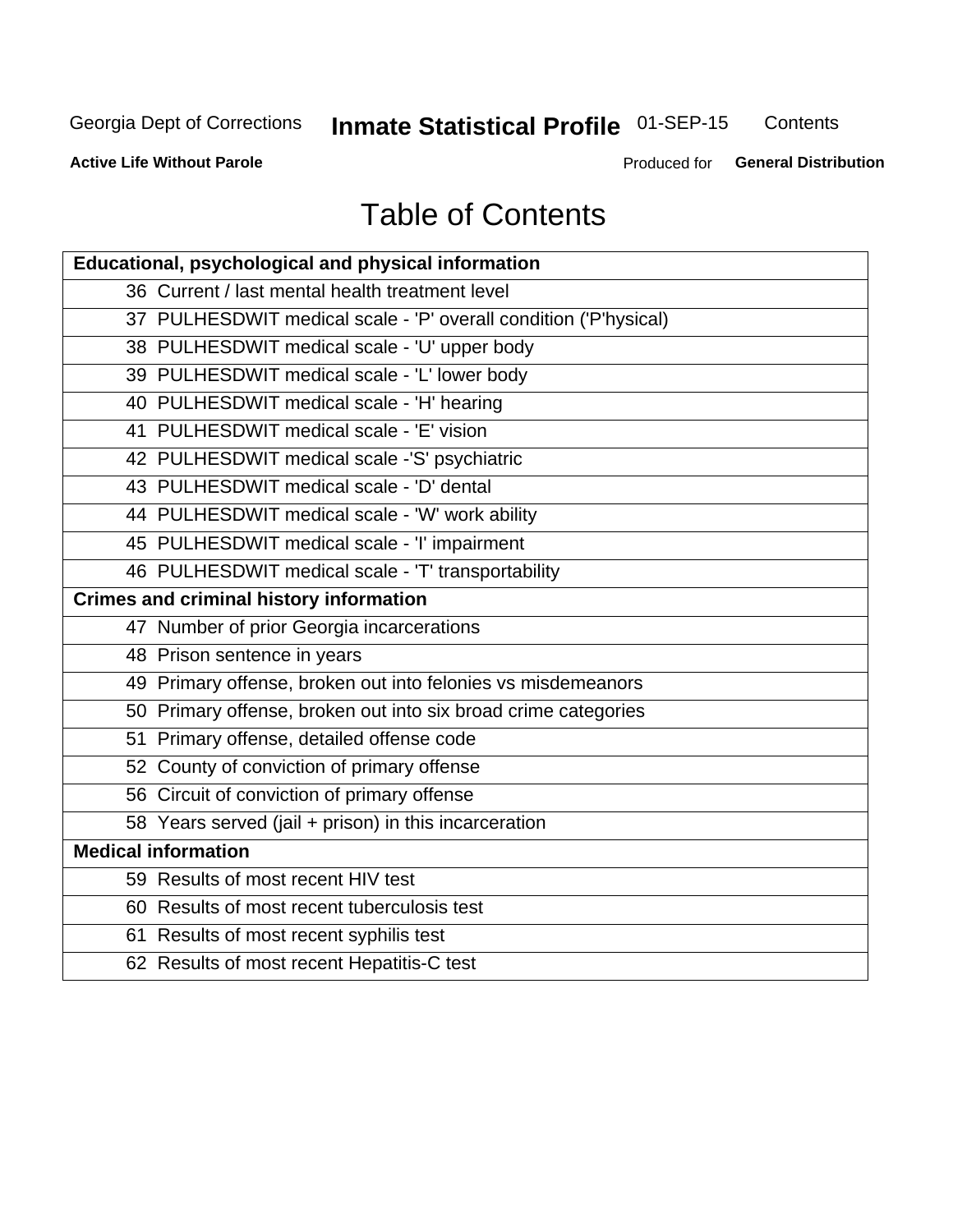#### **Active Life Without Parole**

#### Produced for General Distribution

#### Current age, broken out in ten-year age groups

COL % - percent each COUNT is of its particular column

|                          | <b>Male</b>     |          |         | <b>Female</b> |        |       | <b>Total</b>    |        |
|--------------------------|-----------------|----------|---------|---------------|--------|-------|-----------------|--------|
| <b>Current Age</b>       | <b>Count</b>    | Col %    | Row %   | <b>Count</b>  | Col %  | Row % | <b>Total</b>    | Col %  |
| <b>Teens (1-19)</b>      | 5               | $0.46\%$ | 100.00% |               |        |       | 5               | 0.44%  |
| <b>Twenties (20-29)</b>  | 171             | 15.60%   | 97.16%  | 5             | 14.29% | 2.84% | 176             | 15.56% |
| Thirties (30-39)         | 302             | 27.55%   | 96.79%  | 10            | 28.57% | 3.21% | 312             | 27.59% |
| <b>Forties (40-49)</b>   | 311             | 28.38%   | 96.28%  | 12            | 34.29% | 3.72% | 323             | 28.56% |
| <b>Fifties (50-59)</b>   | 213             | 19.43%   | 96.82%  |               | 20.00% | 3.18% | 220             | 19.45% |
| <b>Sixties (60-69)</b>   | 74              | 6.75%    | 98.67%  |               | 2.86%  | 1.33% | 75              | 6.63%  |
| Seventy + (70 and above) | 20 <sub>1</sub> | 1.82%    | 100.00% |               |        |       | 20 <sub>1</sub> | 1.77%  |
| <b>Total Reported</b>    | 1,096           | 100%     | 96.91%  | 35            | 100%   | 3.09% | 1,131           | 100%   |

| `enorted<br>NOT<br>$\sim$ . The set of $\sim$ |      |   |       |
|-----------------------------------------------|------|---|-------|
| <b>Total</b><br><b>COMMA</b>                  | ,096 | ◡ | 1,131 |

| Mean<br>(average)    | 42.29 | 40.57 | 42.24 |
|----------------------|-------|-------|-------|
| Median (middle)      |       |       |       |
| Mode (most frequent) | 34    | 30    | 34    |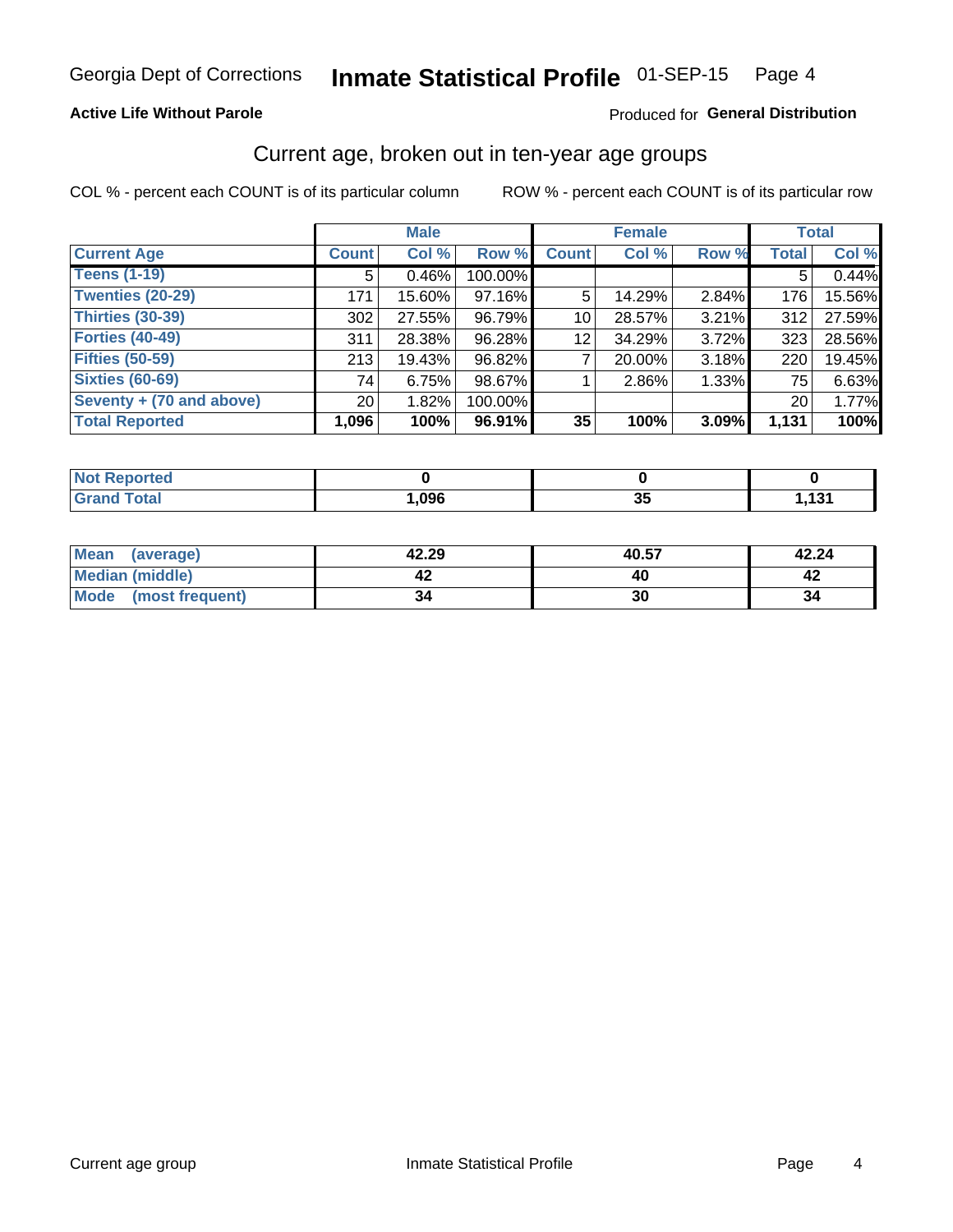#### Inmate Statistical Profile 01-SEP-15 Page 5

#### **Active Life Without Parole**

Produced for General Distribution

#### Race group

COL % - percent each COUNT is of its particular column

|                              |              | <b>Male</b> |         |                    | <b>Female</b> |       |       | <b>Total</b> |  |
|------------------------------|--------------|-------------|---------|--------------------|---------------|-------|-------|--------------|--|
| <b>Race Group</b>            | <b>Count</b> | Col %       |         | <b>Row % Count</b> | Col %         | Row % | Total | Col %        |  |
| <b>White</b>                 | 242          | 22.08%      | 95.28%  | 12                 | 34.29%        | 4.72% | 254   | 22.46%       |  |
| <b>Black</b><br>$\mathbf{2}$ | 825          | 75.27%      | 97.52%  | 21                 | 60.00%        | 2.48% | 846   | 74.80%       |  |
| <b>Other</b><br>5.           |              | $.09\%$     | 100.00% |                    |               |       |       | .09%         |  |
| <b>Asian</b><br>6            | 4            | .36%        | 100.00% |                    |               |       | 4     | .35%         |  |
| <b>Hispanic</b><br>10        | 24           | 2.19%       | 92.31%  | 2                  | 5.71%         | 7.69% | 26    | 2.30%        |  |
| <b>Total Reported</b>        | 1,096        | 100%        | 96.91%  | 35                 | 100%          | 3.09% | 1,131 | 100%         |  |

| rted         |      |                 |               |
|--------------|------|-----------------|---------------|
| <b>Total</b> | ,096 | . .<br>п.<br>ುು | 4.24<br>1 J I |

| маст |  | M |  |  |  |
|------|--|---|--|--|--|
|------|--|---|--|--|--|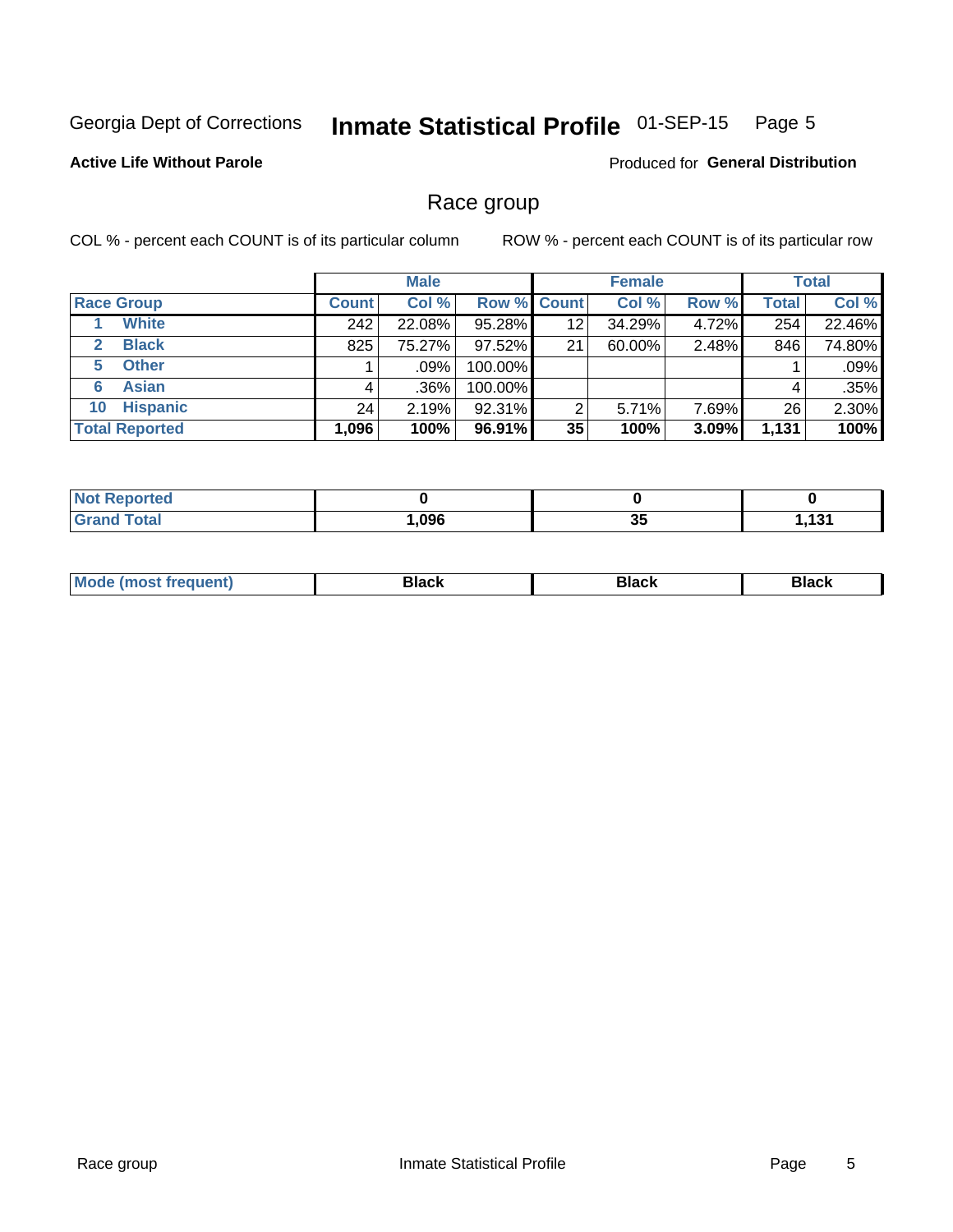#### Inmate Statistical Profile 01-SEP-15 Page 6

#### **Active Life Without Parole**

#### Produced for General Distribution

### Marital status, self-reported at entry to prison

COL % - percent each COUNT is of its particular column

|                       | <b>Male</b>  |        |         | <b>Female</b> |        |        | <b>Total</b> |        |
|-----------------------|--------------|--------|---------|---------------|--------|--------|--------------|--------|
| <b>Marital Status</b> | <b>Count</b> | Col %  | Row %   | <b>Count</b>  | Col %  | Row %  | <b>Total</b> | Col %  |
| <b>Unknown</b><br>0   | 13           | 1.19%  | 100.00% |               |        |        | 13           | 1.15%  |
| <b>Divorced</b><br>D  | 89           | 8.12%  | 97.80%  | 2             | 5.71%  | 2.20%  | 91           | 8.05%  |
| <b>Married</b><br>М   | 151          | 13.78% | 96.18%  | 6             | 17.14% | 3.82%  | 157          | 13.88% |
| <b>Separated</b><br>S | 29           | 2.65%  | 90.63%  | 3             | 8.57%  | 9.38%  | 32           | 2.83%  |
| <b>Unmarried</b><br>U | 789          | 71.99% | 97.77%  | 18            | 51.43% | 2.23%  | 807          | 71.35% |
| <b>Widow</b><br>W     | 25           | 2.28%  | 80.65%  | 6             | 17.14% | 19.35% | 31           | 2.74%  |
| <b>Total Reported</b> | 1,096        | 100%   | 96.91%  | 35            | 100%   | 3.09%  | 1,131        | 100%   |

| <b>Not Reported</b><br>. <b>.</b> |      |    |  |
|-----------------------------------|------|----|--|
| <b>Total</b>                      | ,096 | v. |  |

|--|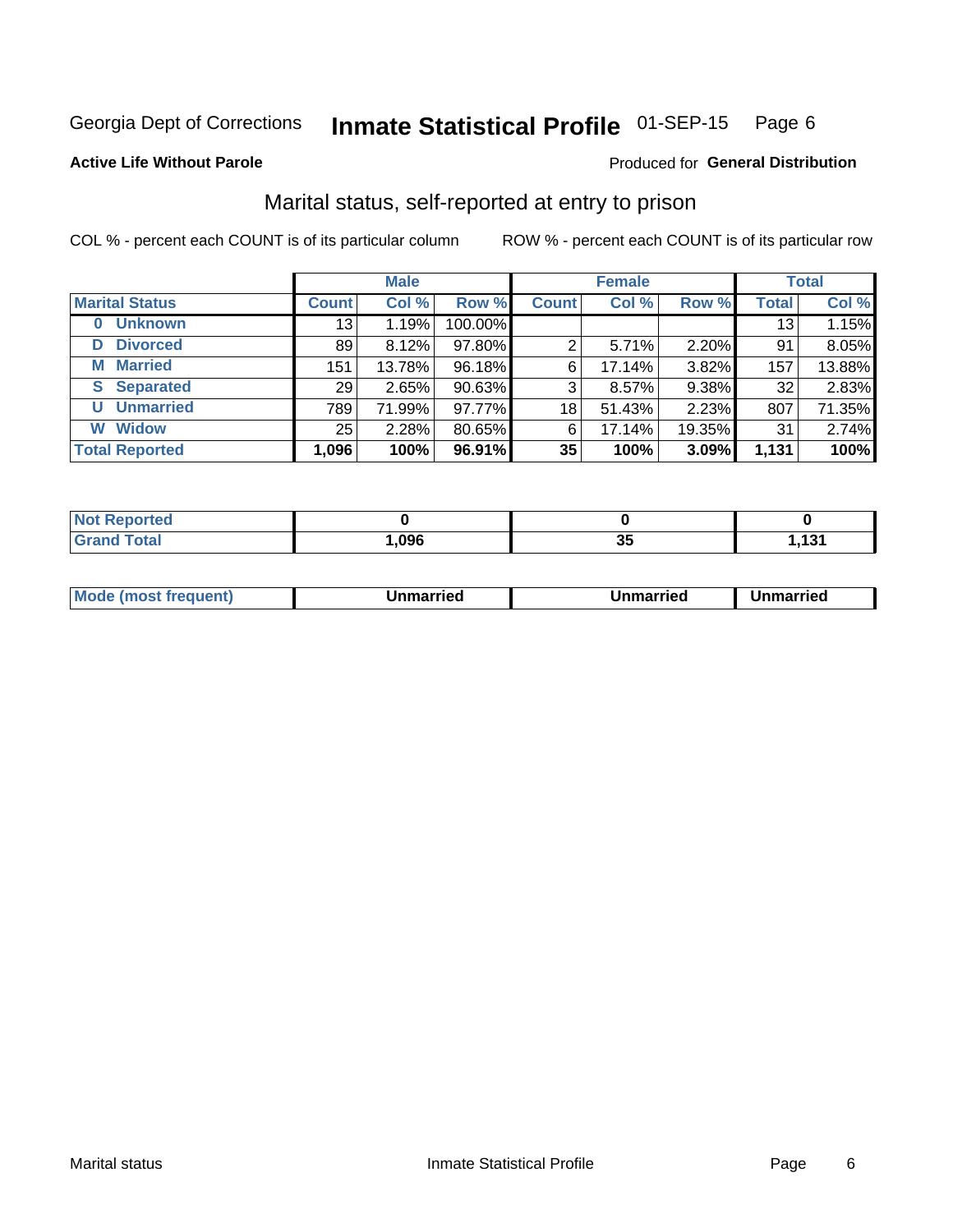#### Inmate Statistical Profile 01-SEP-15 Page 7

Produced for General Distribution

#### **Active Life Without Parole**

### Number of children, self reported at entry to prison

COL % - percent each COUNT is of its particular column

|                           |                 | <b>Male</b> |         |              | <b>Female</b> |       |              | <b>Total</b> |
|---------------------------|-----------------|-------------|---------|--------------|---------------|-------|--------------|--------------|
| <b>Number of Children</b> | <b>Count</b>    | Col %       | Row %   | <b>Count</b> | Col %         | Row % | <b>Total</b> | Col %        |
| $\bf{0}$                  | 403             | 37.04%      | 96.88%  | 13           | 37.14%        | 3.13% | 416          | 37.04%       |
|                           | 257             | 23.62%      | 97.35%  |              | 20.00%        | 2.65% | 264          | 23.51%       |
| $\overline{2}$            | 179             | 16.45%      | 97.81%  | 4            | 11.43%        | 2.19% | 183          | 16.30%       |
| 3                         | 111             | 10.20%      | 94.87%  | 6            | 17.14%        | 5.13% | 117          | 10.42%       |
| 4                         | 70              | 6.43%       | 98.59%  |              | 2.86%         | 1.41% | 71           | 6.32%        |
| 5                         | 34              | 3.13%       | 91.89%  | 3            | 8.57%         | 8.11% | 37           | 3.29%        |
| 6                         | 15 <sub>1</sub> | 1.38%       | 93.75%  |              | 2.86%         | 6.25% | 16           | 1.42%        |
| 7                         | 8               | 0.74%       | 100.00% |              |               |       | 8            | 0.71%        |
| 8                         | 3               | 0.28%       | 100.00% |              |               |       | 3            | 0.27%        |
| 9                         | 2               | 0.18%       | 100.00% |              |               |       | 2            | 0.18%        |
| 10                        | $\overline{2}$  | 0.18%       | 100.00% |              |               |       | 2            | 0.18%        |
| Over 10                   | 4               | 0.37%       | 100.00% |              |               |       | 4            | 0.36%        |
| <b>Total Reported</b>     | 1,088           | 100%        | 96.88%  | 35           | 100%          | 3.12% | 1,123        | 100%         |

| neo                              |      |                      |             |
|----------------------------------|------|----------------------|-------------|
| المقماد<br><b>Jtai</b><br>$\sim$ | ,096 | $\sim$ $\sim$<br>ึงง | 4.94<br>. . |

| <b>Mean</b><br>(average) | 1.52 | 1.66 | l.53 |
|--------------------------|------|------|------|
| Median (middle)          |      |      |      |
| Mode<br>(most frequent)  |      |      |      |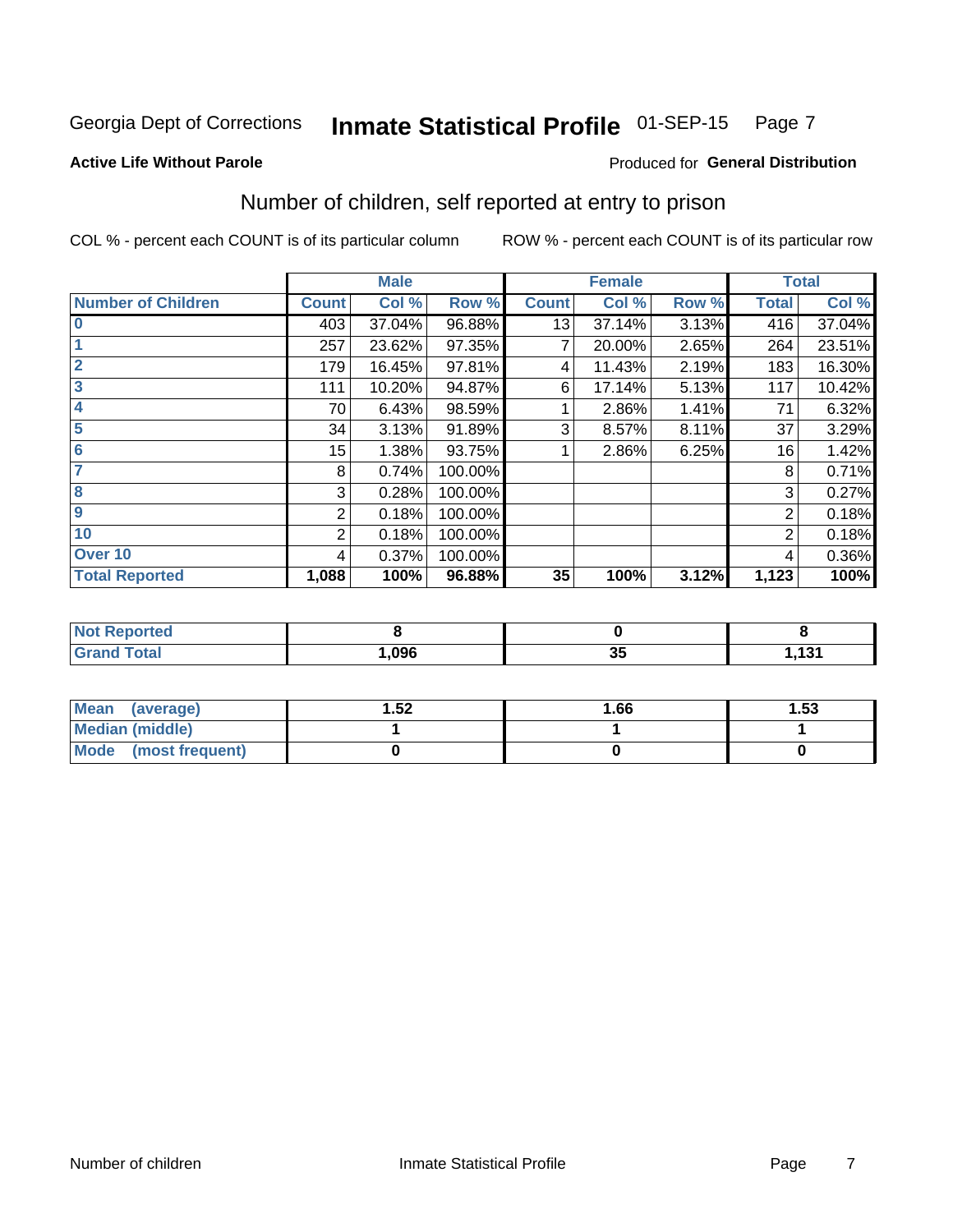#### Inmate Statistical Profile 01-SEP-15 Page 8

#### **Active Life Without Parole**

#### Produced for General Distribution

### Religious affiliation, self-reported at entry to prison

COL % - percent each COUNT is of its particular column

|              |                              |              | <b>Male</b> |         |              | <b>Female</b> |       |                | <b>Total</b> |
|--------------|------------------------------|--------------|-------------|---------|--------------|---------------|-------|----------------|--------------|
|              | <b>Religious Affiliation</b> | <b>Count</b> | Col %       | Row %   | <b>Count</b> | Col %         | Row % | <b>Total</b>   | Col %        |
|              | <b>Islam</b>                 | 48           | 8.05%       | 94.12%  | 3            | 12.00%        | 5.88% | 51             | 8.21%        |
| $\mathbf{2}$ | <b>Catholic</b>              | 21           | 3.52%       | 91.30%  | 2            | 8.00%         | 8.70% | 23             | 3.70%        |
| 3            | <b>Baptist</b>               | 281          | 47.15%      | 94.61%  | 16           | 64.00%        | 5.39% | 297            | 47.83%       |
| 4            | <b>Methodist</b>             | 11           | 1.85%       | 91.67%  |              | 4.00%         | 8.33% | 12             | 1.93%        |
| 7            | <b>Chc Of God</b>            | 2            | .34%        | 100.00% |              |               |       | 2              | .32%         |
| 8            | <b>Holiness</b>              | 22           | 3.69%       | 95.65%  |              | 4.00%         | 4.35% | 23             | 3.70%        |
| 9            | <b>Jewish</b>                | 2            | .34%        | 100.00% |              |               |       | $\overline{2}$ | .32%         |
| 10           | <b>Anglican</b>              |              | .17%        | 100.00% |              |               |       |                | .16%         |
| 12           | <b>Hindu</b>                 | 2            | .34%        | 100.00% |              |               |       | $\overline{2}$ | .32%         |
| 16           | <b>Seven D Ad</b>            | 4            | .67%        | 100.00% |              |               |       | 4              | .64%         |
| 17           | <b>Jehovah Wt</b>            | 9            | 1.51%       | 100.00% |              |               |       | 9              | 1.45%        |
| 18           | <b>Latr Day S</b>            |              | .17%        | 100.00% |              |               |       |                | .16%         |
| 20           | <b>Other Prot</b>            | 80           | 13.42%      | 97.56%  | 2            | 8.00%         | 2.44% | 82             | 13.20%       |
| 96           | <b>None</b>                  | 112          | 18.79%      | 100.00% |              |               |       | 112            | 18.04%       |
|              | <b>Total Reported</b>        | 596          | 100%        | 95.97%  | 25           | 100%          | 4.03% | 621            | 100%         |

| neo     | <b>FAA</b><br>JUU | 10        | <b>F40</b><br>. v |
|---------|-------------------|-----------|-------------------|
| $C = 4$ | ,096              | ^ -<br>v. | 4.94<br>U J       |

| <b>Mode (most frequent)</b> | Baptist | Baptist | Baptist |
|-----------------------------|---------|---------|---------|
|-----------------------------|---------|---------|---------|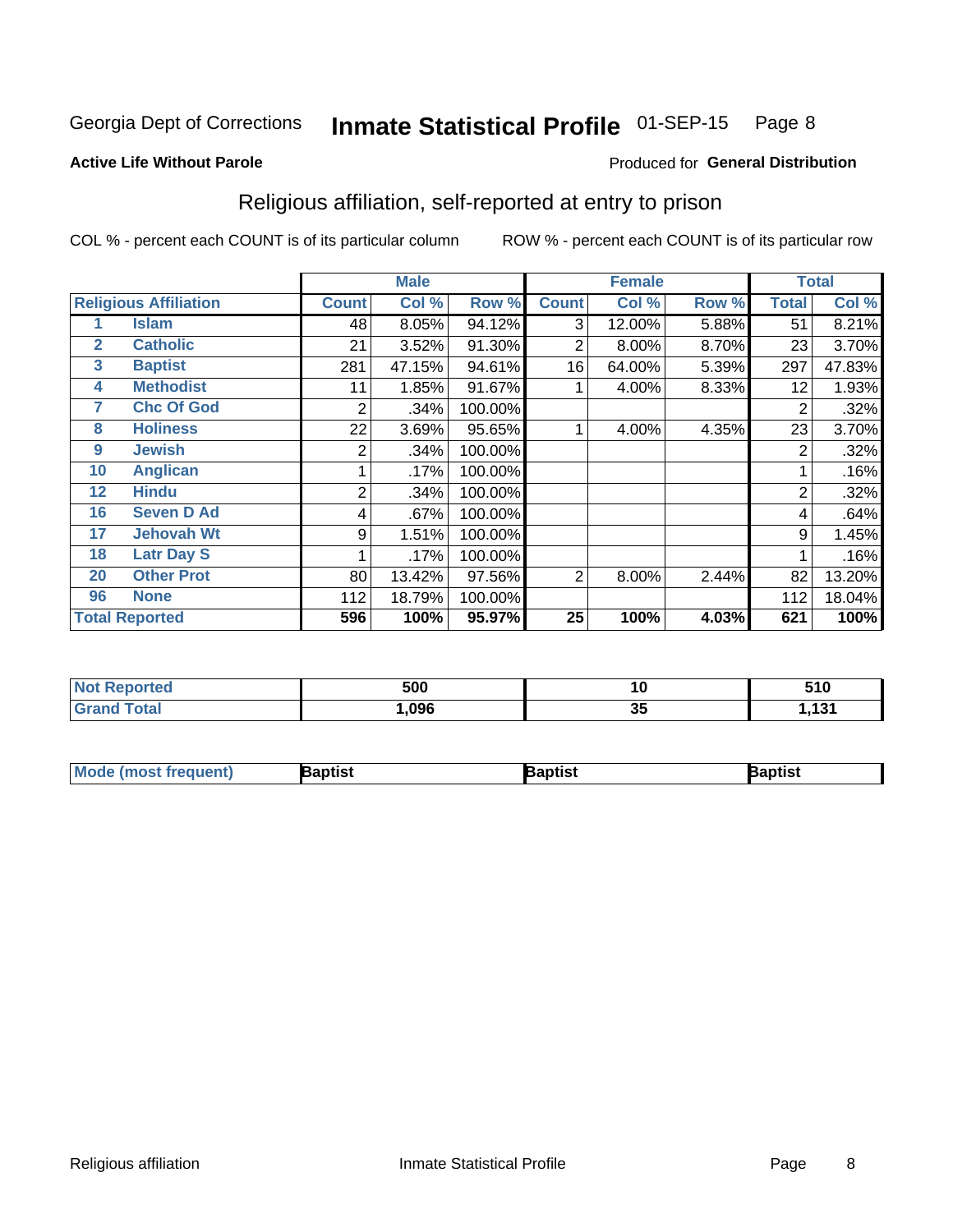#### Inmate Statistical Profile 01-SEP-15 Page 9

#### **Active Life Without Parole**

#### Produced for General Distribution

### Home county, self-reported at entry to prison

COL % - percent each COUNT is of its particular column

|     |                             |                  | <b>Male</b> |         |                 | <b>Female</b> |        | <b>Total</b>   |        |
|-----|-----------------------------|------------------|-------------|---------|-----------------|---------------|--------|----------------|--------|
|     | <b>Home County</b>          | <b>Count</b>     | Col %       | Row %   | <b>Count</b>    | Col %         | Row %  | <b>Total</b>   | Col %  |
| 000 | <b>Unknown</b>              | $\overline{223}$ | 20.35%      | 94.89%  | $\overline{12}$ | 34.29%        | 5.11%  | 235            | 20.78% |
| 001 | <b>Appling County</b>       | 4                | .36%        | 100.00% |                 |               |        | 4              | .35%   |
| 002 | <b>Atkinson County</b>      | 1                | .09%        | 100.00% |                 |               |        | 1              | .09%   |
| 003 | <b>Bacon County</b>         | 1                | .09%        | 100.00% |                 |               |        | 1              | .09%   |
| 004 | <b>Baker County</b>         | $\mathbf 1$      | .09%        | 100.00% |                 |               |        | 1              | .09%   |
| 005 | <b>Baldwin County</b>       | 3                | .27%        | 100.00% |                 |               |        | 3              | .27%   |
| 007 | <b>Barrow County</b>        | $\overline{7}$   | .64%        | 100.00% |                 |               |        | $\overline{7}$ | .62%   |
| 008 | <b>Bartow County</b>        | 6                | .55%        | 100.00% |                 |               |        | 6              | .53%   |
| 009 | <b>Ben Hill County</b>      | 6                | .55%        | 100.00% |                 |               |        | 6              | .53%   |
| 010 | <b>Berrien County</b>       | $\overline{2}$   | .18%        | 100.00% |                 |               |        | $\overline{2}$ | .18%   |
| 011 | <b>Bibb County</b>          | 22               | 2.01%       | 95.65%  | 1               | 2.86%         | 4.35%  | 23             | 2.03%  |
| 012 | <b>Bleckley County</b>      | $\overline{2}$   | .18%        | 100.00% |                 |               |        | $\overline{2}$ | .18%   |
| 014 | <b>Brooks County</b>        | $\mathbf{1}$     | .09%        | 100.00% |                 |               |        | 1              | .09%   |
| 016 | <b>Bulloch County</b>       | 3                | .27%        | 100.00% |                 |               |        | 3              | .27%   |
| 017 | <b>Burke County</b>         | 10               | .91%        | 100.00% |                 |               |        | 10             | .88%   |
| 018 | <b>Butts County</b>         | $\overline{2}$   | .18%        | 100.00% |                 |               |        | $\overline{2}$ | .18%   |
| 020 | <b>Camden County</b>        | 5                | .46%        | 83.33%  | 1               | 2.86%         | 16.67% | 6              | .53%   |
| 021 | <b>Candler County</b>       | $\mathbf 1$      | .09%        | 100.00% |                 |               |        | 1              | .09%   |
| 022 | <b>Carroll County</b>       | $\overline{c}$   | .18%        | 100.00% |                 |               |        | $\overline{c}$ | .18%   |
| 023 | <b>Catoosa County</b>       | 3                | .27%        | 100.00% |                 |               |        | 3              | .27%   |
| 025 | <b>Chatham County</b>       | 39               | 3.56%       | 100.00% |                 |               |        | 39             | 3.45%  |
| 026 | <b>Chattahoochee County</b> | 1                | .09%        | 100.00% |                 |               |        | 1              | .09%   |
| 028 | <b>Cherokee County</b>      | 3                | .27%        | 100.00% |                 |               |        | 3              | .27%   |
| 029 | <b>Clarke County</b>        | 21               | 1.92%       | 100.00% |                 |               |        | 21             | 1.86%  |
| 030 | <b>Clay County</b>          | 1                | .09%        | 100.00% |                 |               |        | 1              | .09%   |
| 031 | <b>Clayton County</b>       | 30               | 2.74%       | 100.00% |                 |               |        | 30             | 2.65%  |
| 033 | <b>Cobb County</b>          | 39               | 3.56%       | 100.00% |                 |               |        | 39             | 3.45%  |
| 034 | <b>Coffee County</b>        | 3                | .27%        | 100.00% |                 |               |        | 3              | .27%   |
| 035 | <b>Colquitt County</b>      | 3                | .27%        | 100.00% |                 |               |        | 3              | .27%   |
| 036 | <b>Columbia County</b>      | 6                | .55%        | 85.71%  | 1               | 2.86%         | 14.29% | 7              | .62%   |
| 037 | <b>Cook County</b>          | 4                | .36%        | 100.00% |                 |               |        | 4              | .35%   |
| 038 | <b>Coweta County</b>        | 4                | .36%        | 80.00%  | 1               | 2.86%         | 20.00% | 5              | .44%   |
| 040 | <b>Crisp County</b>         | 6                | .55%        | 100.00% |                 |               |        | 6              | .53%   |
| 042 | <b>Dawson County</b>        | $\mathbf{1}$     | .09%        | 100.00% |                 |               |        | 1              | .09%   |
| 043 | <b>Decatur County</b>       | $\overline{2}$   | .18%        | 100.00% |                 |               |        | 2              | .18%   |
| 044 | <b>Dekalb County</b>        | 79               | 7.21%       | 100.00% |                 |               |        | 79             | 6.98%  |
| 045 | <b>Dodge County</b>         | 1                | .09%        | 100.00% |                 |               |        | 1              | .09%   |
| 046 | <b>Dooly County</b>         | 1                | .09%        | 50.00%  | $\mathbf 1$     | 2.86%         | 50.00% | $\overline{2}$ | .18%   |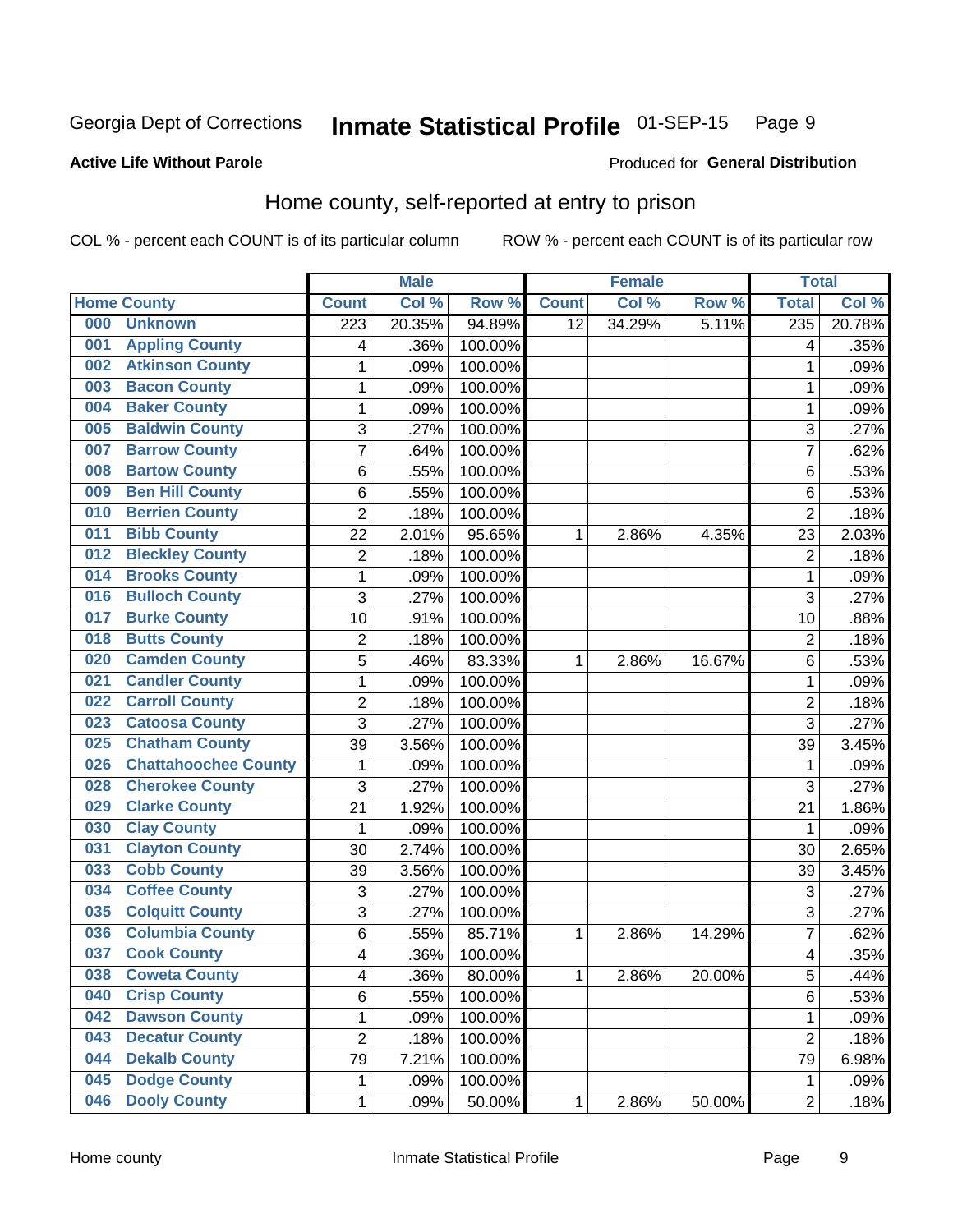#### Inmate Statistical Profile 01-SEP-15 Page 10

#### **Active Life Without Parole**

#### Produced for General Distribution

### Home county, self-reported at entry to prison

COL % - percent each COUNT is of its particular column

|     |                          |                | <b>Male</b> |         |                | <b>Female</b> |        | <b>Total</b>    |        |
|-----|--------------------------|----------------|-------------|---------|----------------|---------------|--------|-----------------|--------|
|     | <b>Home County</b>       | <b>Count</b>   | Col %       | Row %   | <b>Count</b>   | Col %         | Row %  | <b>Total</b>    | Col %  |
| 047 | <b>Dougherty County</b>  | 24             | 2.19%       | 96.00%  | 1.             | 2.86%         | 4.00%  | $\overline{25}$ | 2.21%  |
| 048 | <b>Douglas County</b>    | 15             | 1.37%       | 88.24%  | $\overline{2}$ | 5.71%         | 11.76% | 17              | 1.50%  |
| 049 | <b>Early County</b>      | $\mathbf 1$    | .09%        | 100.00% |                |               |        | 1               | .09%   |
| 051 | <b>Effingham County</b>  | $\overline{c}$ | .18%        | 100.00% |                |               |        | $\overline{2}$  | .18%   |
| 052 | <b>Elbert County</b>     | $\overline{3}$ | .27%        | 100.00% |                |               |        | 3               | .27%   |
| 053 | <b>Emanuel County</b>    | 4              | .36%        | 100.00% |                |               |        | 4               | .35%   |
| 056 | <b>Fayette County</b>    | 3              | .27%        | 100.00% |                |               |        | 3               | .27%   |
| 057 | <b>Floyd County</b>      | 15             | 1.37%       | 100.00% |                |               |        | 15              | 1.33%  |
| 058 | <b>Forsyth County</b>    | 3              | .27%        | 100.00% |                |               |        | 3               | .27%   |
| 059 | <b>Franklin County</b>   | $\overline{2}$ | .18%        | 66.67%  | 1              | 2.86%         | 33.33% | 3               | .27%   |
| 060 | <b>Fulton County</b>     | 147            | 13.41%      | 98.66%  | $\overline{2}$ | 5.71%         | 1.34%  | 149             | 13.17% |
| 061 | <b>Gilmer County</b>     | $\overline{c}$ | .18%        | 100.00% |                |               |        | $\overline{2}$  | .18%   |
| 063 | <b>Glynn County</b>      | 8              | .73%        | 100.00% |                |               |        | 8               | .71%   |
| 064 | <b>Gordon County</b>     | $\overline{c}$ | .18%        | 100.00% |                |               |        | $\overline{2}$  | .18%   |
| 066 | <b>Greene County</b>     | $\mathbf{1}$   | .09%        | 100.00% |                |               |        | 1               | .09%   |
| 067 | <b>Gwinnett County</b>   | 24             | 2.19%       | 92.31%  | $\overline{2}$ | 5.71%         | 7.69%  | 26              | 2.30%  |
| 068 | <b>Habersham County</b>  | 1              | .09%        | 100.00% |                |               |        | 1               | .09%   |
| 069 | <b>Hall County</b>       | 16             | 1.46%       | 100.00% |                |               |        | 16              | 1.41%  |
| 070 | <b>Hancock County</b>    | $\overline{2}$ | .18%        | 100.00% |                |               |        | $\overline{2}$  | .18%   |
| 071 | <b>Haralson County</b>   | $\overline{2}$ | .18%        | 100.00% |                |               |        | $\overline{2}$  | .18%   |
| 072 | <b>Harris County</b>     | $\mathbf 1$    | .09%        | 100.00% |                |               |        | 1               | .09%   |
| 073 | <b>Hart County</b>       | $\overline{c}$ | .18%        | 100.00% |                |               |        | $\overline{2}$  | .18%   |
| 074 | <b>Heard County</b>      | $\mathbf 1$    | .09%        | 100.00% |                |               |        | 1               | .09%   |
| 075 | <b>Henry County</b>      | 6              | .55%        | 85.71%  | 1              | 2.86%         | 14.29% | $\overline{7}$  | .62%   |
| 076 | <b>Houston County</b>    | 17             | 1.55%       | 100.00% |                |               |        | 17              | 1.50%  |
| 078 | <b>Jackson County</b>    | 3              | .27%        | 100.00% |                |               |        | 3               | .27%   |
| 080 | <b>Jeff Davis County</b> | $\mathbf 1$    | .09%        | 100.00% |                |               |        | 1               | .09%   |
| 081 | <b>Jefferson County</b>  | 3              | .27%        | 100.00% |                |               |        | 3               | .27%   |
| 082 | <b>Jenkins County</b>    | $\overline{c}$ | .18%        | 100.00% |                |               |        | $\overline{2}$  | .18%   |
| 084 | <b>Jones County</b>      | $\mathbf 1$    | .09%        | 100.00% |                |               |        | 1               | .09%   |
| 087 | <b>Laurens County</b>    | 6              | .55%        | 100.00% |                |               |        | 6               | .53%   |
| 088 | <b>Lee County</b>        | $\mathbf 1$    | .09%        | 100.00% |                |               |        | 1               | .09%   |
| 089 | <b>Liberty County</b>    | $\overline{7}$ | .64%        | 87.50%  | 1              | 2.86%         | 12.50% | 8               | .71%   |
| 090 | <b>Lincoln County</b>    | $\mathbf{1}$   | .09%        | 100.00% |                |               |        | 1               | .09%   |
| 091 | <b>Long County</b>       | $\mathbf 1$    | .09%        | 100.00% |                |               |        | 1               | .09%   |
| 092 | <b>Lowndes County</b>    | 8              | .73%        | 100.00% |                |               |        | 8               | .71%   |
| 093 | <b>Lumpkin County</b>    | $\mathbf{1}$   | .09%        | 100.00% |                |               |        | 1               | .09%   |
| 094 | <b>Macon County</b>      | $\mathbf{1}$   | .09%        | 100.00% |                |               |        | 1               | .09%   |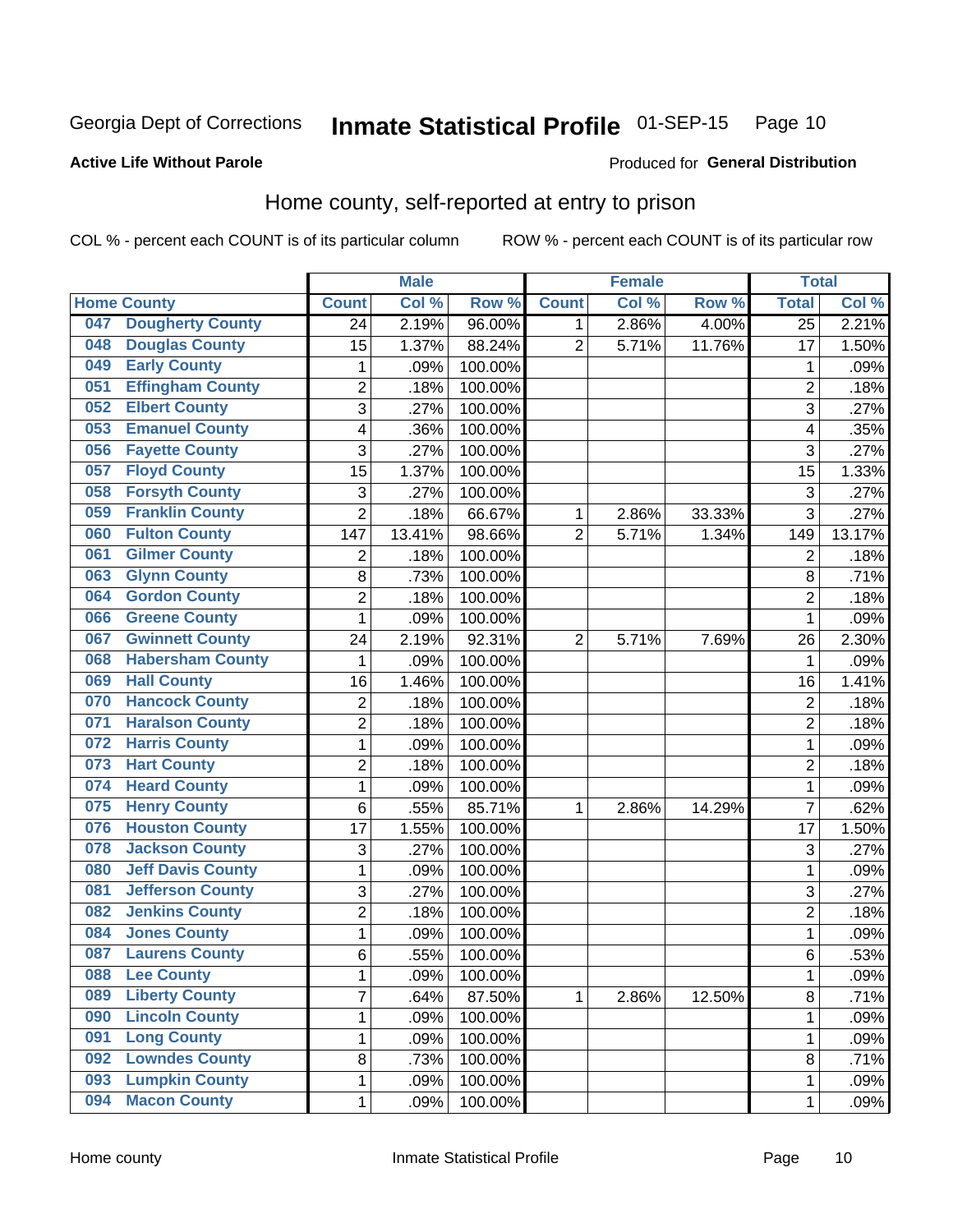#### Inmate Statistical Profile 01-SEP-15 Page 11

#### **Active Life Without Parole**

#### Produced for General Distribution

### Home county, self-reported at entry to prison

COL % - percent each COUNT is of its particular column

|                  |                          |                         | <b>Male</b> |         | <b>Female</b> |       | <b>Total</b> |                |         |
|------------------|--------------------------|-------------------------|-------------|---------|---------------|-------|--------------|----------------|---------|
|                  | <b>Home County</b>       | <b>Count</b>            | Col %       | Row %   | <b>Count</b>  | Col % | Row %        | <b>Total</b>   | Col %   |
| 095              | <b>Madison County</b>    | 1                       | .09%        | 100.00% |               |       |              | 1              | .09%    |
| 096              | <b>Marion County</b>     | $\mathbf{1}$            | .09%        | 100.00% |               |       |              | 1              | .09%    |
| 097              | <b>Mcduffie County</b>   | $\overline{c}$          | .18%        | 100.00% |               |       |              | $\overline{c}$ | .18%    |
| 098              | <b>Mcintosh County</b>   | $\mathbf{1}$            | .09%        | 100.00% |               |       |              | 1              | .09%    |
| 100              | <b>Miller County</b>     | $\mathbf{1}$            | .09%        | 100.00% |               |       |              | 1              | .09%    |
| 101              | <b>Mitchell County</b>   | $\mathbf{1}$            | .09%        | 100.00% |               |       |              | 1              | .09%    |
| 102              | <b>Monroe County</b>     | 4                       | .36%        | 100.00% |               |       |              | 4              | .35%    |
| 103              | <b>Montgomery County</b> | $\mathbf{1}$            | .09%        | 100.00% |               |       |              | 1              | .09%    |
| 104              | <b>Morgan County</b>     | $\mathbf{1}$            | .09%        | 100.00% |               |       |              | 1              | .09%    |
| 106              | <b>Muscogee County</b>   | 26                      | 2.37%       | 100.00% |               |       |              | 26             | 2.30%   |
| 107              | <b>Newton County</b>     | 3                       | .27%        | 75.00%  | 1             | 2.86% | 25.00%       | 4              | .35%    |
| 109              | <b>Oglethorpe County</b> | 4                       | .36%        | 100.00% |               |       |              | 4              | .35%    |
| 110              | <b>Paulding County</b>   | 6                       | .55%        | 100.00% |               |       |              | 6              | .53%    |
| 111              | <b>Peach County</b>      | $\mathbf{1}$            | .09%        | 100.00% |               |       |              | 1              | .09%    |
| 112              | <b>Pickens County</b>    | $\mathbf{1}$            | .09%        | 100.00% |               |       |              | 1              | .09%    |
| $\overline{113}$ | <b>Pierce County</b>     | $\overline{2}$          | .18%        | 100.00% |               |       |              | $\overline{2}$ | .18%    |
| 114              | <b>Pike County</b>       | 3                       | .27%        | 75.00%  | 1             | 2.86% | 25.00%       | 4              | .35%    |
| $\overline{115}$ | <b>Polk County</b>       | 3                       | .27%        | 100.00% |               |       |              | 3              | .27%    |
| 117              | <b>Putnam County</b>     | 5                       | .46%        | 100.00% |               |       |              | 5              | .44%    |
| 119              | <b>Rabun County</b>      | $\mathbf{1}$            | .09%        | 100.00% |               |       |              | 1              | .09%    |
| 120              | <b>Randolph County</b>   | $\overline{2}$          | .18%        | 100.00% |               |       |              | 2              | .18%    |
| 121              | <b>Richmond County</b>   | 37                      | 3.38%       | 92.50%  | 3             | 8.57% | 7.50%        | 40             | 3.54%   |
| 122              | <b>Rockdale County</b>   | 4                       | .36%        | 100.00% |               |       |              | 4              | .35%    |
| 124              | <b>Screven County</b>    | 1                       | .09%        | 100.00% |               |       |              | 1              | .09%    |
| 125              | <b>Seminole County</b>   | $\overline{2}$          | .18%        | 100.00% |               |       |              | 2              | .18%    |
| 126              | <b>Spalding County</b>   | 8                       | .73%        | 100.00% |               |       |              | 8              | .71%    |
| 127              | <b>Stephens County</b>   | $\mathbf{1}$            | .09%        | 50.00%  | 1             | 2.86% | 50.00%       | $\overline{2}$ | .18%    |
| 128              | <b>Stewart County</b>    | $\mathbf{1}$            | .09%        | 100.00% |               |       |              | 1              | .09%    |
| 129              | <b>Sumter County</b>     | $\overline{2}$          | .18%        | 100.00% |               |       |              | 2              | .18%    |
| 132              | <b>Tattnall County</b>   | $\overline{\mathbf{4}}$ | .36%        | 100.00% |               |       |              | 4              | $.35\%$ |
| 133              | <b>Taylor County</b>     | $\overline{2}$          | .18%        | 100.00% |               |       |              | $\overline{2}$ | .18%    |
| 134              | <b>Telfair County</b>    | 1                       | .09%        | 100.00% |               |       |              | 1              | .09%    |
| 136              | <b>Thomas County</b>     | 5                       | .46%        | 100.00% |               |       |              | 5              | .44%    |
| 137              | <b>Tift County</b>       | $\,6\,$                 | .55%        | 100.00% |               |       |              | 6              | .53%    |
| 138              | <b>Toombs County</b>     | 8                       | .73%        | 100.00% |               |       |              | 8              | .71%    |
| 140              | <b>Treutlen County</b>   | $\overline{2}$          | .18%        | 100.00% |               |       |              | 2              | .18%    |
| 141              | <b>Troup County</b>      | 3                       | .27%        | 100.00% |               |       |              | 3              | .27%    |
| $\overline{143}$ | <b>Twiggs County</b>     | $\mathbf 1$             | .09%        | 100.00% |               |       |              | 1              | .09%    |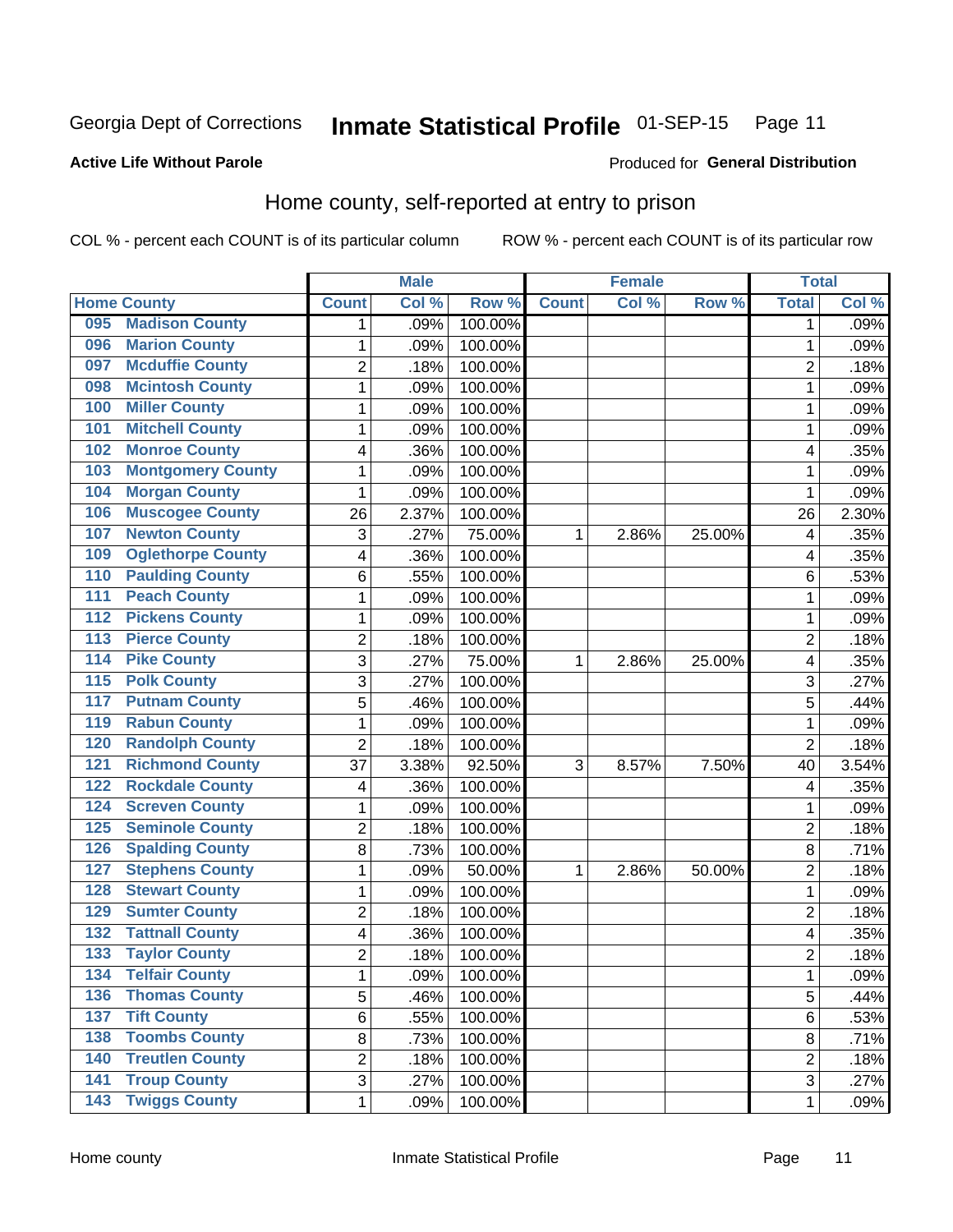## Inmate Statistical Profile 01-SEP-15 Page 12

#### **Active Life Without Parole**

#### Produced for General Distribution

### Home county, self-reported at entry to prison

COL % - percent each COUNT is of its particular column

|                                    |              | <b>Male</b> |         |              | <b>Female</b> |        | <b>Total</b> |       |
|------------------------------------|--------------|-------------|---------|--------------|---------------|--------|--------------|-------|
| <b>Home County</b>                 | <b>Count</b> | Col %       | Row %   | <b>Count</b> | Col %         | Row %  | <b>Total</b> | Col % |
| <b>Upson County</b><br>145         | 4            | .36%        | 100.00% |              |               |        | 4            | .35%  |
| <b>Walker County</b><br>146        | 6            | .55%        | 85.71%  |              | 2.86%         | 14.29% |              | .62%  |
| <b>Walton County</b><br>147        | 9            | .82%        | 100.00% |              |               |        | 9            | .80%  |
| <b>Ware County</b><br>148          | 7            | .64%        | 100.00% |              |               |        |              | .62%  |
| <b>Washington County</b><br>150    | 5            | .46%        | 100.00% |              |               |        | 5            | .44%  |
| <b>Wayne County</b><br>151         | 5            | .46%        | 100.00% |              |               |        | 5            | .44%  |
| <b>White County</b><br>154         |              | .09%        | 100.00% |              |               |        |              | .09%  |
| <b>Whitfield County</b><br>155     | 5            | .46%        | 100.00% |              |               |        | 5            | .44%  |
| <b>Wilkes County</b><br>157        |              | .09%        | 100.00% |              |               |        |              | .09%  |
| <b>Wilkinson County</b><br>158     | 2            | .18%        | 100.00% |              |               |        | 2            | .18%  |
| <b>Worth County</b><br>159         |              | .09%        | 100.00% |              |               |        |              | .09%  |
| <b>Other Custody/Out Of</b><br>999 | 3            | .27%        | 75.00%  | 1            | 2.86%         | 25.00% | 4            | .35%  |
| <b>State</b>                       |              |             |         |              |               |        |              |       |
| <b>Total Rported</b>               | 1,096        | 100%        | 96.91%  | 35           | 100%          | 3.09%  | 1,131        | 100%  |

| ported<br><b>NOT</b> |      |          |             |
|----------------------|------|----------|-------------|
| $\sim$ to $\sim$     | ,096 | ^^<br>vu | 121<br>10 L |

| Mode (most frequent) | <b>Fulton County</b> | <b>Richmond County</b> | <b>Fulton County</b> |
|----------------------|----------------------|------------------------|----------------------|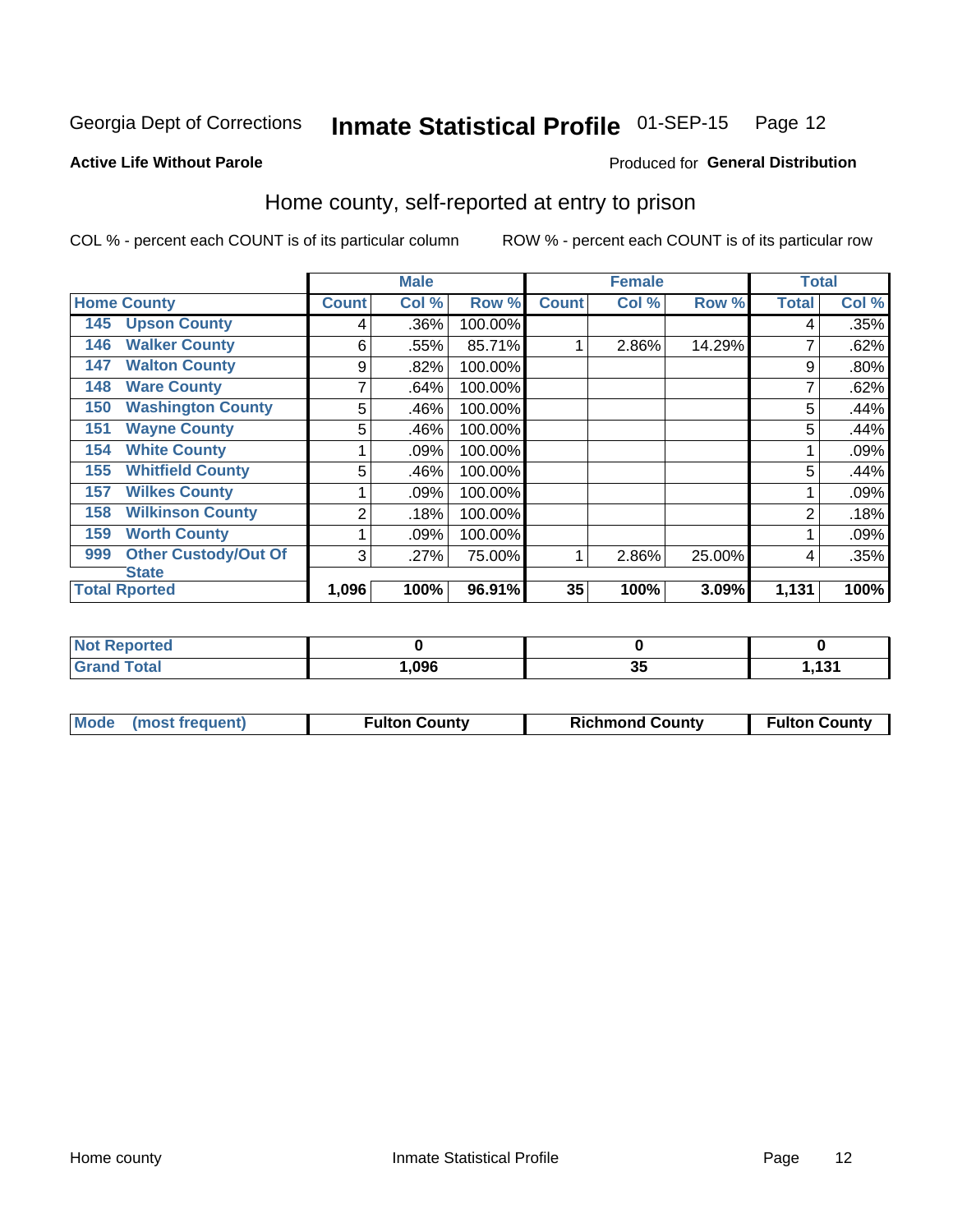#### Inmate Statistical Profile 01-SEP-15 Page 13

#### **Active Life Without Parole**

#### Produced for General Distribution

### Employment status before prison, self-reported at entry to prison

COL % - percent each COUNT is of its particular column

|                           |              | <b>Male</b> |         |              | <b>Female</b> |          |       | <b>Total</b> |
|---------------------------|--------------|-------------|---------|--------------|---------------|----------|-------|--------------|
| <b>Employment Status</b>  | <b>Count</b> | Col %       | Row %   | <b>Count</b> | Col %         | Row %    | Total | Col %        |
| <b>Full Time</b><br>01    | 427          | 47.18%      | 97.27%  | 12           | 41.38%        | 2.73%    | 439   | 47.00%       |
| <b>Part Time</b><br>02    | 61           | 6.74%       | 100.00% |              |               |          | 61    | 6.53%        |
| Unempl $<$ 6M<br>03       | 71           | 7.85%       | 98.61%  |              | 3.45%         | 1.39%    | 72    | 7.71%        |
| Unempl $> 6M$<br>04       | 190          | 20.99%      | 94.06%  | 12           | 41.38%        | 5.94%    | 202   | 21.63%       |
| <b>Never Worked</b><br>05 | 85           | 9.39%       | 100.00% |              |               |          | 85    | 9.10%        |
| <b>Student</b><br>06      | 25           | 2.76%       | 100.00% |              |               |          | 25    | 2.68%        |
| <b>Incapable</b><br>07    | 46           | 5.08%       | 92.00%  |              | 13.79%        | $8.00\%$ | 50    | 5.35%        |
| <b>Total Reported</b>     | 905          | 100%        | 96.9%   | 29           | 100%          | 3.1%     | 934   | 100%         |

| <b>State Administration</b><br>τeι | 1۵′<br>. |   | --<br><br>1 J I |
|------------------------------------|----------|---|-----------------|
| $T \cap 4 \cap T$                  | .096     | ◡ | . ה             |

| <b>Mode (most frequent)</b> | Full 1<br>™e | 6M | īme<br>™ul |
|-----------------------------|--------------|----|------------|
|                             |              |    |            |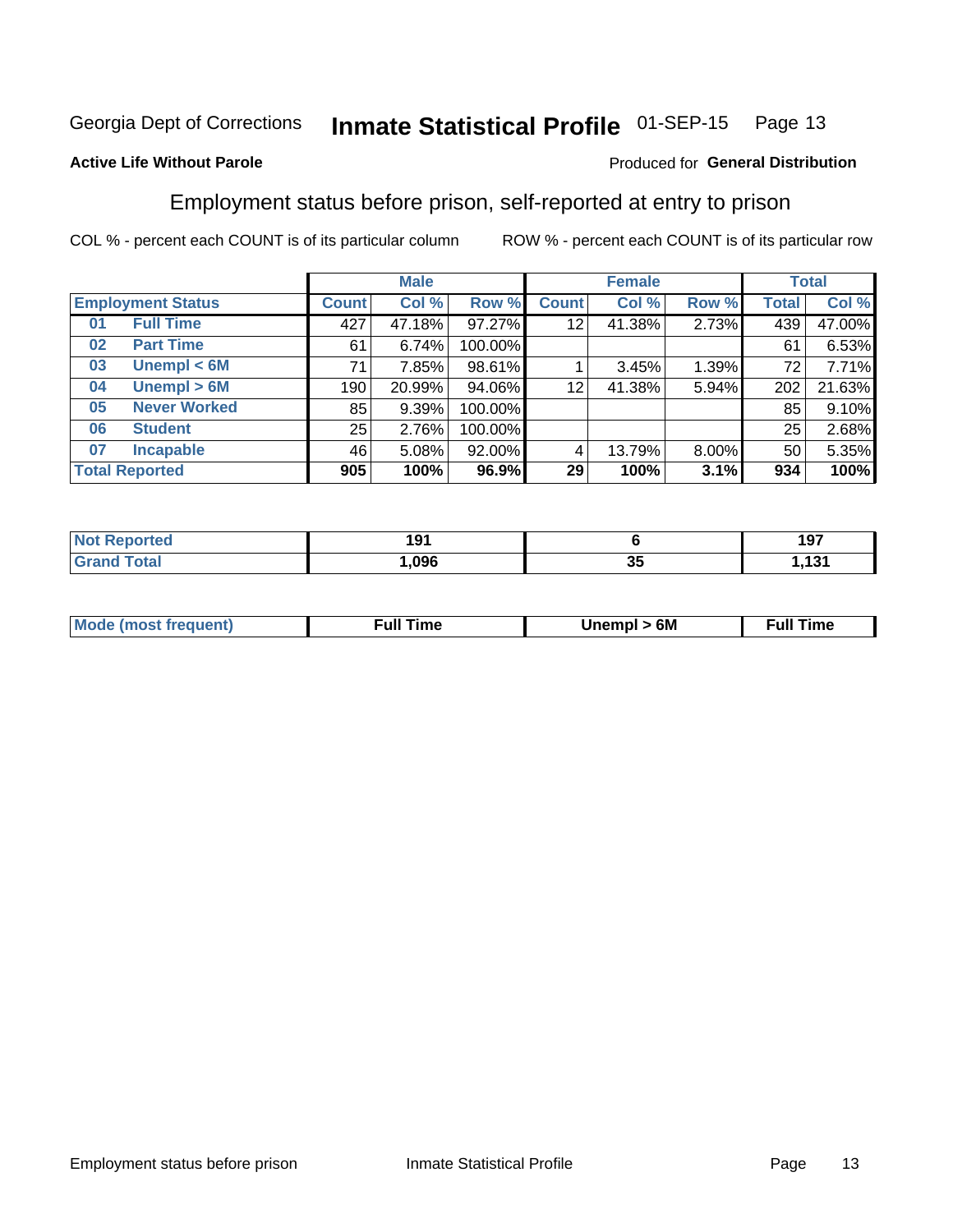#### **Active Life Without Parole**

Produced for General Distribution

#### Age at admission

COL % - percent each COUNT is of its particular column

|                         |                | <b>Male</b> |         |                | <b>Female</b> |        |                | <b>Total</b> |
|-------------------------|----------------|-------------|---------|----------------|---------------|--------|----------------|--------------|
| <b>Age At Admission</b> | <b>Count</b>   | Col %       | Row %   | <b>Count</b>   | Col %         | Row %  | <b>Total</b>   | Col %        |
| 15                      | 2              | 0.18%       | 100.00% |                |               |        | $\overline{2}$ | 0.18%        |
| 16                      | $\overline{c}$ | 0.18%       | 100.00% |                |               |        | $\overline{2}$ | 0.18%        |
| $\overline{17}$         | $\,6$          | 0.55%       | 100.00% |                |               |        | 6              | 0.53%        |
| 18                      | 11             | 1.00%       | 100.00% |                |               |        | 11             | 0.97%        |
| 19                      | 23             | 2.10%       | 100.00% |                |               |        | 23             | 2.03%        |
| $\overline{20}$         | 22             | 2.01%       | 95.65%  | 1              | 2.86%         | 4.35%  | 23             | 2.03%        |
| 21                      | 27             | 2.46%       | 100.00% |                |               |        | 27             | 2.39%        |
| $\overline{22}$         | 57             | 5.20%       | 98.28%  | 1              | 2.86%         | 1.72%  | 58             | 5.13%        |
| $\overline{23}$         | 39             | 3.56%       | 97.50%  | 1              | 2.86%         | 2.50%  | 40             | 3.54%        |
| $\overline{24}$         | 42             | 3.83%       | 97.67%  | 1              | 2.86%         | 2.33%  | 43             | 3.80%        |
| 25                      | 39             | 3.56%       | 92.86%  | 3              | 8.57%         | 7.14%  | 42             | 3.71%        |
| 26                      | 44             | 4.01%       | 100.00% |                |               |        | 44             | 3.89%        |
| $\overline{27}$         | 40             | 3.65%       | 93.02%  | $\mathbf{3}$   | 8.57%         | 6.98%  | 43             | 3.80%        |
| 28                      | 50             | 4.56%       | 98.04%  | 1              | 2.86%         | 1.96%  | 51             | 4.51%        |
| 29                      | 47             | 4.29%       | 100.00% |                |               |        | 47             | 4.16%        |
| 30                      | 38             | 3.47%       | 100.00% |                |               |        | 38             | 3.36%        |
| 31                      | 44             | 4.01%       | 100.00% |                |               |        | 44             | 3.89%        |
| $\overline{32}$         | 47             | 4.29%       | 95.92%  | 2              | 5.71%         | 4.08%  | 49             | 4.33%        |
| 33                      | 35             | 3.19%       | 97.22%  | 1              | 2.86%         | 2.78%  | 36             | 3.18%        |
| $\overline{34}$         | 20             | 1.82%       | 90.91%  | $\overline{2}$ | 5.71%         | 9.09%  | 22             | 1.95%        |
| 35                      | 27             | 2.46%       | 96.43%  | 1              | 2.86%         | 3.57%  | 28             | 2.48%        |
| 36                      | 42             | 3.83%       | 100.00% |                |               |        | 42             | 3.71%        |
| $\overline{37}$         | 28             | 2.55%       | 100.00% |                |               |        | 28             | 2.48%        |
| 38                      | 29             | 2.65%       | 100.00% |                |               |        | 29             | 2.56%        |
| 39                      | 30             | 2.74%       | 90.91%  | 3              | 8.57%         | 9.09%  | 33             | 2.92%        |
| 40                      | 18             | 1.64%       | 90.00%  | $\overline{c}$ | 5.71%         | 10.00% | 20             | 1.77%        |
| 41                      | 33             | 3.01%       | 94.29%  | $\overline{2}$ | 5.71%         | 5.71%  | 35             | 3.09%        |
| 42                      | 31             | 2.83%       | 100.00% |                |               |        | 31             | 2.74%        |
| 43                      | 23             | 2.10%       | 92.00%  | 2              | 5.71%         | 8.00%  | 25             | 2.21%        |
| 44                      | 19             | 1.73%       | 90.48%  | $\overline{2}$ | 5.71%         | 9.52%  | 21             | 1.86%        |
| 45                      | 24             | 2.19%       | 100.00% |                |               |        | 24             | 2.12%        |
| 46                      | 22             | 2.01%       | 88.00%  | 3              | 8.57%         | 12.00% | 25             | 2.21%        |
| 47                      | 16             | 1.46%       | 100.00% |                |               |        | 16             | 1.41%        |
| 48                      | 15             | 1.37%       | 83.33%  | 3              | 8.57%         | 16.67% | 18             | 1.59%        |
| 49                      | 16             | 1.46%       | 100.00% |                |               |        | 16             | 1.41%        |
| 50                      | 13             | 1.19%       | 100.00% |                |               |        | 13             | 1.15%        |
| $\overline{51}$         | 8              | 0.73%       | 100.00% |                |               |        | 8              | 0.71%        |
| 52                      | 10             | 0.91%       | 100.00% |                |               |        | 10             | 0.88%        |
| 53                      | 10             | 0.91%       | 100.00% |                |               |        | 10             | 0.88%        |
| 54                      | 6              | 0.55%       | 100.00% |                |               |        | 6              | 0.53%        |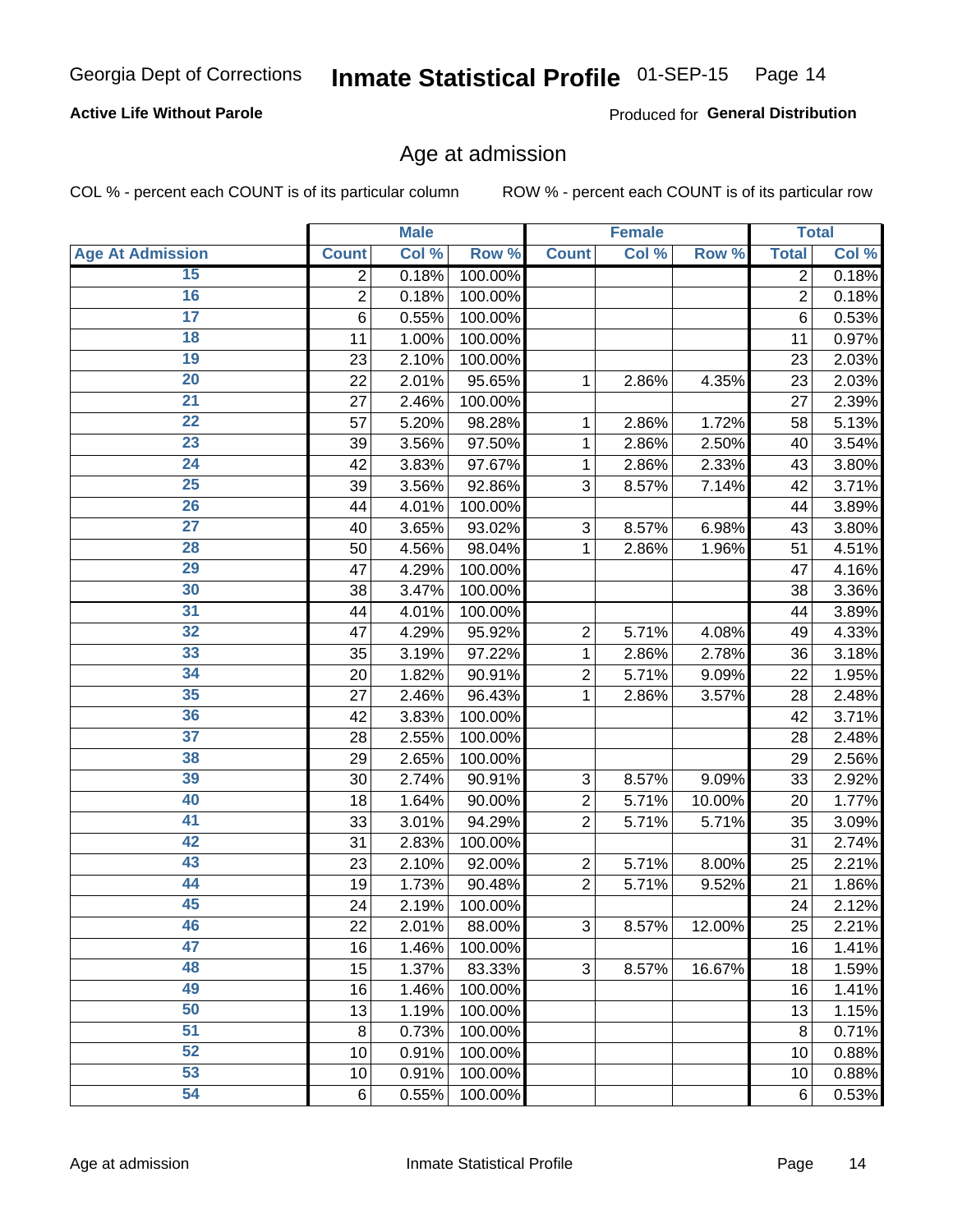## Inmate Statistical Profile 01-SEP-15 Page 15

#### **Active Life Without Parole**

Produced for General Distribution

#### Age at admission

COL % - percent each COUNT is of its particular column

|                         |              | <b>Male</b> |         |              | <b>Female</b> |        |                | <b>Total</b> |
|-------------------------|--------------|-------------|---------|--------------|---------------|--------|----------------|--------------|
| <b>Age At Admission</b> | <b>Count</b> | Col %       | Row %   | <b>Count</b> | Col %         | Row %  | <b>Total</b>   | Col %        |
| 55                      | 5            | 0.46%       | 83.33%  |              | 2.86%         | 16.67% | 6              | 0.53%        |
| 56                      | 8            | 0.73%       | 100.00% |              |               |        | 8              | 0.71%        |
| 57                      |              | 0.64%       | 100.00% |              |               |        |                | 0.62%        |
| 58                      | 6            | 0.55%       | 100.00% |              |               |        | 6              | 0.53%        |
| 60                      | 3            | 0.27%       | 100.00% |              |               |        | 3              | 0.27%        |
| 62                      |              | 0.09%       | 100.00% |              |               |        |                | 0.09%        |
| 63                      |              | 0.09%       | 100.00% |              |               |        |                | 0.09%        |
| 64                      | 4            | 0.36%       | 100.00% |              |               |        | 4              | 0.35%        |
| 65                      | 2            | 0.18%       | 100.00% |              |               |        | $\overline{2}$ | 0.18%        |
| 66                      |              | 0.09%       | 100.00% |              |               |        |                | 0.09%        |
| 69                      | 2            | 0.18%       | 100.00% |              |               |        | $\overline{2}$ | 0.18%        |
| 71                      |              | 0.09%       | 100.00% |              |               |        |                | 0.09%        |
| <b>Total Reported</b>   | 1,096        | 100%        | 96.91%  | 35           | 100%          | 3.09%  | 1,131          | 100%         |

| rteo        |      |                |            |
|-------------|------|----------------|------------|
| <b>otal</b> | ,096 | --<br>. .<br>◡ | 121<br>U J |

| <b>Mean</b><br>(average) | 33.71   | 36.09 | 33.79      |
|--------------------------|---------|-------|------------|
| <b>Median (middle)</b>   | JŁ      | 39    | - 20<br>⊾د |
| Mode<br>(most frequent)  | ົ<br>LL | 25    | ne.<br>LL  |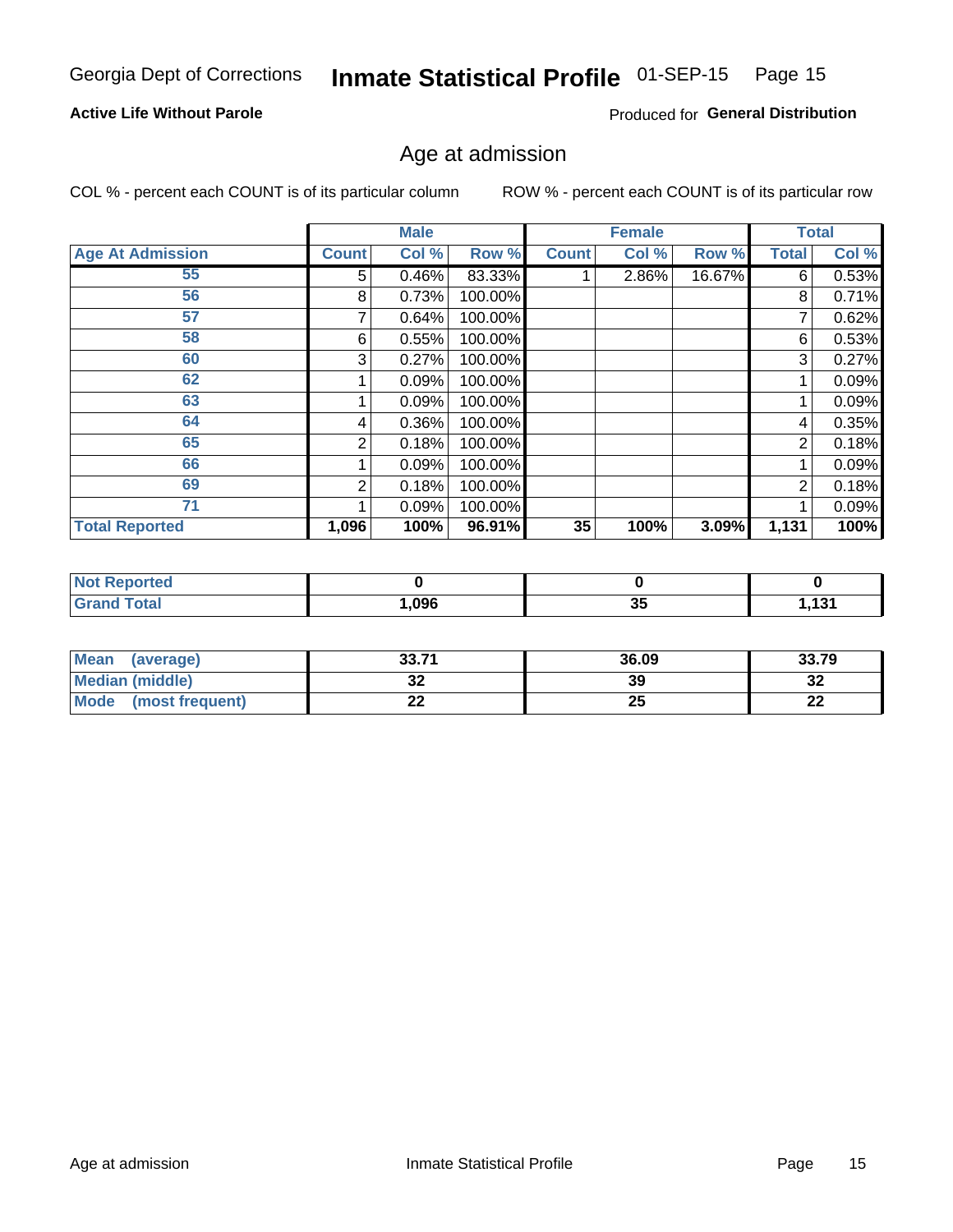#### **Active Life Without Parole**

#### Produced for General Distribution

#### Height, measured at entry to prison

COL % - percent each COUNT is of its particular column

|                       |                | <b>Male</b> |         |                | <b>Female</b>              |         |                | <b>Total</b> |
|-----------------------|----------------|-------------|---------|----------------|----------------------------|---------|----------------|--------------|
| <b>Height</b>         | <b>Count</b>   | Col %       | Row %   | <b>Count</b>   | $\overline{\text{Col }^9}$ | Row %   | <b>Total</b>   | Col %        |
| $\bf{0}$              | 2              | 0.18%       | 100.00% |                |                            |         | $\overline{2}$ | 0.18%        |
| 4'10"                 |                |             |         | $\mathbf{1}$   | 2.86%                      | 100.00% | 1              | 0.09%        |
| 5'00"                 | 1              | 0.09%       | 100.00% |                |                            |         | 1              | 0.09%        |
| 5'01"                 | 3              | 0.27%       | 75.00%  | 1              | 2.86%                      | 25.00%  | 4              | 0.35%        |
| 5'02"                 | 4              | 0.36%       | 100.00% |                |                            |         | 4              | 0.35%        |
| 5'03''                | 10             | 0.91%       | 66.67%  | 5              | 14.29%                     | 33.33%  | 15             | 1.33%        |
| 5'04"                 | 15             | 1.37%       | 57.69%  | 11             | 31.43%                     | 42.31%  | 26             | 2.30%        |
| 5'05"                 | 30             | 2.74%       | 88.24%  | 4              | 11.43%                     | 11.76%  | 34             | 3.01%        |
| 5'06''                | 84             | 7.66%       | 95.45%  | 4              | 11.43%                     | 4.55%   | 88             | 7.78%        |
| 5'07"                 | 71             | 6.48%       | 94.67%  | 4              | 11.43%                     | 5.33%   | 75             | 6.63%        |
| 5'08''                | 110            | 10.04%      | 99.10%  | 1              | 2.86%                      | 0.90%   | 111            | 9.81%        |
| 5'09''                | 136            | 12.41%      | 98.55%  | $\overline{2}$ | 5.71%                      | 1.45%   | 138            | 12.20%       |
| 5'10''                | 138            | 12.59%      | 100.00% |                |                            |         | 138            | 12.20%       |
| 5'11''                | 137            | 12.50%      | 100.00% |                |                            |         | 137            | 12.11%       |
| 6'00''                | 118            | 10.77%      | 99.16%  | $\mathbf{1}$   | 2.86%                      | 0.84%   | 119            | 10.52%       |
| 6'01''                | 87             | 7.94%       | 100.00% |                |                            |         | 87             | 7.69%        |
| 6'02"                 | 75             | 6.84%       | 100.00% |                |                            |         | 75             | 6.63%        |
| 6'03''                | 36             | 3.28%       | 97.30%  | $\mathbf{1}$   | 2.86%                      | 2.70%   | 37             | 3.27%        |
| 6'04"                 | 26             | 2.37%       | 100.00% |                |                            |         | 26             | 2.30%        |
| 6'05"                 | 5              | 0.46%       | 100.00% |                |                            |         | 5              | 0.44%        |
| 6'06''                | 4              | 0.36%       | 100.00% |                |                            |         | 4              | 0.35%        |
| 6'07''                | 1              | 0.09%       | 100.00% |                |                            |         | 1              | 0.09%        |
| 6'09''                | $\overline{2}$ | 0.18%       | 100.00% |                |                            |         | $\overline{2}$ | 0.18%        |
| 6'11''                | 1              | 0.09%       | 100.00% |                |                            |         | 1              | 0.09%        |
| <b>Total Reported</b> | 1,096          | 100%        | 96.91%  | 35             | 100%                       | 3.09%   | 1,131          | 100%         |

| <b>NOT</b><br>Reported |      |    |  |
|------------------------|------|----|--|
| $f \wedge f \wedge f$  | ,096 | 35 |  |

| <b>Mean</b> | (average)       | 5'10" | 5'05" | 5'10"<br>ັ |
|-------------|-----------------|-------|-------|------------|
|             |                 |       |       |            |
| Mode        | (most frequent) | 5'10" | 5'04" | 5'10"      |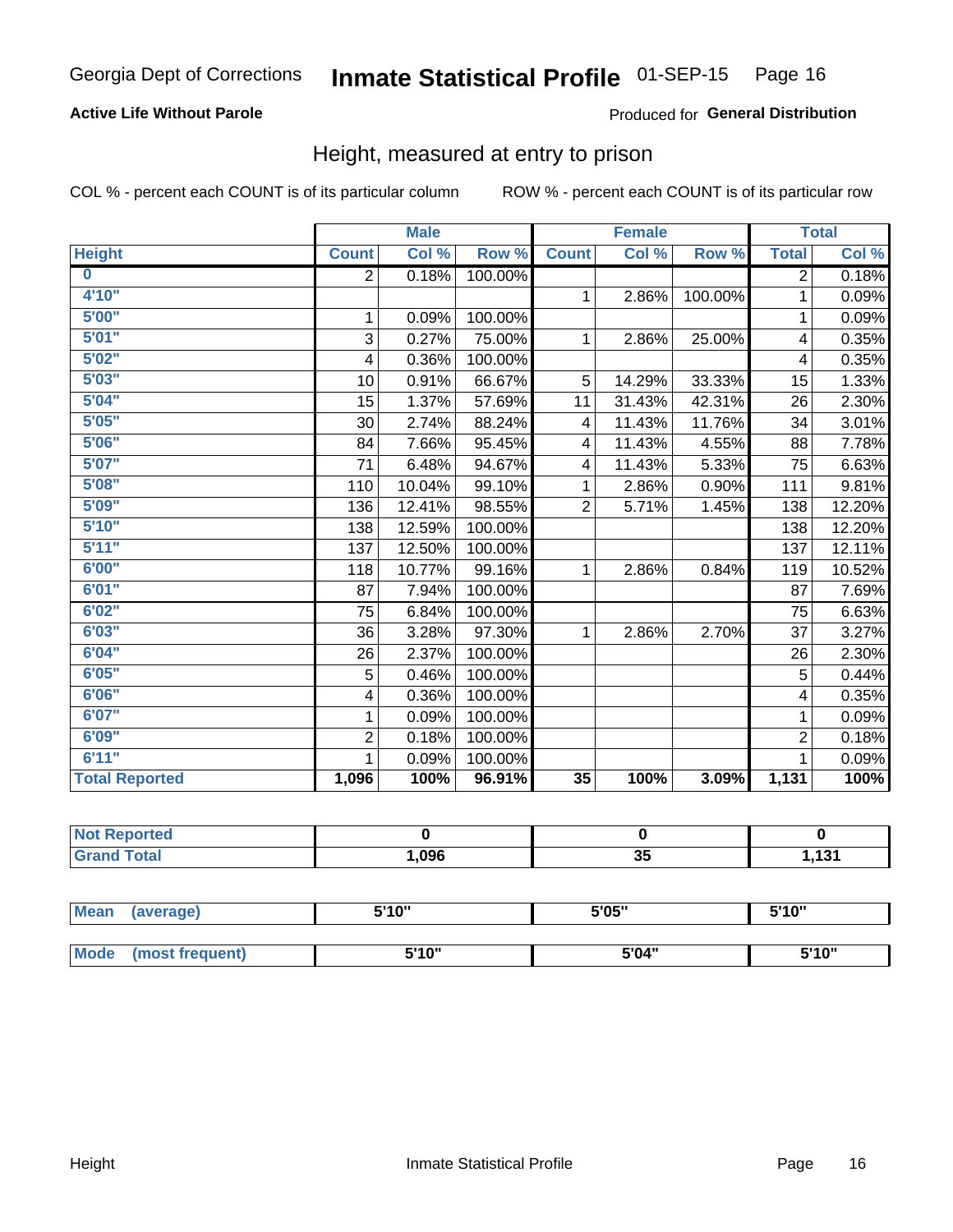**Active Life Without Parole** 

Produced for General Distribution

#### Weight, measured at entry to prison

COL % - percent each COUNT is of its particular column

|                       | <b>Male</b>     |                | <b>Female</b> |                 |                 | <b>Total</b> |                |        |
|-----------------------|-----------------|----------------|---------------|-----------------|-----------------|--------------|----------------|--------|
| <b>Weight</b>         | <b>Count</b>    | Col %          | Row %         | <b>Count</b>    | Col %           | Row %        | <b>Total</b>   | Col %  |
| 100 - 109 pounds      |                 |                |               | 1               | 2.86%           | 100.00%      | 1              | 0.09%  |
| 110 - 119 pounds      |                 |                |               | $\overline{2}$  | 5.71%           | 100.00%      | $\overline{2}$ | 0.18%  |
| 120 - 129 pounds      | $6\phantom{1}6$ | 0.55%          | 85.71%        | $\mathbf{1}$    | 2.86%           | 14.29%       | $\overline{7}$ | 0.62%  |
| 130 - 139 pounds      | 31              | 2.83%          | 93.94%        | $\overline{2}$  | 5.71%           | 6.06%        | 33             | 2.92%  |
| 140 - 149 pounds      | 71              | 6.49%          | 95.95%        | 3               | 8.57%           | 4.05%        | 74             | 6.55%  |
| 150 - 159 pounds      | 103             | 9.41%          | 98.10%        | $\overline{2}$  | 5.71%           | 1.90%        | 105            | 9.30%  |
| 160 - 169 pounds      | 127             | 11.61%         | 97.69%        | $\overline{3}$  | 8.57%           | 2.31%        | 130            | 11.51% |
| 170 - 179 pounds      | 141             | 12.89%         | 96.58%        | 5               | 14.29%          | 3.42%        | 146            | 12.93% |
| 180 - 189 pounds      | 134             | 12.25%         | 98.53%        | $\overline{2}$  | 5.71%           | 1.47%        | 136            | 12.05% |
| 190 - 199 pounds      | 98              | 8.96%          | 98.00%        | $\overline{2}$  | 5.71%           | 2.00%        | 100            | 8.86%  |
| 200 - 209 pounds      | 102             | 9.32%          | 97.14%        | $\overline{3}$  | 8.57%           | 2.86%        | 105            | 9.30%  |
| 210 - 219 pounds      | 65              | 5.94%          | 91.55%        | 6               | 17.14%          | 8.45%        | 71             | 6.29%  |
| 220 - 229 pounds      | 68              | 6.22%          | 100.00%       |                 |                 |              | 68             | 6.02%  |
| 230 - 239 pounds      | 42              | 3.84%          | 100.00%       |                 |                 |              | 42             | 3.72%  |
| 240 - 249 pounds      | 28              | 2.56%          | 100.00%       |                 |                 |              | 28             | 2.48%  |
| 250 - 259 pounds      | 27              | 2.47%          | 100.00%       |                 |                 |              | 27             | 2.39%  |
| 260 - 269 pounds      | 13              | 1.19%          | 100.00%       |                 |                 |              | 13             | 1.15%  |
| 270 - 279 pounds      | 11              | 1.01%          | 100.00%       |                 |                 |              | 11             | 0.97%  |
| 280 - 289 pounds      | 9               | 0.82%          | 81.82%        | $\overline{2}$  | 5.71%           | 18.18%       | 11             | 0.97%  |
| 290 - 299 pounds      | 4               | 0.37%          | 100.00%       |                 |                 |              | 4              | 0.35%  |
| 300 - 309 pounds      | $\overline{2}$  | 0.18%          | 100.00%       |                 |                 |              | $\overline{2}$ | 0.18%  |
| 310 - 319 pounds      | $\overline{2}$  | 0.18%          | 100.00%       |                 |                 |              | $\overline{2}$ | 0.18%  |
| 320 - 329 pounds      | $\overline{5}$  | 0.46%          | 100.00%       |                 |                 |              | 5              | 0.44%  |
| 330 - 339 pounds      | 3               | 0.27%          | 100.00%       |                 |                 |              | 3              | 0.27%  |
| 360 - 369 pounds      | $\mathbf 1$     | 0.09%          | 100.00%       |                 |                 |              | $\mathbf{1}$   | 0.09%  |
| 390 - 399 pounds      |                 |                |               | 1               | 2.86%           | 100.00%      | 1              | 0.09%  |
| 400 pounds and over   | $\mathbf 1$     | 0.09%          | 100.00%       |                 |                 |              | $\mathbf{1}$   | 0.09%  |
| <b>Total Reported</b> | 1,094           | 100%           | 96.90%        | $\overline{35}$ | 100%            | 3.10%        | 1,129          | 100%   |
|                       |                 |                |               |                 |                 |              |                |        |
| <b>Not Reported</b>   |                 | $\overline{2}$ |               | $\pmb{0}$       |                 |              | $\overline{2}$ |        |
| <b>Grand Total</b>    |                 | 1,096          |               |                 | $\overline{35}$ |              |                | 1,131  |

| Mean (average)         | 190   | 182 | 189 |
|------------------------|-------|-----|-----|
| <b>Median (middle)</b> | 183.5 | 170 | 182 |
| Mode (most frequent)   | 180   | 210 | 180 |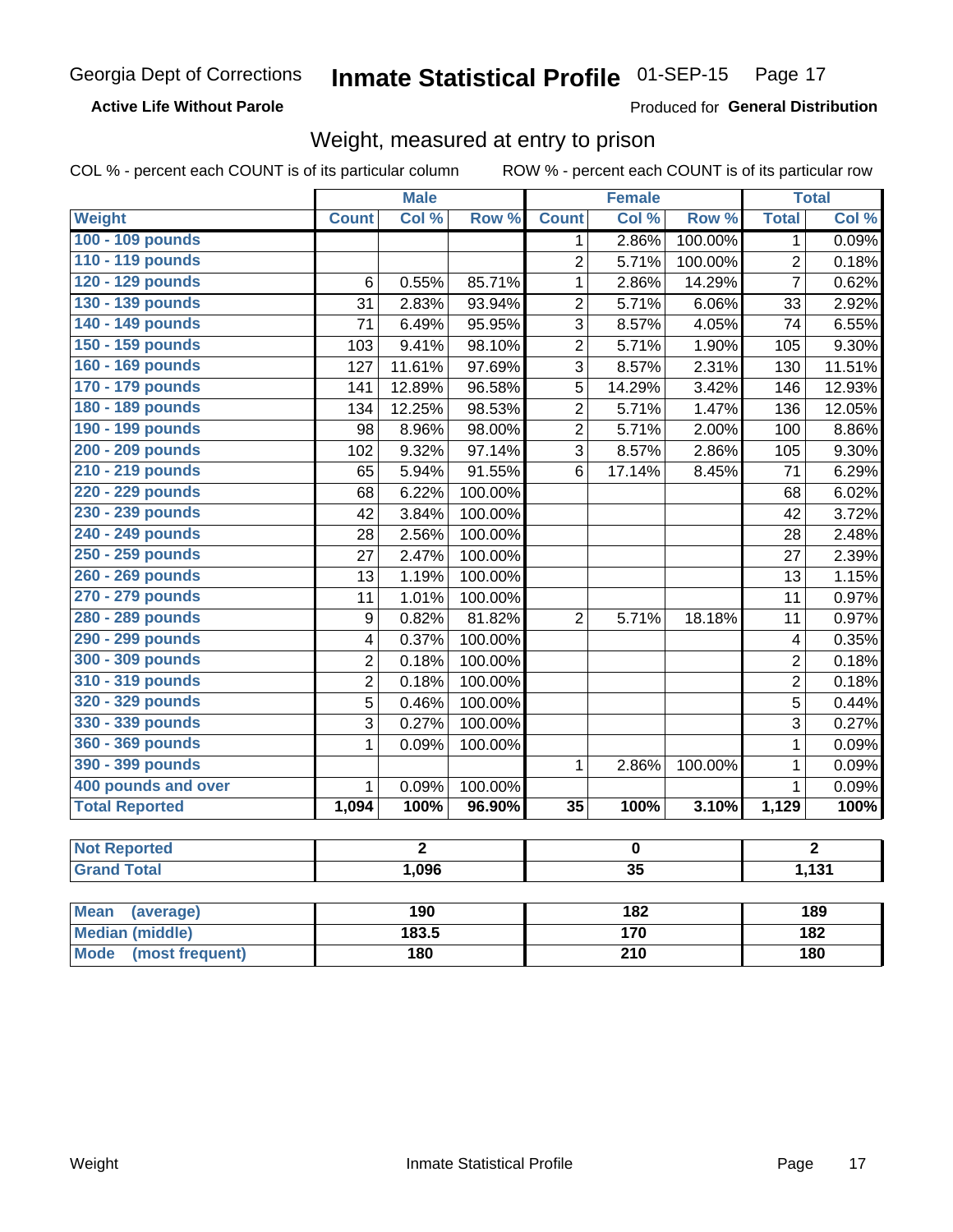#### Inmate Statistical Profile 01-SEP-15 Page 18

#### **Active Life Without Parole**

#### Produced for General Distribution

### Veterans validated by Veteran's Administration

COL % - percent each COUNT is of its particular column

|                         |                       | <b>Male</b>  |           |                    | <b>Female</b> |       |         | <b>Total</b> |        |
|-------------------------|-----------------------|--------------|-----------|--------------------|---------------|-------|---------|--------------|--------|
| <b>Military service</b> |                       | <b>Count</b> | Col %     | <b>Row % Count</b> |               | Col % | Row %   | Total        | Col %  |
|                         | <b>Others</b>         | 5            | 29.41%    | 100.00%            |               |       |         | 5            | 29.41% |
|                         | <b>Air Force</b>      |              | $52.94\%$ | 100.00%            |               |       |         | 9            | 52.94% |
|                         | <b>Army</b>           |              | 11.76%    | 100.00%            |               |       |         | ົ            | 11.76% |
|                         | <b>Coast Guard</b>    |              | 5.88%     | 100.00%            |               |       |         |              | 5.88%  |
|                         | <b>Total Reported</b> |              | 100%      | 100.00%            |               |       | $.00\%$ | 17           | 100%   |

|       | 070  | ^г<br>v. | <b>A</b> 4 |
|-------|------|----------|------------|
| Cotol | .096 | ^г<br>ູບ | 494        |

|  | <b>Mode (most frequent)</b> | <b>Force</b><br>Air F | Null | ∙orce |
|--|-----------------------------|-----------------------|------|-------|
|--|-----------------------------|-----------------------|------|-------|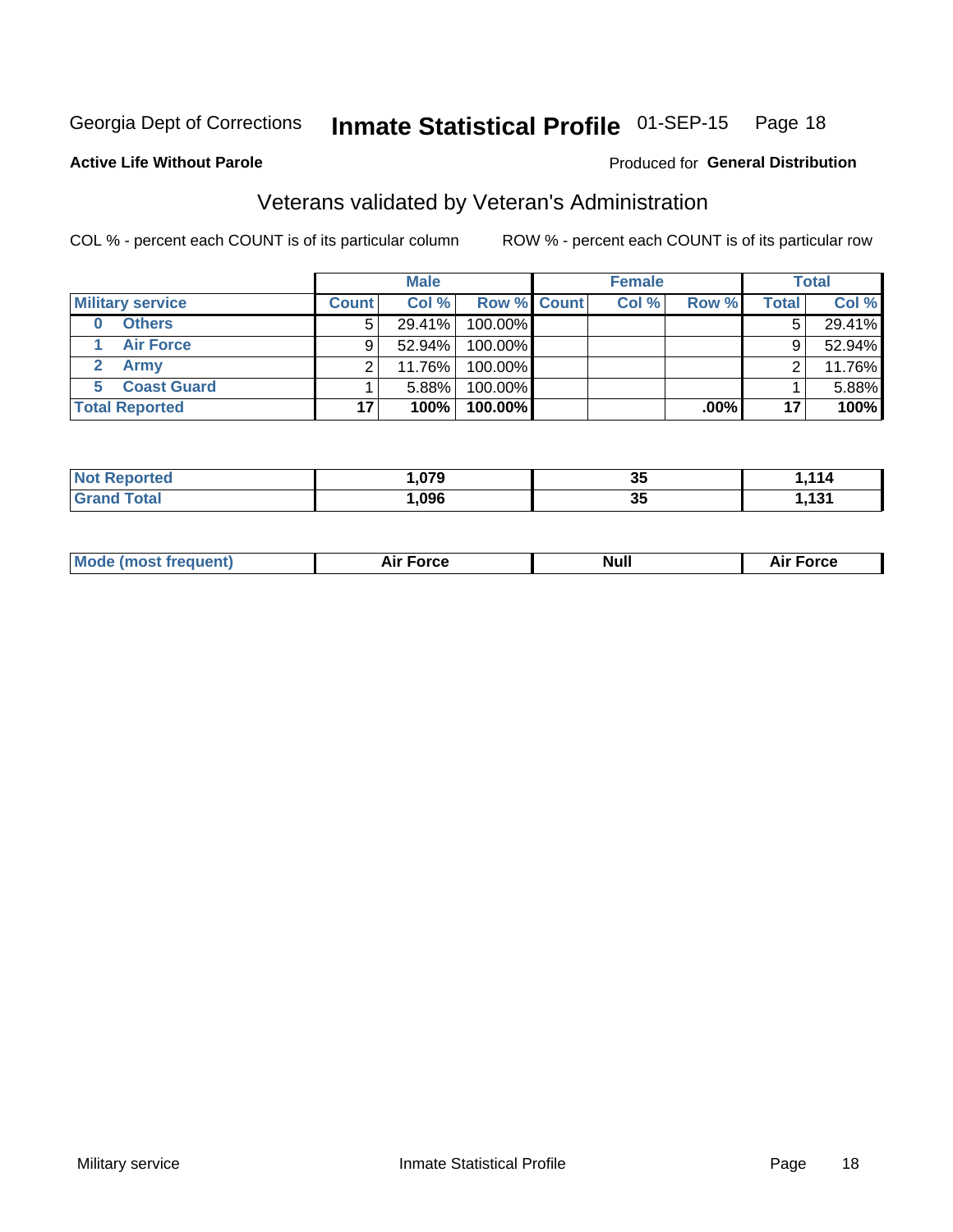#### Inmate Statistical Profile 01-SEP-15 Page 19

**Active Life Without Parole** 

Produced for General Distribution

### Type of admission to prison

COL % - percent each COUNT is of its particular column

|                                      |              | <b>Male</b> |                    |    | <b>Female</b> |       |              | <b>Total</b> |
|--------------------------------------|--------------|-------------|--------------------|----|---------------|-------|--------------|--------------|
| <b>Type of Admission</b>             | <b>Count</b> | Col %       | <b>Row % Count</b> |    | Col %         | Row % | <b>Total</b> | Col %        |
| <b>New Sentence</b><br>52            | 1,046        | 95.44%      | 96.76%             | 35 | 100.00%       | 3.24% | 1,081        | 95.58%       |
| <b>Probation Rev Partial</b><br>53   | 2            | .18%        | 100.00%            |    |               |       |              | .18%         |
| <b>Probation Rev Remainder</b><br>54 | 6            | .55%        | 100.00%            |    |               |       | 6            | .53%         |
| <b>Parole Rev New Sentence</b><br>55 | 16           | 1.46%       | 100.00%            |    |               |       | 16           | 1.41%        |
| 56 Parole Rev No New                 | 13           | 1.19%       | 100.00%            |    |               |       | 13           | 1.15%        |
| <b>Sentence</b>                      |              |             |                    |    |               |       |              |              |
| <b>Life W/O Parole</b><br>70         | 13           | 1.19%       | 100.00%            |    |               |       | 13           | 1.15%        |
| <b>Total Reported</b>                | 1,096        | 100%        | 96.91%             | 35 | 100%          | 3.09% | 1,131        | 100%         |

| Reported<br>NO                  |      |                  |                 |
|---------------------------------|------|------------------|-----------------|
| <b>otal</b><br>$\mathbf{v}$ and | ,096 | - -<br>- 1<br>J, | 121<br>1. I J I |

| <b>Mode (most frequent)</b> | <b>New Sentence</b> | <b>New Sentence</b> | <b>New Sentence</b> |
|-----------------------------|---------------------|---------------------|---------------------|
|                             |                     |                     |                     |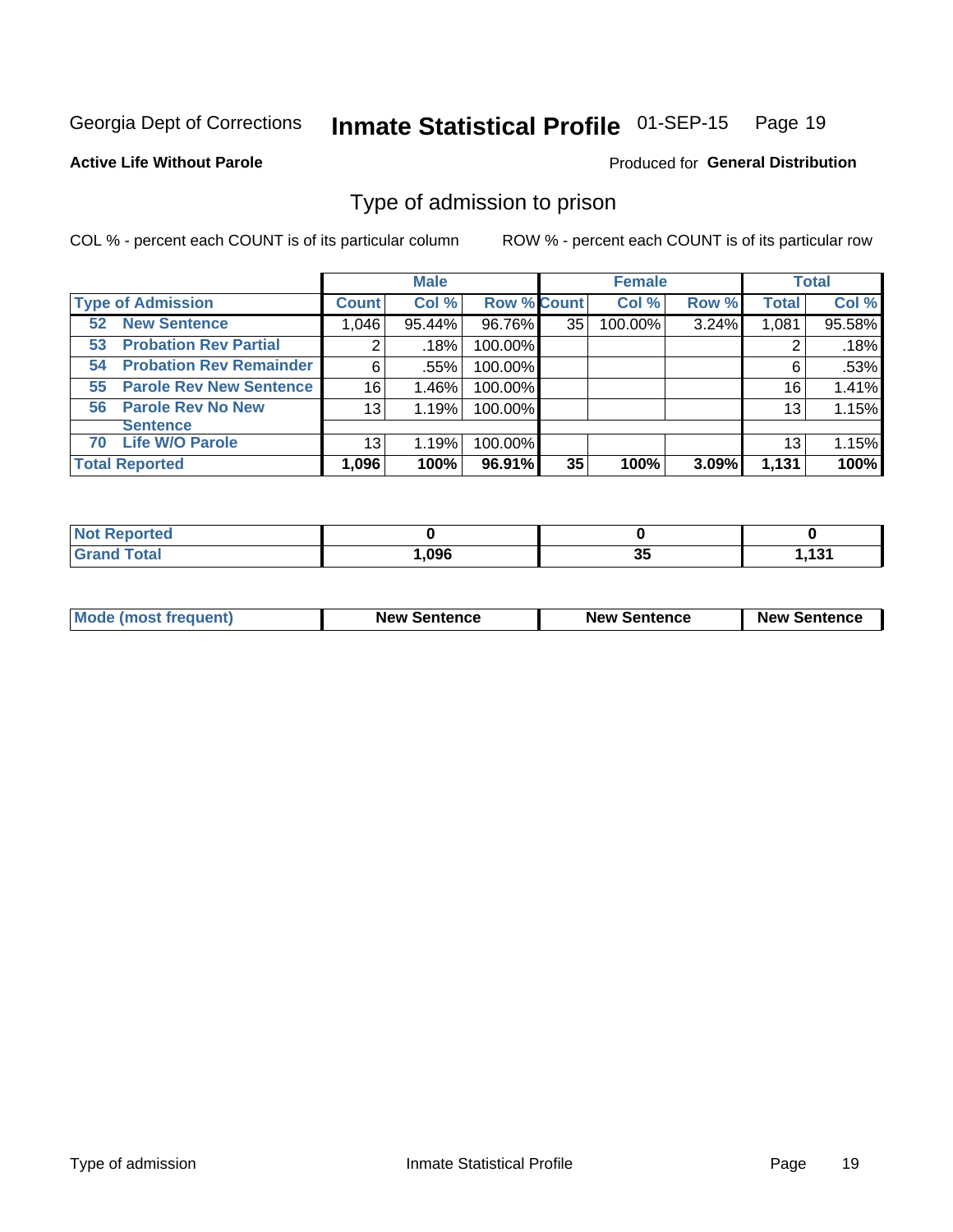## Inmate Statistical Profile 01-SEP-15 Page 20

**Active Life Without Parole** 

Produced for General Distribution

### Current / last supervision level

COL % - percent each COUNT is of its particular column

|                        |                   | <b>Male</b> |                    |    | <b>Female</b> |          |        | Total  |
|------------------------|-------------------|-------------|--------------------|----|---------------|----------|--------|--------|
| <b>Security Status</b> | <b>Count</b>      | Col%        | <b>Row % Count</b> |    | Col %         | Row %    | Total, | Col %  |
| 4 Medium               |                   | $.55\%$     | 85.71%             |    | $2.86\%$      | 14.29%   |        | .62%   |
| 5 Close                | .090              | 99.45%      | 96.98%             | 34 | 97.14%        | $3.02\%$ | 1.124  | 99.38% |
| <b>Total Reported</b>  | .096 <sup>1</sup> | 100%        | 96.91%             | 35 | 100%          | 3.09%    | 1,131  | 100%   |

| <b>Still being diagnosed</b> |      |    |       |
|------------------------------|------|----|-------|
| <b>Not Reported</b>          |      |    |       |
| <b>Grand Total</b>           | ,096 | 35 | l.131 |

| <b>Mode (most frequent)</b> | Close | ∵lose | Close |
|-----------------------------|-------|-------|-------|
|                             |       |       |       |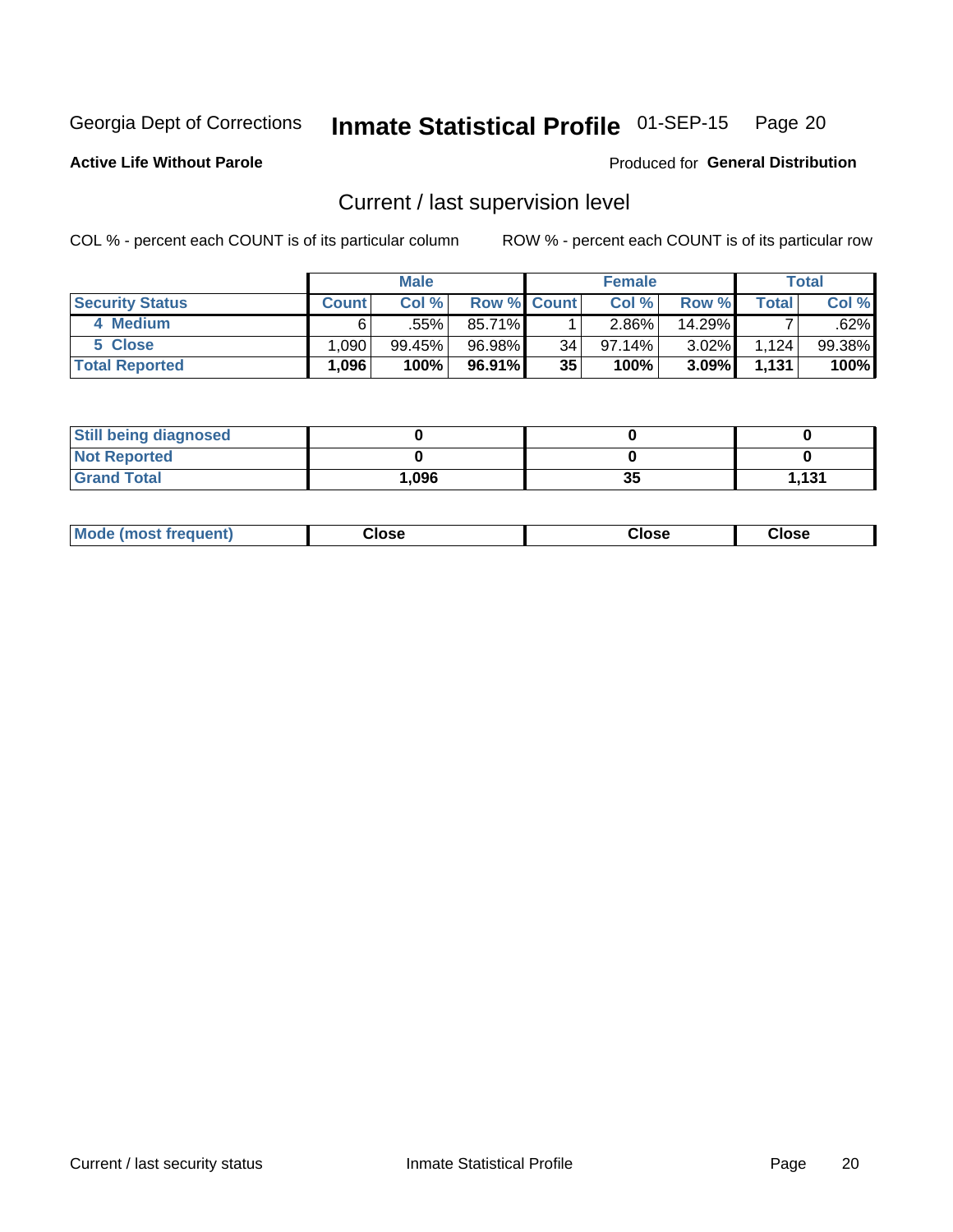## Inmate Statistical Profile 01-SEP-15 Page 21

**Active Life Without Parole** 

Produced for General Distribution

### Current / last type of institution

COL % - percent each COUNT is of its particular column

|                            |              | <b>Male</b> |                    |    | <b>Female</b> |       |       | Total  |
|----------------------------|--------------|-------------|--------------------|----|---------------|-------|-------|--------|
| <b>Type of Institution</b> | <b>Count</b> | Col %       | <b>Row % Count</b> |    | Col %         | Row % | Total | Col %  |
| <b>State Prison</b>        | .095         | 99.91%      | $96.90\%$          | 35 | 100.00%       | 3.10% | 1,130 | 99.91% |
| <b>Transitional Center</b> |              | .09%        | 100.00%            |    |               |       |       | .09% l |
| <b>Total Reported</b>      | .096         | 100%        | 96.91%             | 35 | 100%          | 3.09% | 1.131 | 100%   |

| τeα |      |           |          |
|-----|------|-----------|----------|
|     | ,096 | n r<br>v, | 121<br>. |

|  | <b>Mode (most frequent)</b> | State Prison | <b>State Prison</b> | risonl<br>State |
|--|-----------------------------|--------------|---------------------|-----------------|
|--|-----------------------------|--------------|---------------------|-----------------|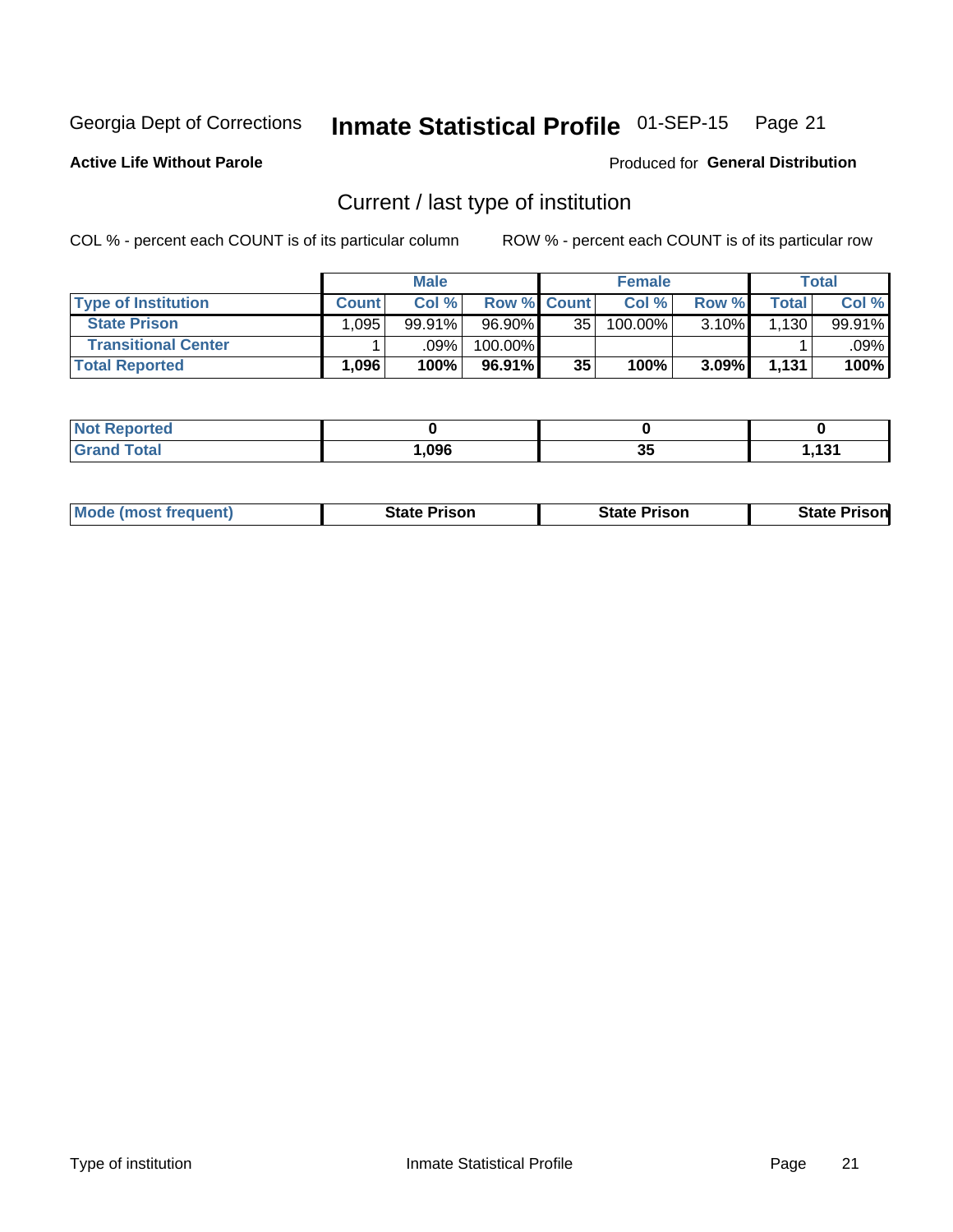## Inmate Statistical Profile 01-SEP-15 Page 22

#### **Active Life Without Parole**

#### Produced for General Distribution

### Institution type - transitional centers

COL % - percent each COUNT is of its particular column

|                                          |              | <b>Male</b> |                    | <b>Female</b> |       |              | <b>Total</b> |
|------------------------------------------|--------------|-------------|--------------------|---------------|-------|--------------|--------------|
| <b>Institution Type - Trans. Centers</b> | <b>Count</b> | Col%        | <b>Row % Count</b> | Col%          | Row % | <b>Total</b> | Col %        |
| <b>Clayton Tc</b>                        |              | 100.00%     | 100.00%            |               |       |              | 100.00%      |
| <b>Total Reported</b>                    |              | $100\%$     | 100%               |               | %     |              | 100%         |

| <b>Not Reported</b>    |  |  |
|------------------------|--|--|
| <b>Total</b><br>re e d |  |  |

| Mode (most frequent) | <b>Clayton Tc</b> | <b>Null</b> | <b>Clayton Tc</b> |
|----------------------|-------------------|-------------|-------------------|
|                      |                   |             |                   |
|                      |                   |             |                   |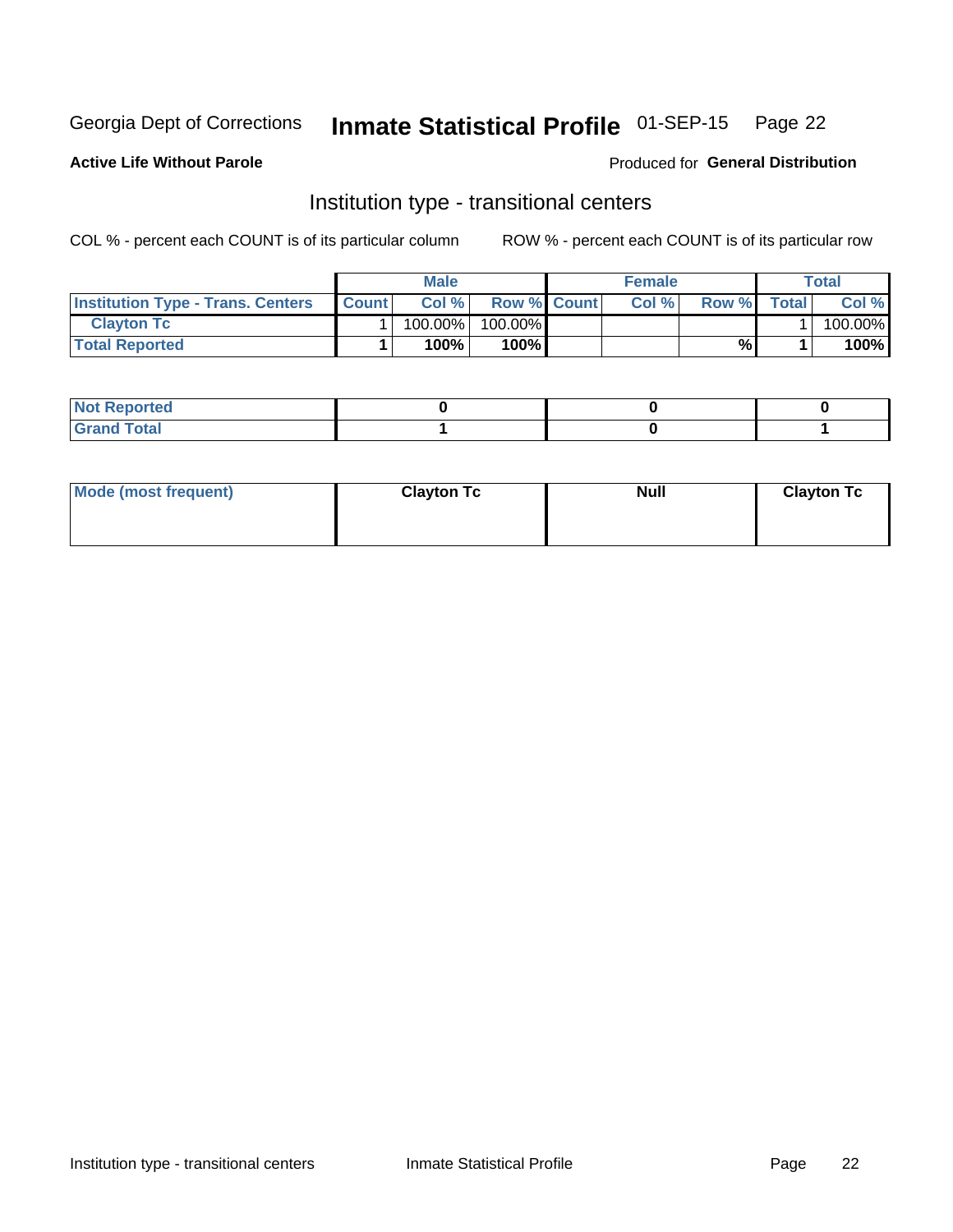## Inmate Statistical Profile 01-SEP-15 Page 23

**Active Life Without Parole** 

Produced for General Distribution

#### Institution type - county prisons

COL % - percent each COUNT is of its particular column

|                                                    | <b>Male</b> |  | <b>Female</b>            |             | <b>Total</b> |
|----------------------------------------------------|-------------|--|--------------------------|-------------|--------------|
| <b>Institution Type - County Prisons   Count  </b> | Col %       |  | <b>Row % Count Col %</b> | Row % Total | Col %        |
| <b>Total Reported</b>                              |             |  |                          |             |              |

| <b>Not Reported</b>   |  |  |
|-----------------------|--|--|
| <b>Total</b><br>Granc |  |  |

| Mode (most frequent) | <b>Null</b> | <b>Null</b><br><b>Null</b> |
|----------------------|-------------|----------------------------|
|                      |             |                            |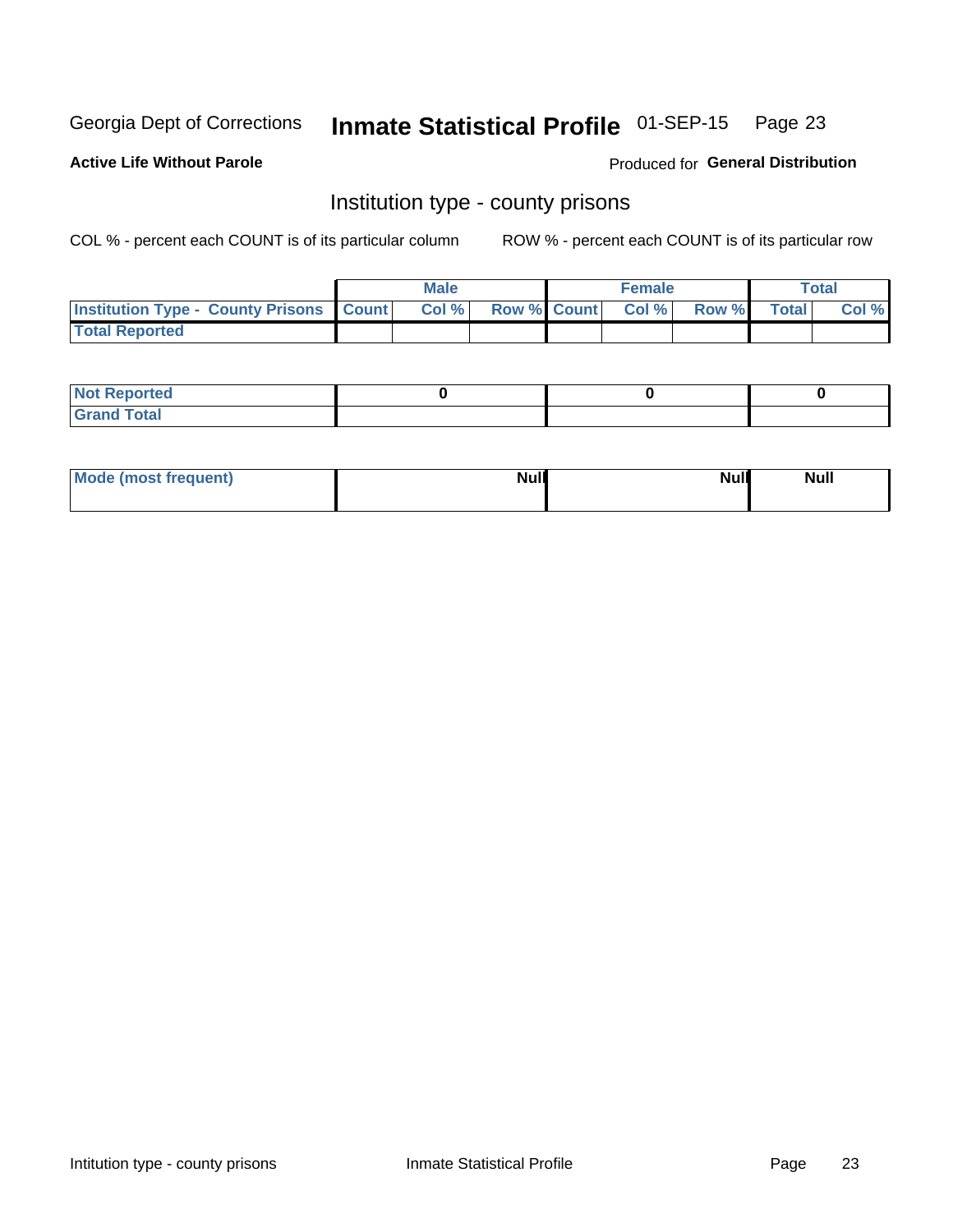#### Inmate Statistical Profile 01-SEP-15 Page 24

#### **Active Life Without Parole**

#### Produced for General Distribution

### Institution type - state prisons

COL % - percent each COUNT is of its particular column

|                                         |                | <b>Male</b>               |         |                 | <b>Female</b>                 |         | <b>Total</b>                        |        |
|-----------------------------------------|----------------|---------------------------|---------|-----------------|-------------------------------|---------|-------------------------------------|--------|
| <b>Institution Type - State Prisons</b> | <b>Count</b>   | Col %                     | Row %   | <b>Count</b>    | Col %                         | Row %   | <b>Total</b>                        | Col %  |
| <b>Arrendale State Prison</b>           |                |                           |         | 19              | 54.29%                        | 100.00% | 19 <sup>1</sup>                     | 1.68%  |
| <b>Augusta State Med. Prison</b>        | 70             | 6.39%                     | 100.00% |                 |                               |         | 70                                  | 6.19%  |
| <b>Baldwin State Prison</b>             | 31             | 2.83%                     | 100.00% |                 |                               |         | 31                                  | 2.74%  |
| <b>Calhoun State Prison</b>             | 1              | .09%                      | 100.00% |                 |                               |         | 1                                   | .09%   |
| <b>Central State Prison</b>             | 3              | .27%                      | 100.00% |                 |                               |         | 3                                   | .27%   |
| <b>Coastal State Prison</b>             | $\overline{2}$ | .18%                      | 100.00% |                 |                               |         | $\overline{2}$                      | .18%   |
| <b>Dooly State Prison</b>               | 5              | .46%                      | 100.00% |                 |                               |         | 5                                   | .44%   |
| <b>Ga Diag Class Prison</b>             | 82             | 7.49%                     | 100.00% |                 |                               |         | 82                                  | 7.26%  |
| <b>Ga State Prison</b>                  | 27             | 2.47%                     | 100.00% |                 |                               |         | 27                                  | 2.39%  |
| <b>Hancock State Prison</b>             | 100            | 9.13%                     | 100.00% |                 |                               |         | 100                                 | 8.85%  |
| <b>Hays State Prison</b>                | 120            | 10.96%                    | 100.00% |                 |                               |         | 120                                 | 10.62% |
| <b>Macon State Prison</b>               | 185            | 16.89%                    | 100.00% |                 |                               |         | 185                                 | 16.37% |
| <b>Phillips State Prison</b>            | 16             | 1.46%                     | 100.00% |                 |                               |         | 16                                  | 1.42%  |
| <b>Pulaski State Prison</b>             |                |                           |         | 16              | 45.71%                        | 100.00% | 16                                  | 1.42%  |
| <b>Smith State Prison</b>               | 141            | 12.88%                    | 100.00% |                 |                               |         | 141                                 | 12.48% |
| <b>Telfair State Prison</b>             | 132            | 12.05%                    | 100.00% |                 |                               |         | 132                                 | 11.68% |
| <b>Valdosta State Prison</b>            | 91             | 8.31%                     | 100.00% |                 |                               |         | 91                                  | 8.05%  |
| <b>Ware State Prison</b>                | 88             | 8.04%                     | 100.00% |                 |                               |         | 88                                  | 7.79%  |
| <b>Wilcox State Prison</b>              | 1              | .09%                      | 100.00% |                 |                               |         | 1                                   | .09%   |
| <b>Total Reported</b>                   | 1,095          | 100%                      | 96.9%   | 35              | 100%                          | 3.1%    | 1,130                               | 100%   |
| <b>Not Reported</b>                     |                | 0                         |         | $\mathbf 0$     |                               |         | $\bf{0}$                            |        |
| <b>Grand Total</b>                      |                | 1,095                     |         | $\overline{35}$ |                               |         | 1,130                               |        |
| <b>Mode (most frequent)</b>             |                | <b>Macon State Prison</b> |         |                 | <b>Arrendale State Prison</b> |         | <b>Macon State</b><br><b>Prison</b> |        |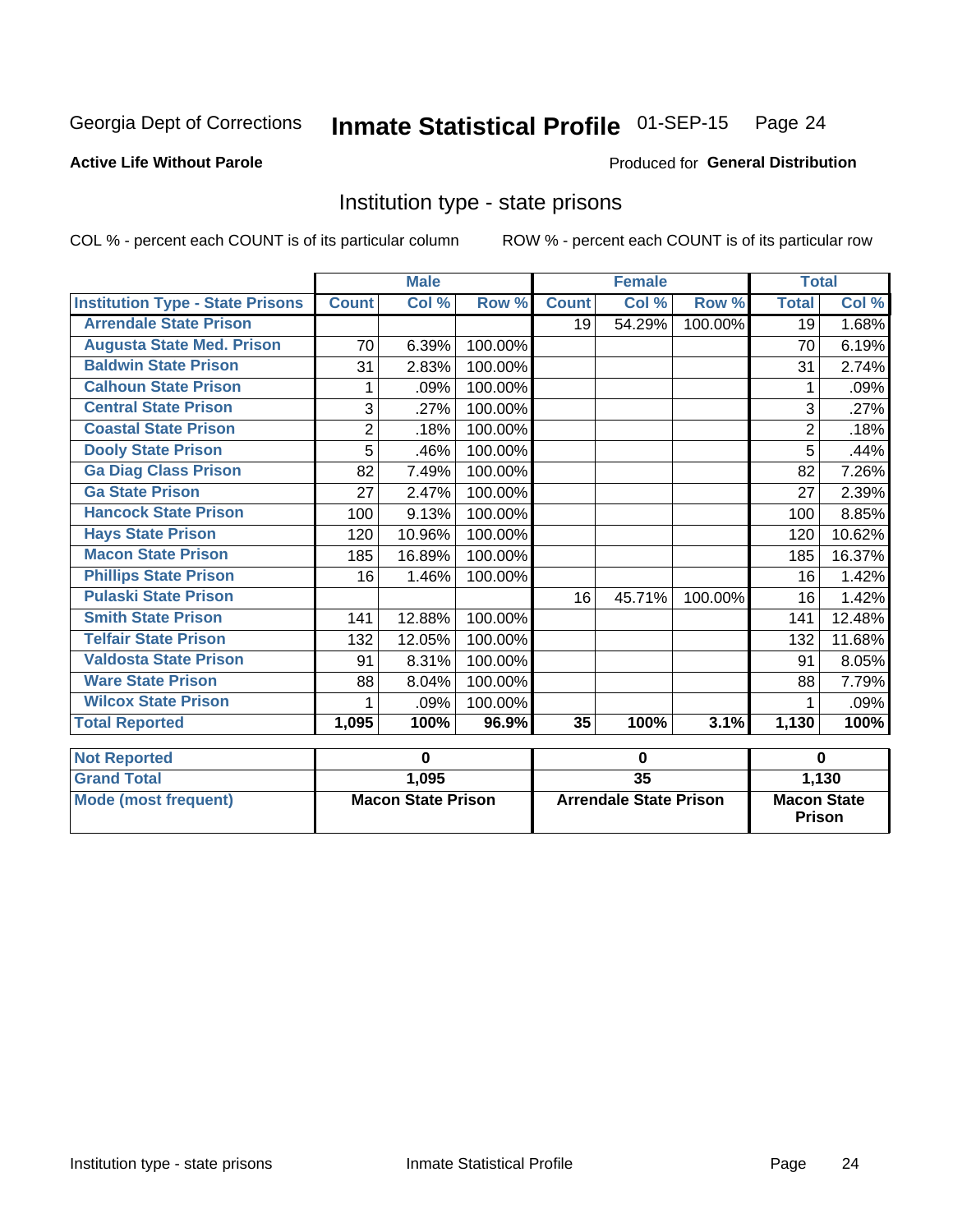## Inmate Statistical Profile 01-SEP-15 Page 25

**Active Life Without Parole** 

Produced for General Distribution

### Institution type - private prisons

COL % - percent each COUNT is of its particular column

|                                                 | <b>Male</b> |                    | <b>Female</b> |             | Total |
|-------------------------------------------------|-------------|--------------------|---------------|-------------|-------|
| <b>Institution Type - Private Prisons Count</b> | Col%        | <b>Row % Count</b> | Col %         | Row % Total | Col % |
| <b>Total Reported</b>                           |             |                    |               |             |       |

| Not Reported          |  |  |
|-----------------------|--|--|
| <b>Cotal</b><br>_____ |  |  |

| <b>Mo</b><br>frequent) | <b>Null</b> | <b>Null</b> | . . I *<br><b>IVUII</b> |
|------------------------|-------------|-------------|-------------------------|
|                        |             |             |                         |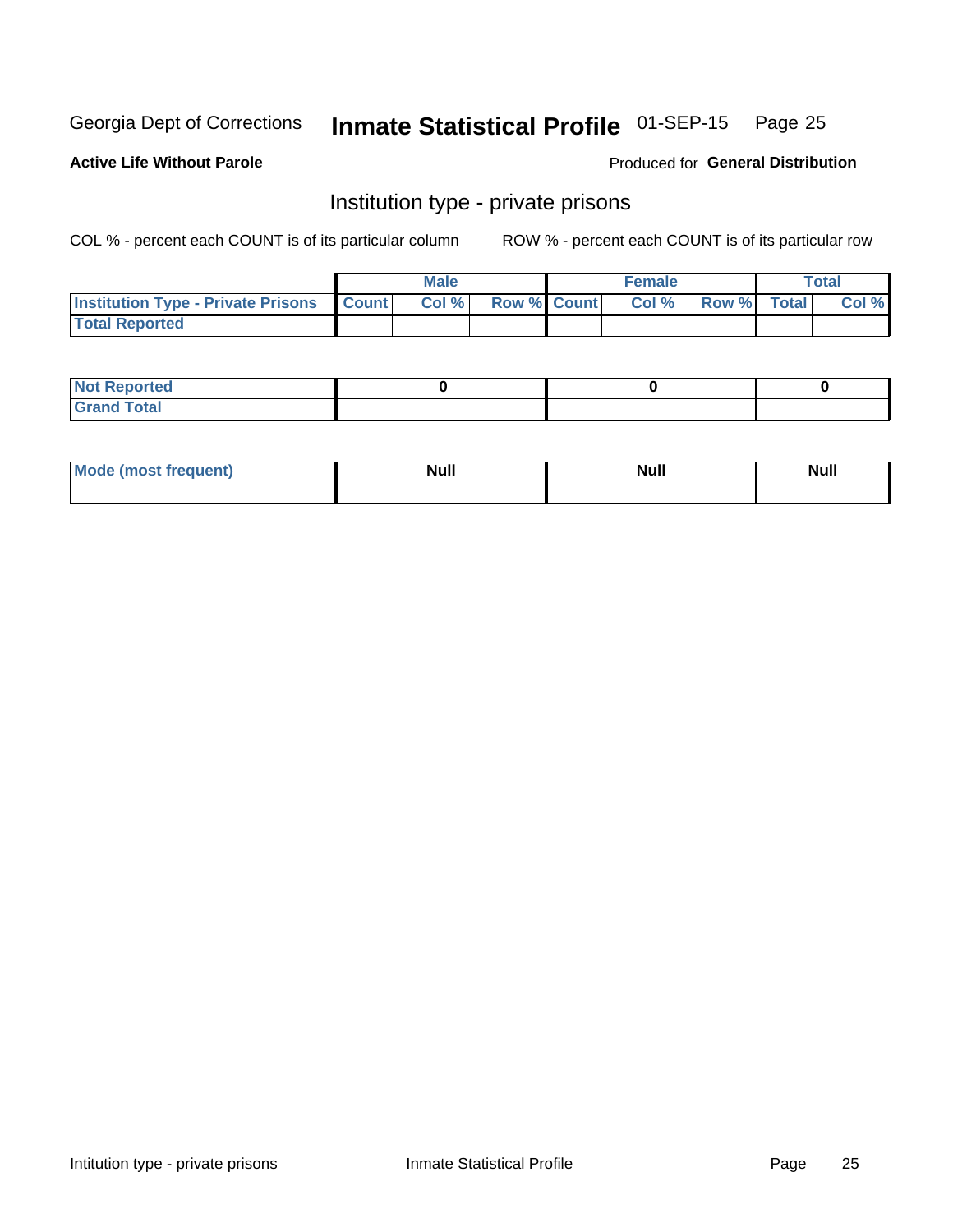## Inmate Statistical Profile 01-SEP-15 Page 26

#### **Active Life Without Parole**

#### Produced for General Distribution

### Institution type - inmate boot camp

COL % - percent each COUNT is of its particular column

|                                      |                  | <b>Male</b> |              |              | <b>Female</b> |             | <b>Total</b> |
|--------------------------------------|------------------|-------------|--------------|--------------|---------------|-------------|--------------|
| <b>Institution Type - Boot Camps</b> | <b>I</b> Count I | Col %       | <b>Row %</b> | <b>Count</b> | Col %         | Row % Total | Col %        |
| <b>Total Rported</b>                 |                  |             |              |              |               |             |              |

| <b>Not Reported</b>            |  |  |
|--------------------------------|--|--|
| <b>Total</b><br>C <sub>r</sub> |  |  |

| <b>AhoM</b><br>st frequent)<br>TIMOS | <b>Null</b> | <b>Null</b> | <b>Null</b> |
|--------------------------------------|-------------|-------------|-------------|
|                                      |             |             |             |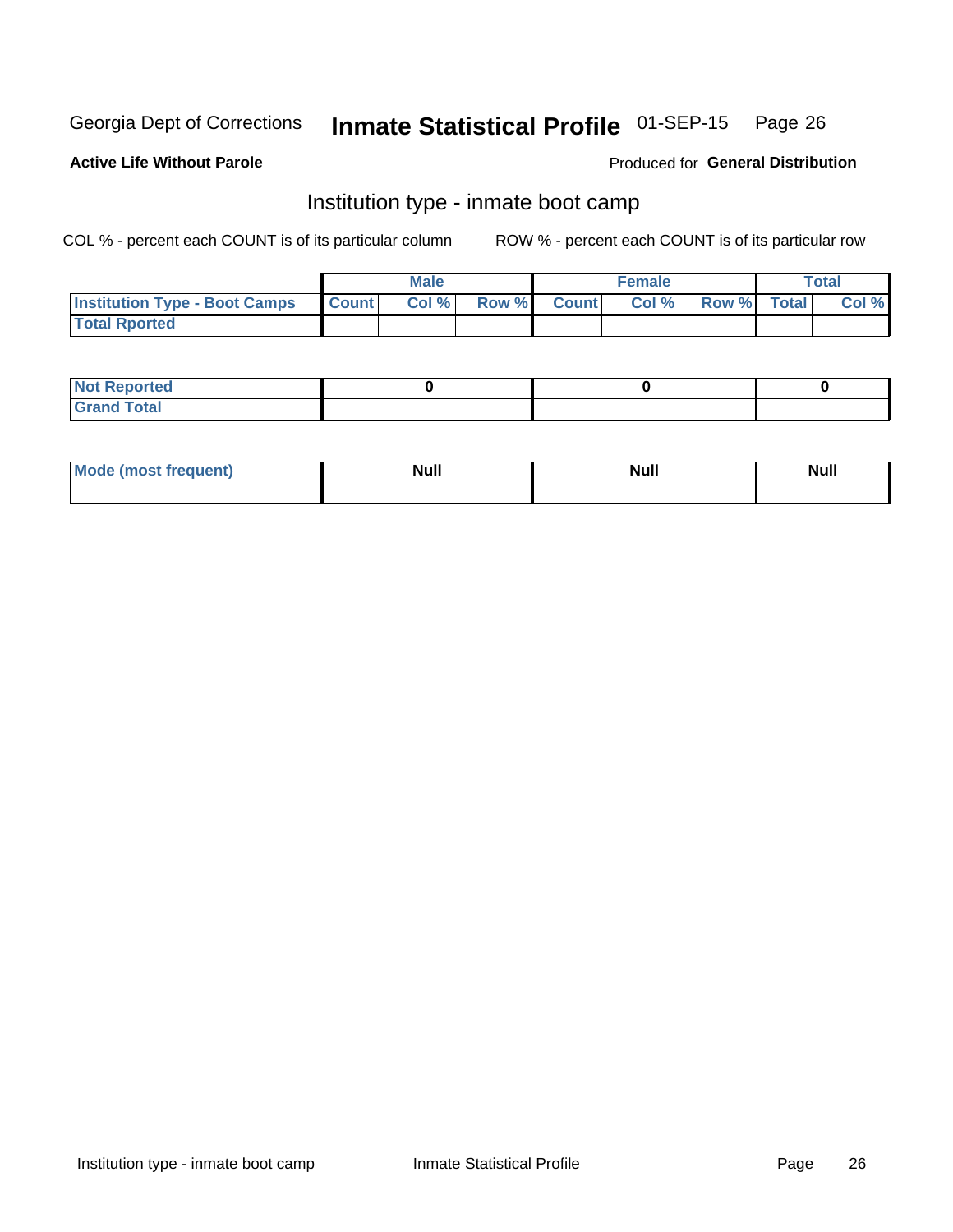#### Inmate Statistical Profile 01-SEP-15 Page 27

**Active Life Without Parole** 

Produced for General Distribution

### Number of disciplinary reports

COL % - percent each COUNT is of its particular column

|                                       |                 | <b>Male</b> |             |    | <b>Female</b> |          |       | <b>Total</b> |
|---------------------------------------|-----------------|-------------|-------------|----|---------------|----------|-------|--------------|
| <b>Number of Disciplinary Reports</b> | <b>Count</b>    | Col %       | Row % Count |    | Col %         | Row %    | Total | Col %        |
|                                       | 276             | 25.18%      | 94.85%      | 15 | 42.86%        | 5.15%    | 291   | 25.73%       |
|                                       | 157             | 14.32%      | 96.91%      | 5  | 14.29%        | 3.09%    | 162   | 14.32%       |
|                                       | 101             | 9.22%       | 96.19%      | 4  | 11.43%        | 3.81%    | 105   | 9.28%        |
| 3                                     | 77              | 7.03%       | 93.90%      | 5  | 14.29%        | $6.10\%$ | 82    | 7.25%        |
|                                       | 58              | 5.29%       | 100.00%     |    |               |          | 58    | 5.13%        |
| 5                                     | 50 <sub>1</sub> | 4.56%       | 100.00%     |    |               |          | 50    | 4.42%        |
| <b>More Than 5</b>                    | 377             | 34.40%      | 98.43%      | 6  | 17.14%        | 1.57%    | 383   | 33.86%       |
| <b>Total Reported</b>                 | 1,096           | 100%        | 96.91%      | 35 | 100.0%        | 3.09%    | 1,131 | 100%         |

| ted.<br>NO |      |    |      |
|------------|------|----|------|
| Гоtal      | .096 | uu | א פי |

| Mean (average)         | 7.54 | 4.57 | 7.45 |
|------------------------|------|------|------|
| <b>Median (middle)</b> |      |      |      |
| Mode (most frequent)   |      |      |      |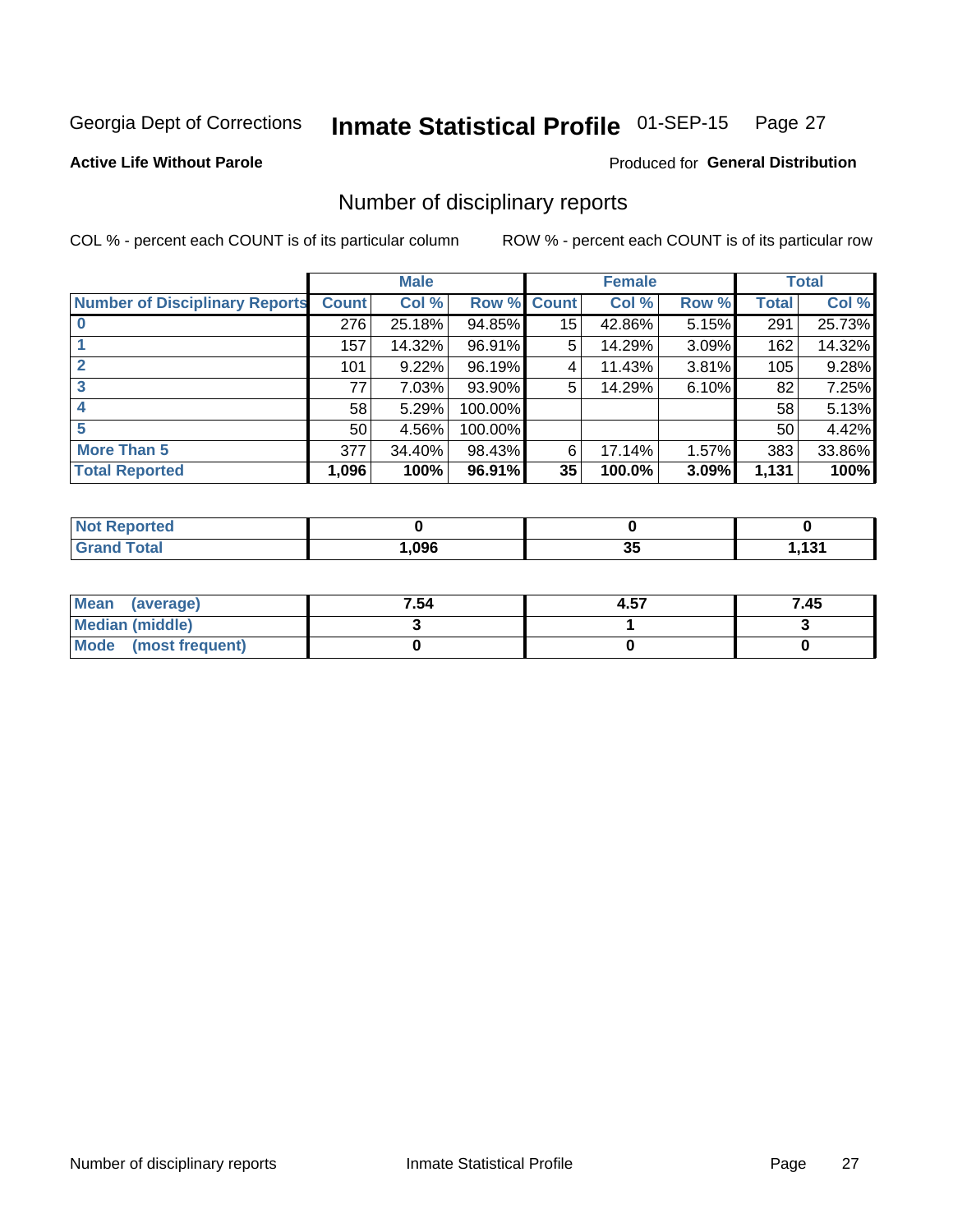## Inmate Statistical Profile 01-SEP-15 Page 28

**Active Life Without Parole** 

**Produced for General Distribution** 

### Number of transfers

COL % - percent each COUNT is of its particular column

|                            |         | <b>Male</b> |         |              | <b>Female</b> |        |              | <b>Total</b> |
|----------------------------|---------|-------------|---------|--------------|---------------|--------|--------------|--------------|
| <b>Number of Transfers</b> | Count l | Col %       | Row %   | <b>Count</b> | Col %         | Row %  | <b>Total</b> | Col %        |
|                            | 57      | 5.20%       | 87.69%  | 8            | 22.86%        | 12.31% | 65           | 5.75%        |
|                            | 16      | 1.46%       | 100.00% |              |               |        | 16           | 1.41%        |
|                            | 265     | 24.18%      | 93.97%  | 17           | 48.57%        | 6.03%  | 282          | 24.93%       |
| 3                          | 63      | 5.75%       | 100.00% |              |               |        | 63           | 5.57%        |
|                            | 145     | 13.23%      | 97.97%  | 3            | 8.57%         | 2.03%  | 148          | 13.09%       |
| 5                          | 53      | 4.84%       | 98.15%  |              | 2.86%         | 1.85%  | 54           | 4.77%        |
| <b>More Than 5</b>         | 497     | 45.35%      | 98.81%  | 6            | 17.14%        | 1.19%  | 503          | 44.47%       |
| <b>Total Reported</b>      | 1,096   | 100%        | 96.91%  | 35           | 100%          | 3.09%  | 1,131        | 100%         |

| <b>orted</b><br>NOT |      |   |       |
|---------------------|------|---|-------|
| <sup>-</sup> otal   | ,096 | ◡ | 1 J I |

| Mean (average)         | 7.43 | Z.U | 7.29 |
|------------------------|------|-----|------|
| <b>Median (middle)</b> |      |     |      |
| Mode (most frequent)   |      |     |      |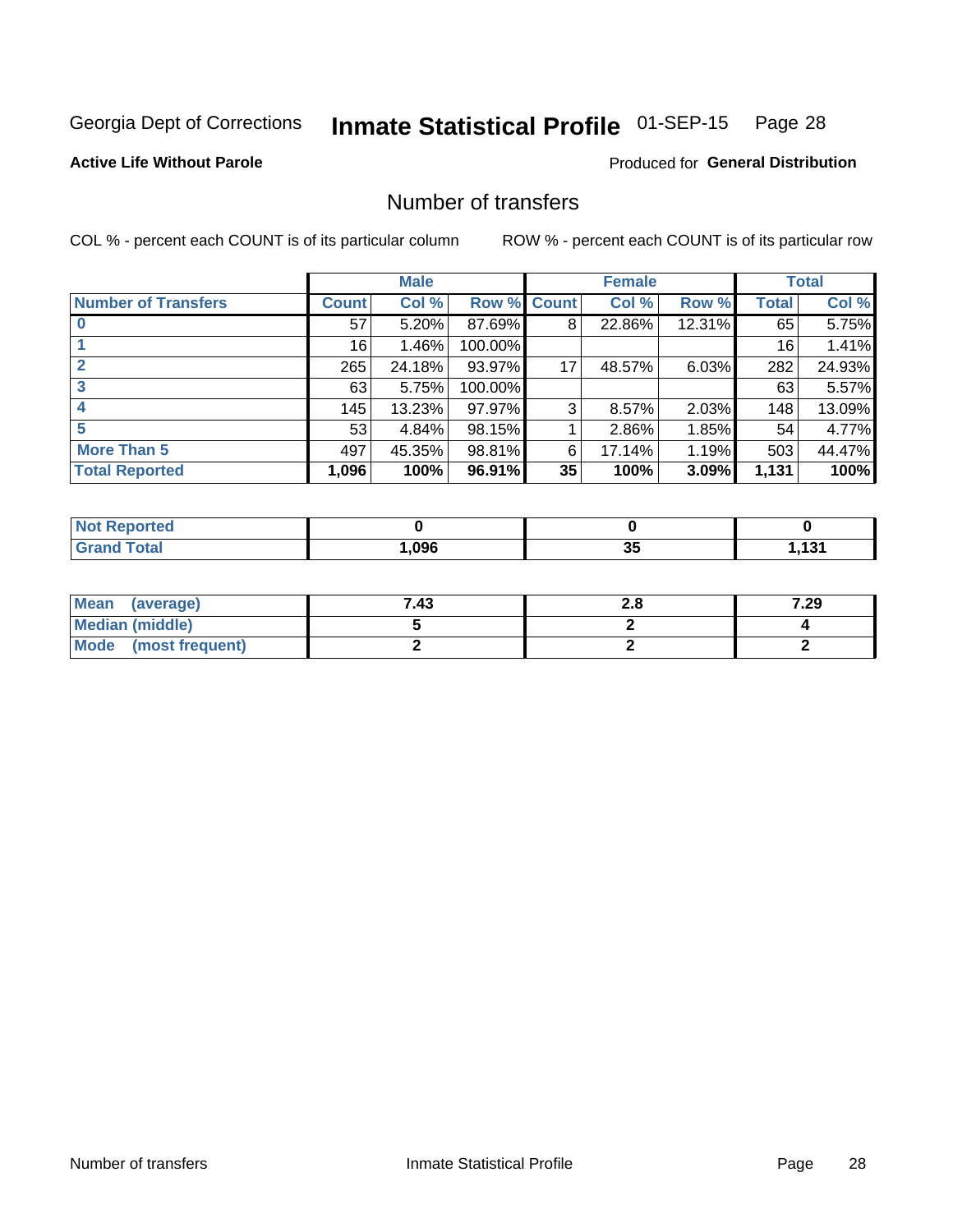## Inmate Statistical Profile 01-SEP-15 Page 29

**Active Life Without Parole** 

**Produced for General Distribution** 

### Number of escapes

COL % - percent each COUNT is of its particular column

|                          |                | <b>Male</b> |                    |    | <b>Female</b> |          |       | <b>Total</b> |
|--------------------------|----------------|-------------|--------------------|----|---------------|----------|-------|--------------|
| <b>Number of Escapes</b> | <b>Count</b>   | Col%        | <b>Row % Count</b> |    | Col %         | Row %    | Total | Col %        |
|                          | .092           | 99.64%      | 96.89%             | 35 | 100.00%       | $3.11\%$ | 1.127 | 99.65%       |
|                          |                | 0.18%       | 100.00%            |    |               |          |       | 0.18%        |
|                          |                | 0.18%       | 100.00%            |    |               |          |       | 0.18%        |
| <b>Total Reported</b>    | $.096^\dagger$ | 100%        | 96.91%             | 35 | 100%          | $3.09\%$ | 1,131 | 100.0%       |

| <b>Not Reported</b> |      |         |              |
|---------------------|------|---------|--------------|
| <b>Grand Total</b>  | .096 | ^'<br>◡ | 124<br>1 J I |

| Mean (average)       |  | י ש |
|----------------------|--|-----|
| Median (middle)      |  |     |
| Mode (most frequent) |  |     |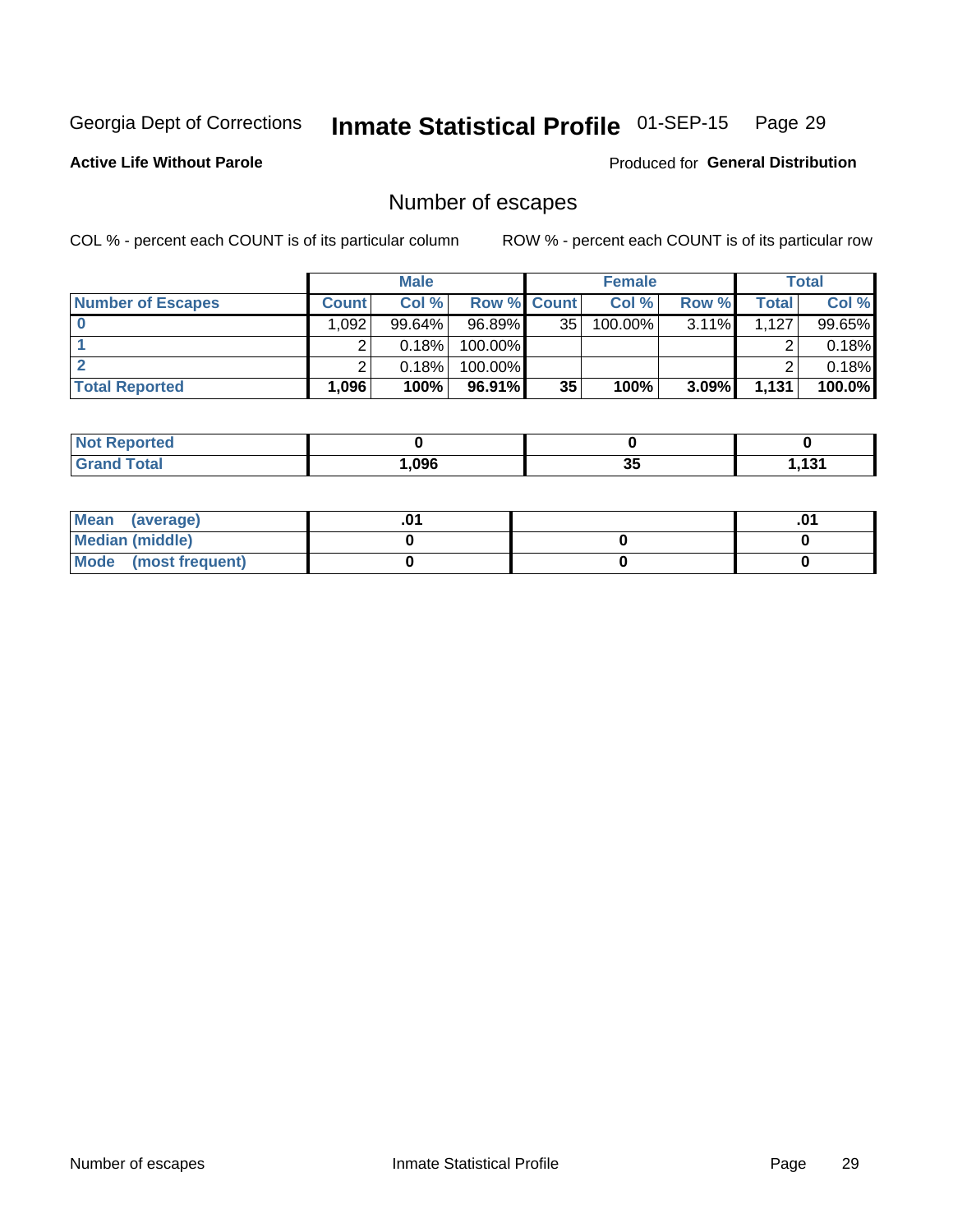#### **Active Life Without Parole**

#### **Produced for General Distribution**

#### Time served in current (or last) institution

COL % - percent each COUNT is of its particular column

|                            |              | <b>Male</b> |         |                | <b>Female</b> |        |              | <b>Total</b> |
|----------------------------|--------------|-------------|---------|----------------|---------------|--------|--------------|--------------|
| <b>Time In Institution</b> | <b>Count</b> | Col %       | Row %   | <b>Count</b>   | Col %         | Row %  | <b>Total</b> | Col %        |
| 0 to 3 months              | 115          | 10.49%      | 95.83%  | 5              | 14.29%        | 4.17%  | 120          | 10.61%       |
| 3.01 to 6 months           | 88           | 8.03%       | 98.88%  | 1              | 2.86%         | 1.12%  | 89           | 7.87%        |
| 6.01 to 9 months           | 81           | 7.39%       | 96.43%  | 3              | 8.57%         | 3.57%  | 84           | 7.43%        |
| 9.01 to 12 months          | 70           | 6.39%       | 97.22%  | $\overline{2}$ | 5.71%         | 2.78%  | 72           | 6.37%        |
| 12.01 to 18 months         | 120          | 10.95%      | 97.56%  | 3              | 8.57%         | 2.44%  | 123          | 10.88%       |
| <b>18.01 to 24 months</b>  | 73           | 6.66%       | 97.33%  | $\overline{2}$ | 5.71%         | 2.67%  | 75           | 6.63%        |
| $2.01$ to 3 years          | 174          | 15.88%      | 96.13%  | 7              | 20.00%        | 3.87%  | 181          | 16.00%       |
| $3.01$ to 4 years          | 99           | 9.03%       | 99.00%  | 1              | 2.86%         | 1.00%  | 100          | 8.84%        |
| 4.01 to 5 years            | 70           | 6.39%       | 88.61%  | 9              | 25.71%        | 11.39% | 79           | 6.98%        |
| 5.01 to 6 years            | 49           | 4.47%       | 100.00% |                |               |        | 49           | 4.33%        |
| 6.01 to 7 years            | 42           | 3.83%       | 100.00% |                |               |        | 42           | 3.71%        |
| 7.01 to 8 years            | 28           | 2.55%       | 100.00% |                |               |        | 28           | 2.48%        |
| 8.01 to 9 years            | 13           | 1.19%       | 100.00% |                |               |        | 13           | 1.15%        |
| 9.01 to 10 years           | 24           | 2.19%       | 100.00% |                |               |        | 24           | 2.12%        |
| Over 10 years              | 50           | 4.56%       | 96.15%  | $\overline{2}$ | 5.71%         | 3.85%  | 52           | 4.60%        |
| <b>Total Reported</b>      | 1,096        | 100%        | 96.91%  | 35             | 100%          | 3.09%  | 1,131        | 100%         |

| <b>Not Reported</b> |      |    |          |
|---------------------|------|----|----------|
| <b>Total</b>        | ,096 | 35 | 121<br>. |

| <b>Mean</b><br>(average) | 36 months | 32 months | 36 months |
|--------------------------|-----------|-----------|-----------|
| Median (middle)          | 24 months | 26 months | 24 months |
| Mode (most frequent)     | 11 months | 2 months  | 1 months  |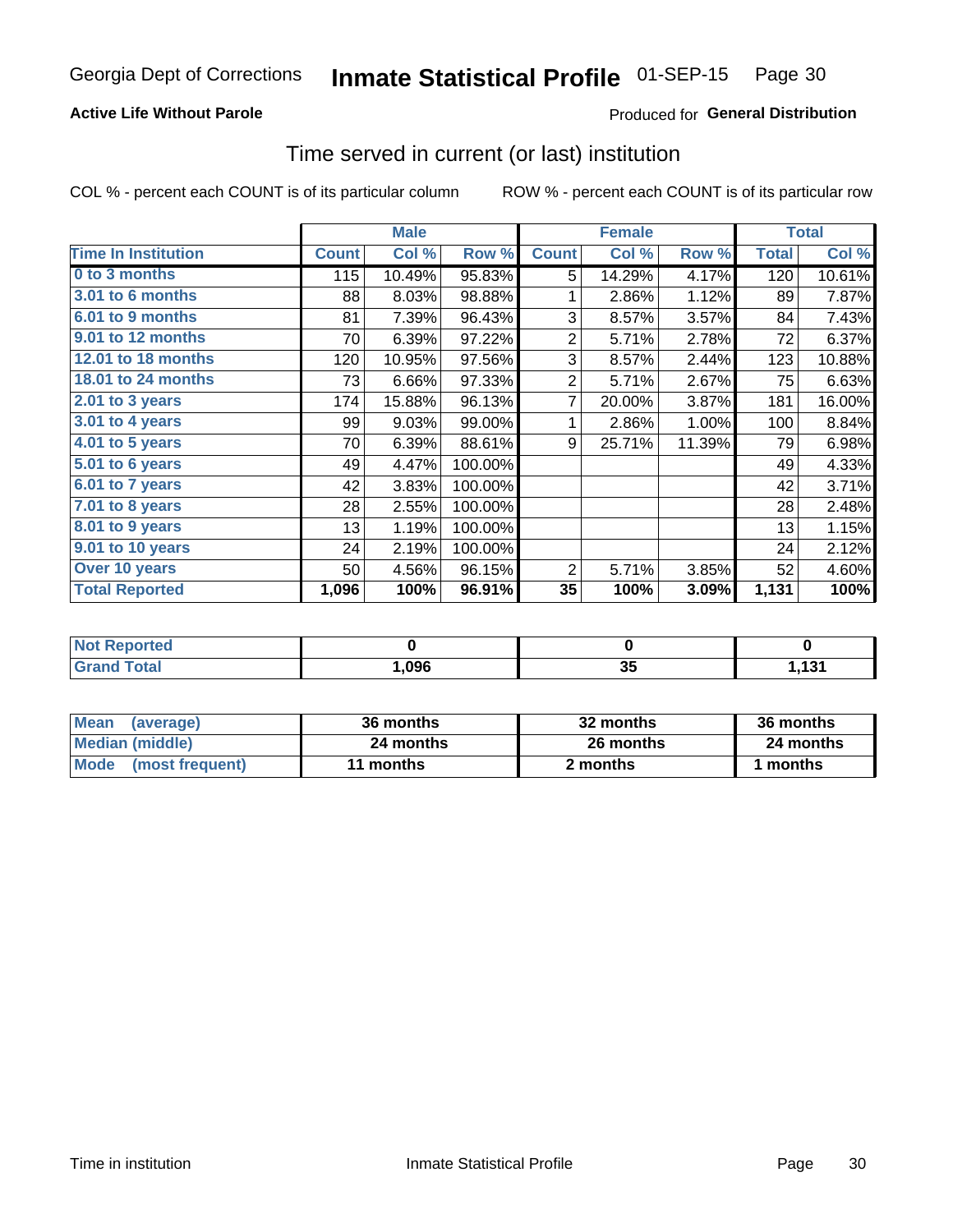#### Inmate Statistical Profile 01-SEP-15 Page 31

#### **Active Life Without Parole**

#### Produced for General Distribution

### Highest grade level attained

COL % - percent each COUNT is of its particular column

|                              |                         | <b>Male</b> |         |                | <b>Female</b> |        |                | <b>Total</b> |
|------------------------------|-------------------------|-------------|---------|----------------|---------------|--------|----------------|--------------|
| <b>Grade Level</b>           | <b>Count</b>            | Col %       | Row %   | <b>Count</b>   | Col %         | Row %  | <b>Total</b>   | Col %        |
| No school at all             | $\overline{2}$          | 0.23%       | 100.00% |                |               |        | $\overline{2}$ | 0.22%        |
| Grade 1                      | 1                       | 0.11%       | 100.00% |                |               |        | 1              | 0.11%        |
| <b>Grade 2</b>               | 1                       | 0.11%       | 100.00% |                |               |        | 1              | 0.11%        |
| Grade 3                      | $\overline{2}$          | 0.23%       | 100.00% |                |               |        | $\overline{2}$ | 0.22%        |
| Grade 4                      | 5                       | 0.57%       | 100.00% |                |               |        | 5              | 0.56%        |
| Grade 5                      | 1                       | 0.11%       | 100.00% |                |               |        | 1              | 0.11%        |
| Grade 6                      | 8                       | 0.91%       | 100.00% |                |               |        | 8              | 0.89%        |
| <b>Grade 7</b>               | 32                      | 3.64%       | 100.00% |                |               |        | 32             | 3.56%        |
| Grade 8                      | 67                      | 7.61%       | 100.00% |                |               |        | 67             | 7.45%        |
| Grade 9                      | 117                     | 13.30%      | 97.50%  | 3              | 15.79%        | 2.50%  | 120            | 13.35%       |
| Grade 10                     | 174                     | 19.77%      | 97.21%  | 5              | 26.32%        | 2.79%  | 179            | 19.91%       |
| Grade 11                     | 143                     | 16.25%      | 98.62%  | $\overline{2}$ | 10.53%        | 1.38%  | 145            | 16.13%       |
| <b>Grade 12 or GED</b>       | 199                     | 22.61%      | 97.07%  | 6              | 31.58%        | 2.93%  | 205            | 22.80%       |
| Some tech school             | 13                      | 1.48%       | 92.86%  | 1              | 5.26%         | 7.14%  | 14             | 1.56%        |
| <b>Completed tech school</b> | 14                      | 1.59%       | 100.00% |                |               |        | 14             | 1.56%        |
| College, 1 year              | 30                      | 3.41%       | 100.00% |                |               |        | 30             | 3.34%        |
| College, 2 year              | 32                      | 3.64%       | 96.97%  | 1              | 5.26%         | 3.03%  | 33             | 3.67%        |
| College, 3 year              | 14                      | 1.59%       | 100.00% |                |               |        | 14             | 1.56%        |
| <b>Bachelor's degree</b>     | 17                      | 1.93%       | 100.00% |                |               |        | 17             | 1.89%        |
| <b>Master's degree</b>       | $\overline{\mathbf{4}}$ | 0.45%       | 100.00% |                |               |        | 4              | 0.44%        |
| Ph.D. degree                 | 1                       | 0.11%       | 50.00%  | 1              | 5.26%         | 50.00% | $\overline{2}$ | 0.22%        |
| Law degree                   | 2                       | 0.23%       | 100.00% |                |               |        | $\overline{2}$ | 0.22%        |
| <b>Medical degree</b>        |                         | 0.11%       | 100.00% |                |               |        | 1              | 0.11%        |
| <b>Total Reported</b>        | 880                     | 100%        | 97.89%  | 19             | 100%          | 2.11%  | 899            | 100%         |

| erren. | <b>94 C</b><br>$-10$<br>$\sim$ $\sim$ | ιv<br>$-$ | ົາາາ<br>ZJZ          |
|--------|---------------------------------------|-----------|----------------------|
| ัวtar  | ,096                                  | <br>◡     | $\overline{42}$<br>. |

| <b>Mean</b><br>(average) | 10.72           | 11.47           | 10.74             |
|--------------------------|-----------------|-----------------|-------------------|
| Median (middle)          | Grade 11        | Grade 11        | Grade 11          |
| Mode<br>(most frequent)  | Grade 12 or GED | Grade 12 or GED | I Grade 12 or GED |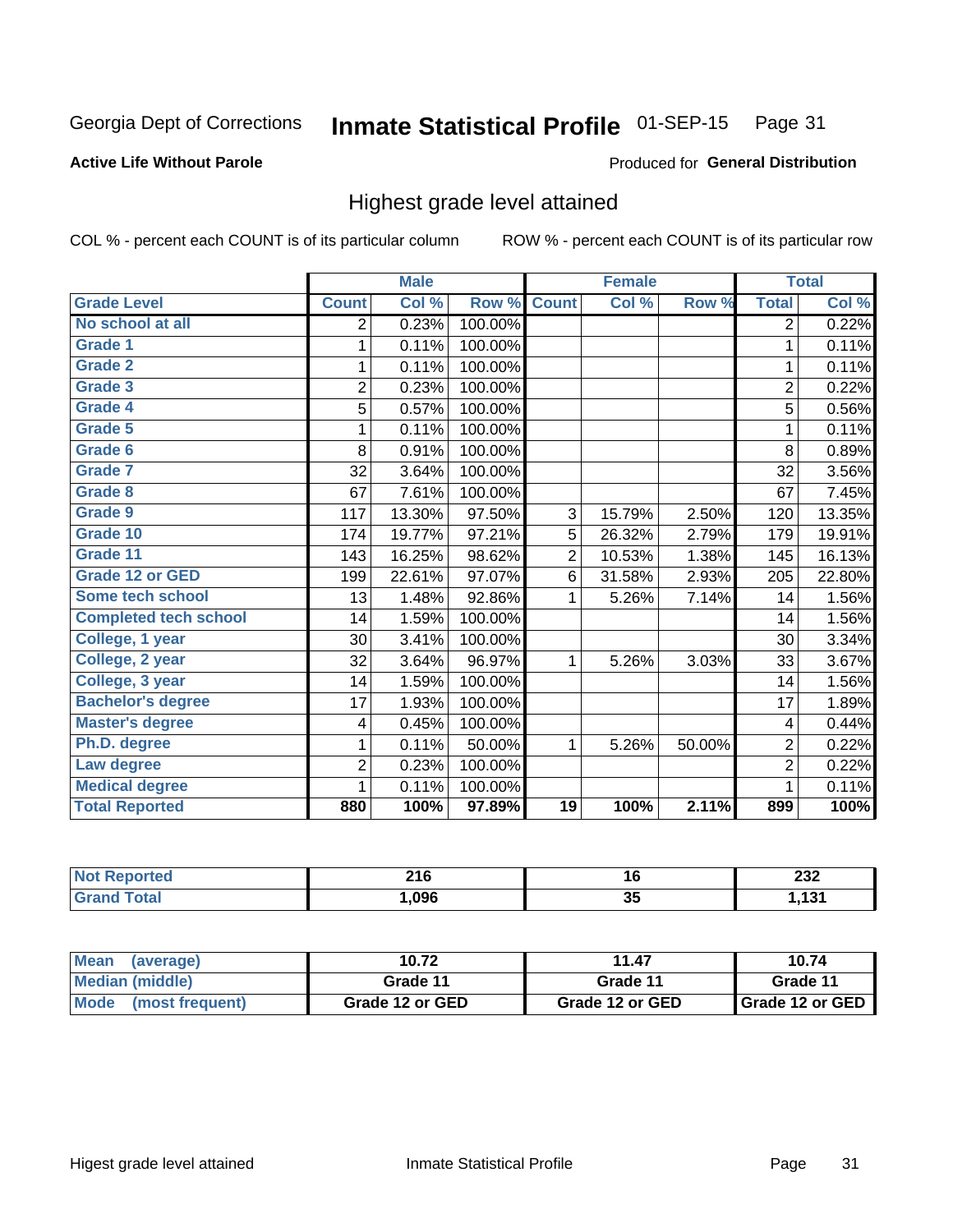#### Inmate Statistical Profile 01-SEP-15 Page 32

#### **Active Life Without Parole**

#### **Produced for General Distribution**

### Culture fair IQ scores

COL % - percent each COUNT is of its particular column

|                       |              | <b>Male</b> |             |    | <b>Female</b> |       |              | <b>Total</b> |
|-----------------------|--------------|-------------|-------------|----|---------------|-------|--------------|--------------|
| <b>IQ Scores</b>      | <b>Count</b> | Col %       | Row % Count |    | Col %         | Row % | <b>Total</b> | Col %        |
| $60 - 69$             | 34           | 3.45%       | 100.00%     |    |               |       | 34           | 3.36%        |
| $70 - 79$             | 74           | 7.51%       | 98.67%      |    | 3.57%         | 1.33% | 75           | 7.40%        |
| $80 - 89$             | 132          | 13.40%      | 94.96%      | 7  | 25.00%        | 5.04% | 139          | 13.72%       |
| $90 - 99$             | 241          | 24.47%      | 96.02%      | 10 | 35.71%        | 3.98% | 251          | 24.78%       |
| $100 - 109$           | 277          | 28.12%      | 98.58%      | 4  | 14.29%        | 1.42% | 281          | 27.74%       |
| $110 - 119$           | 187          | 18.98%      | 98.42%      | 3  | 10.71%        | 1.58% | 190          | 18.76%       |
| $120 - 129$           | 38           | 3.86%       | 92.68%      | 3  | 10.71%        | 7.32% | 41           | 4.05%        |
| $130 - 139$           | 2            | 0.20%       | 100.00%     |    |               |       | 2            | 0.20%        |
| <b>Total Reported</b> | 985          | 100%        | 97.24%      | 28 | 100%          | 2.76% | 1,013        | 100.0%       |

| <b>Not Reported</b>  | 101  |    | 105   |
|----------------------|------|----|-------|
| Not Valid (under 60) | 10   |    |       |
| <b>Grand Total</b>   | .096 | 35 | 1,131 |

| <b>Mean</b><br>(average) | 98  | 99  | 98  |
|--------------------------|-----|-----|-----|
| Median (middle)          | 100 | 96  | 100 |
| Mode (most frequent)     | 99  | 102 | 99  |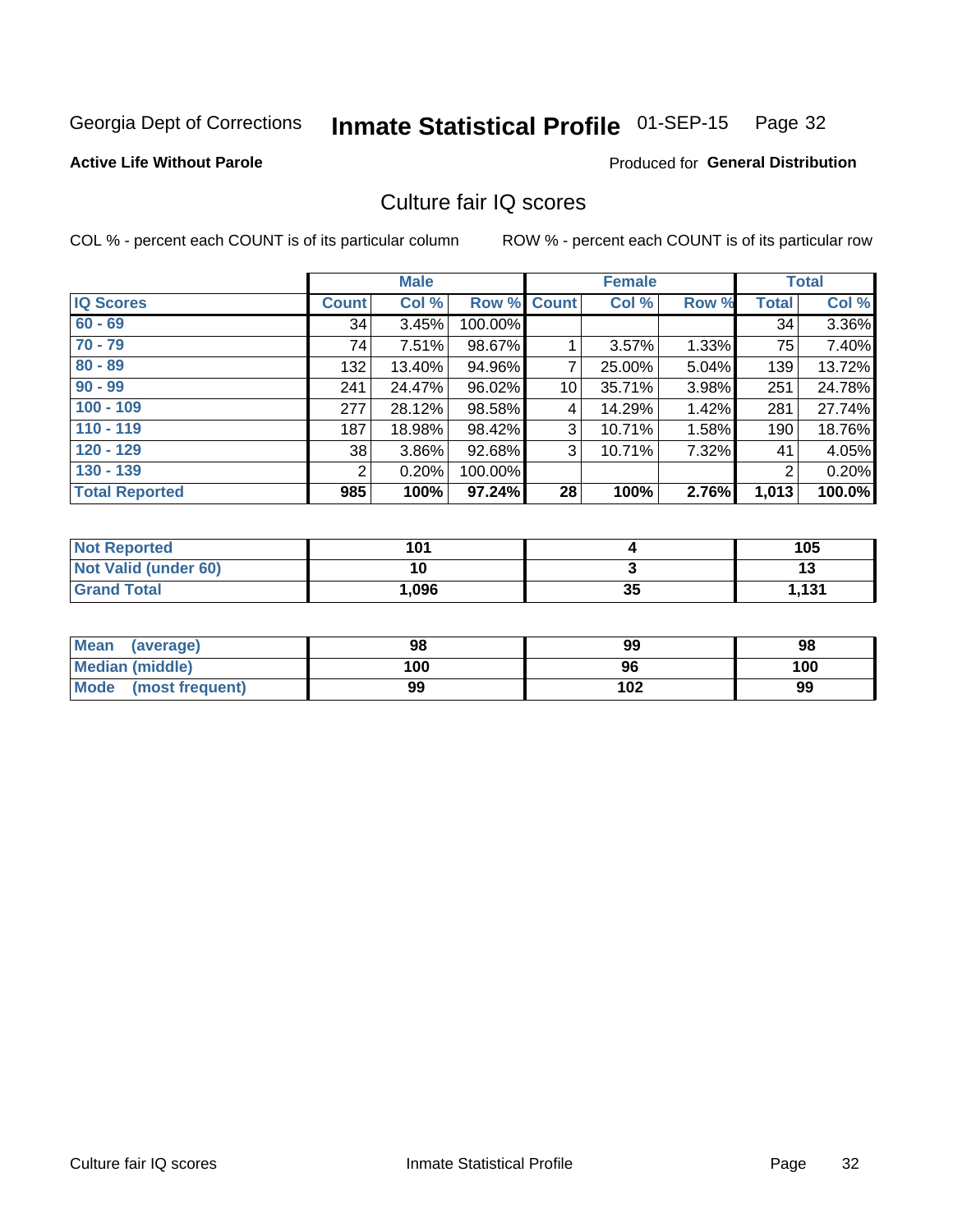#### Inmate Statistical Profile 01-SEP-15 Page 33

#### **Active Life Without Parole**

#### Produced for General Distribution

## Wide Range Achievement Test (WRAT) reading score

COL % - percent each COUNT is of its particular column

|                           |              | <b>Male</b> |         |                | <b>Female</b> |       |              | <b>Total</b> |
|---------------------------|--------------|-------------|---------|----------------|---------------|-------|--------------|--------------|
| <b>WRAT Reading Score</b> | <b>Count</b> | Col %       | Row %   | <b>Count</b>   | Col %         | Row % | <b>Total</b> | Col %        |
| $0.1$ to $0.9$            | 22           | 2.19%       | 100.00% |                |               |       | 22           | 2.13%        |
| 1.0 to 1.9                | 15           | 1.50%       | 100.00% |                |               |       | 15           | 1.45%        |
| 2.0 to 2.9                | 38           | 3.79%       | 97.44%  | 1              | 3.23%         | 2.56% | 39           | 3.77%        |
| 3.0 to 3.9                | 62           | 6.18%       | 95.38%  | 3              | 9.68%         | 4.62% | 65           | 6.29%        |
| 4.0 to 4.9                | 82           | 8.18%       | 96.47%  | 3              | 9.68%         | 3.53% | 85           | 8.22%        |
| 5.0 to 5.9                | 92           | 9.17%       | 97.87%  | $\overline{2}$ | 6.45%         | 2.13% | 94           | 9.09%        |
| 6.0 to 6.9                | 94           | 9.37%       | 98.95%  | 1              | 3.23%         | 1.05% | 95           | 9.19%        |
| 7.0 to 7.9                | $30$         | 2.99%       | 100.00% |                |               |       | 30           | 2.90%        |
| 8.0 to 8.9                | 79           | 7.88%       | 98.75%  | 1              | 3.23%         | 1.25% | 80           | 7.74%        |
| 9.0 to 9.9                | 67           | 6.68%       | 97.10%  | $\overline{2}$ | 6.45%         | 2.90% | 69           | 6.67%        |
| 10.0 to 10.9              | 47           | 4.69%       | 97.92%  | 1              | 3.23%         | 2.08% | 48           | 4.64%        |
| 11.0 to 11.9              | 92           | 9.17%       | 94.85%  | 5              | 16.13%        | 5.15% | 97           | 9.38%        |
| 12.0 to 12.9              | 226          | 22.53%      | 96.17%  | 9              | 29.03%        | 3.83% | 235          | 22.73%       |
| 13                        | 57           | 5.68%       | 95.00%  | 3              | 9.68%         | 5.00% | 60           | 5.80%        |
| <b>Total Reported</b>     | 1,003        | 100%        | 97.00%  | 31             | 100.0%        | 3.00% | 1,034        | 100%         |
|                           |              |             |         |                |               |       |              |              |

| <b>Not Reported</b> | n.<br>◡ |    | $\sim$<br>◡     |
|---------------------|---------|----|-----------------|
| <b>Total</b>        | .096    | יי | $\overline{42}$ |
| Grand               |         | ◡  | I . I J I       |

| Mean (average)       | 8.49 | 9.43 | 8.52 |
|----------------------|------|------|------|
| Median (middle)      | 8.9  | 11.2 | 8.9  |
| Mode (most frequent) | 12.9 | 12.9 | 12.9 |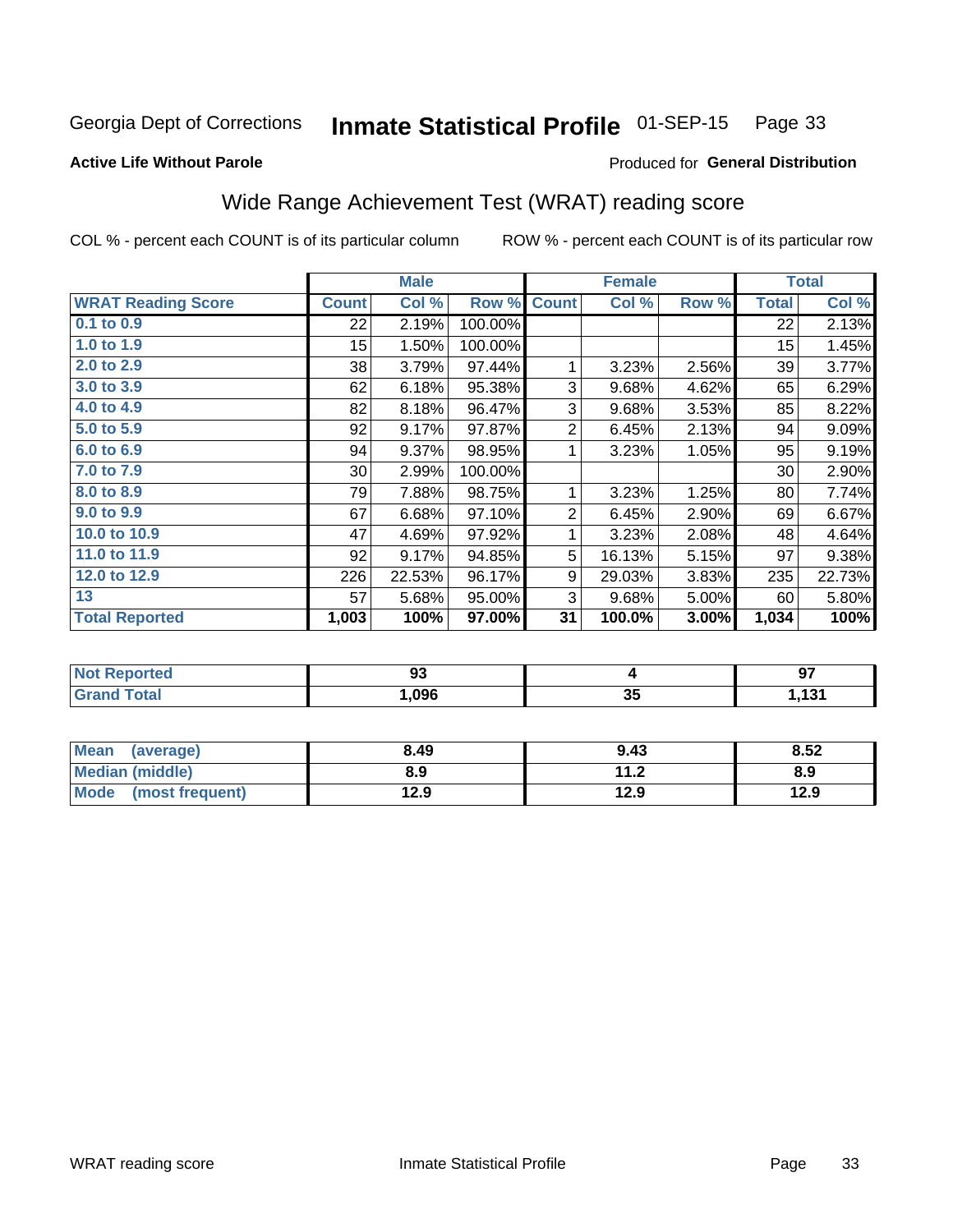#### Inmate Statistical Profile 01-SEP-15 Page 34

Produced for General Distribution

#### **Active Life Without Parole**

## Wide Range Achievement Test (WRAT) math score

COL % - percent each COUNT is of its particular column

|                              |              | <b>Male</b> |         |                | <b>Female</b> |        |              | <b>Total</b> |
|------------------------------|--------------|-------------|---------|----------------|---------------|--------|--------------|--------------|
| <b>WRAT Mathematic Score</b> | <b>Count</b> | Col %       | Row %   | <b>Count</b>   | Col %         | Row %  | <b>Total</b> | Col %        |
| $0.1$ to $0.9$               | 2            | 0.20%       | 100.00% |                |               |        | 2            | 0.19%        |
| 1.0 to 1.9                   | 8            | 0.80%       | 100.00% |                |               |        | 8            | 0.77%        |
| 2.0 to 2.9                   | 23           | 2.29%       | 95.83%  | 1              | 3.23%         | 4.17%  | 24           | 2.32%        |
| 3.0 to 3.9                   | 53           | 5.28%       | 96.36%  | $\overline{2}$ | 6.45%         | 3.64%  | 55           | 5.32%        |
| 4.0 to 4.9                   | 112          | 11.17%      | 97.39%  | 3              | 9.68%         | 2.61%  | 115          | 11.12%       |
| 5.0 to 5.9                   | 128          | 12.76%      | 98.46%  | $\overline{2}$ | 6.45%         | 1.54%  | 130          | 12.57%       |
| 6.0 to 6.9                   | 229          | 22.83%      | 97.45%  | 6              | 19.35%        | 2.55%  | 235          | 22.73%       |
| 7.0 to 7.9                   | 104          | 10.37%      | 97.20%  | 3              | 9.68%         | 2.80%  | 107          | 10.35%       |
| 8.0 to 8.9                   | 93           | 9.27%       | 97.89%  | $\overline{2}$ | 6.45%         | 2.11%  | 95           | 9.19%        |
| 9.0 to 9.9                   | 76           | 7.58%       | 96.20%  | 3              | 9.68%         | 3.80%  | 79           | 7.64%        |
| 10.0 to 10.9                 | 26           | 2.59%       | 100.00% |                |               |        | 26           | 2.51%        |
| 11.0 to 11.9                 | 33           | 3.29%       | 100.00% |                |               |        | 33           | 3.19%        |
| 12.0 to 12.9                 | 107          | 10.67%      | 93.04%  | 8              | 25.81%        | 6.96%  | 115          | 11.12%       |
| 13                           | 9            | 0.90%       | 90.00%  | 1              | 3.23%         | 10.00% | 10           | 0.97%        |
| <b>Total Reported</b>        | 1,003        | 100%        | 97.00%  | 31             | 100.0%        | 3.00%  | 1,034        | 100%         |

| <b>Not Reported</b>    | nα<br>ಀಀ |    | 97             |
|------------------------|----------|----|----------------|
| <b>Total</b><br>'Grand | ,096     | 35 | 121<br>, I J I |

| <b>Mean</b><br>(average) | 7.36 | 8.22 | 7.39 |
|--------------------------|------|------|------|
| Median (middle)          | 6.9  |      | 6.9  |
| Mode (most frequent)     | 12.9 | 12.9 | 12.9 |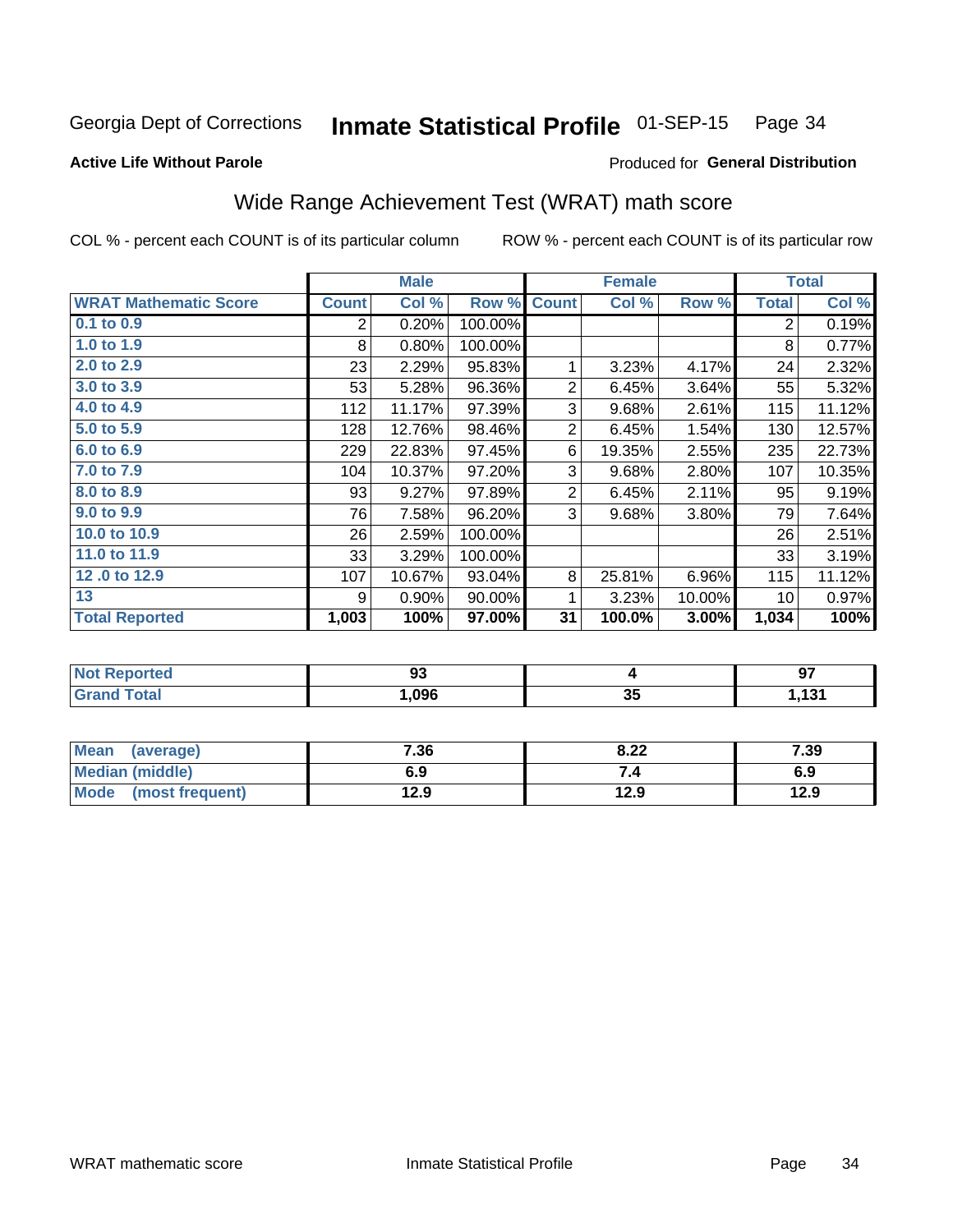#### **Inmate Statistical Profile 01-SEP-15** Page 35

#### **Active Life Without Parole**

#### Produced for General Distribution

### Wide Range Achievement Test (WRAT) spelling score

COL % - percent each COUNT is of its particular column

|                            |              | <b>Male</b> |         |                | <b>Female</b> |       |              | <b>Total</b> |
|----------------------------|--------------|-------------|---------|----------------|---------------|-------|--------------|--------------|
| <b>WRAT Spelling Score</b> | <b>Count</b> | Col %       | Row %   | <b>Count</b>   | Col %         | Row % | <b>Total</b> | Col%         |
| 0.1 to 0.9                 | 16           | 1.60%       | 100.00% |                |               |       | 16           | 1.55%        |
| 1.0 to 1.9                 | 29           | 2.90%       | 100.00% |                |               |       | 29           | 2.81%        |
| 2.0 to 2.9                 | 46           | 4.60%       | 97.87%  | 1              | 3.23%         | 2.13% | 47           | 4.55%        |
| 3.0 to 3.9                 | 61           | 6.09%       | 96.83%  | $\overline{2}$ | 6.45%         | 3.17% | 63           | 6.10%        |
| 4.0 to 4.9                 | 64           | 6.39%       | 98.46%  | 1              | 3.23%         | 1.54% | 65           | 6.30%        |
| 5.0 to 5.9                 | 115          | 11.49%      | 99.14%  | 1              | 3.23%         | 0.86% | 116          | 11.24%       |
| 6.0 to 6.9                 | 100          | 9.99%       | 99.01%  | 1              | 3.23%         | 0.99% | 101          | 9.79%        |
| 7.0 to 7.9                 | 89           | 8.89%       | 95.70%  | 4              | 12.90%        | 4.30% | 93           | 9.01%        |
| 8.0 to 8.9                 | 89           | 8.89%       | 98.89%  | 1              | 3.23%         | 1.11% | 90           | 8.72%        |
| 9.0 to 9.9                 | 54           | 5.39%       | 100.00% |                |               |       | 54           | 5.23%        |
| 10.0 to 10.9               | 54           | 5.39%       | 100.00% |                |               |       | 54           | 5.23%        |
| 11.0 to 11.9               | 65           | 6.49%       | 94.20%  | 4              | 12.90%        | 5.80% | 69           | 6.69%        |
| 12.0 to 12.9               | 191          | 19.08%      | 92.72%  | 15             | 48.39%        | 7.28% | 206          | 19.96%       |
| 13                         | 28           | 2.80%       | 96.55%  | 1              | 3.23%         | 3.45% | 29           | 2.81%        |
| <b>Total Reported</b>      | 1,001        | 100%        | 97.00%  | 31             | 100.0%        | 3.00% | 1,032        | 100%         |
|                            |              |             |         |                |               |       |              |              |

| <b>Not Reported</b> | ሰሪ<br>ນວ |     | 99              |
|---------------------|----------|-----|-----------------|
| <b>Total</b>        | 096,     | יי  | $\overline{42}$ |
| 'Grand              |          | JJ. | I . I .J I      |

| Mean (average)       | 7.98 | 10.12 | 8.04 |
|----------------------|------|-------|------|
| Median (middle)      | .    | 12.3  |      |
| Mode (most frequent) | 12.9 | 12.9  | 12.9 |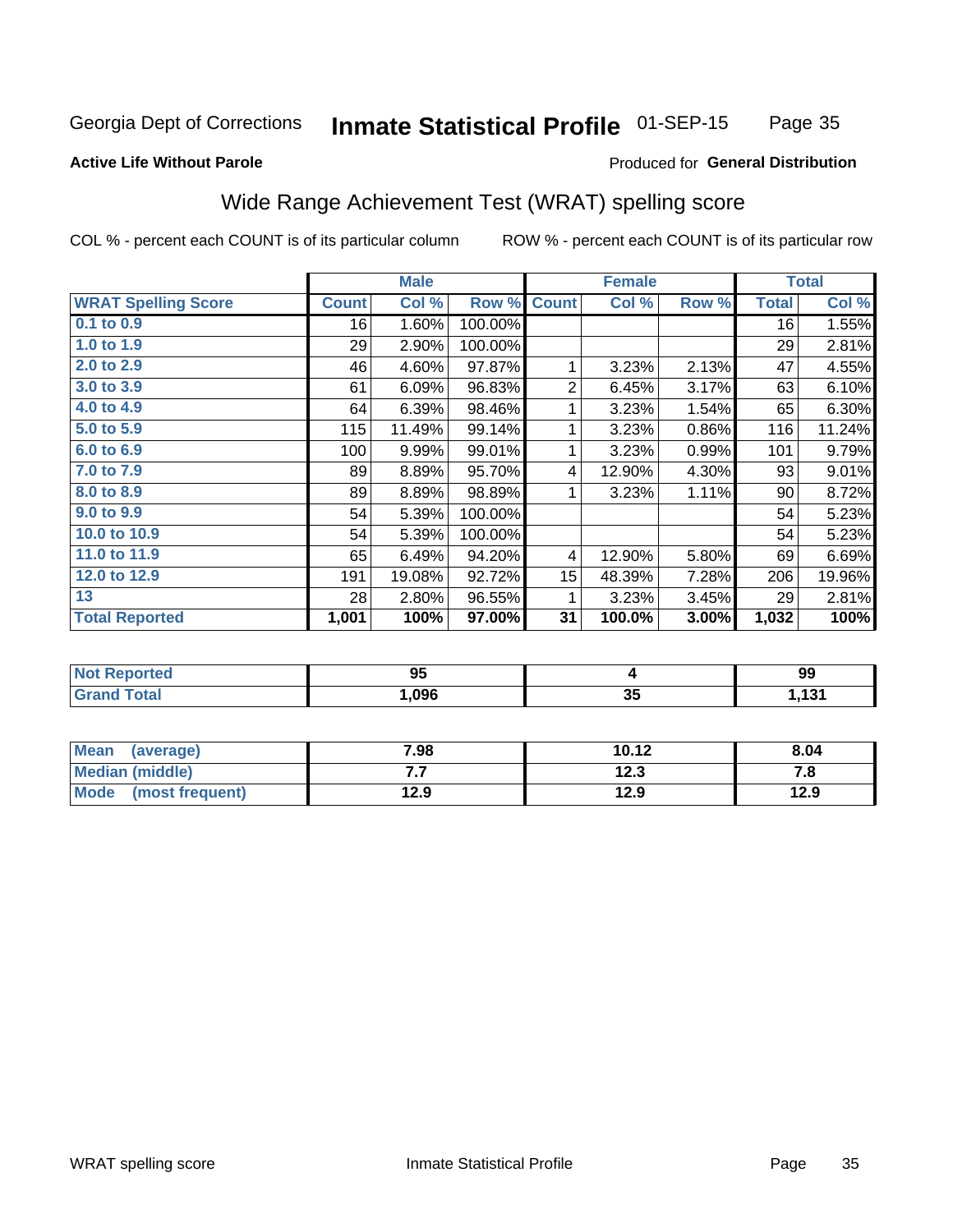## Inmate Statistical Profile 01-SEP-15 Page 36

Produced for General Distribution

#### **Active Life Without Parole**

#### Current / last mental health treatment level

COL % - percent each COUNT is of its particular column

|                                    |                 | <b>Male</b> |         |              | <b>Female</b> |       |              | <b>Total</b> |
|------------------------------------|-----------------|-------------|---------|--------------|---------------|-------|--------------|--------------|
| <b>Mental Health Treatment Lev</b> | <b>Count</b>    | Col %       | Row %   | <b>Count</b> | Col %         | Row % | <b>Total</b> | Col %        |
| 1 No problem at current time       | 212             | 43.27%      | 97.70%  | 5            | 17.24%        | 2.30% | 217          | 41.81%       |
| 2 Receiving outpatient             | 204             | 41.63%      | 90.67%  | 21           | 72.41%        | 9.33% | 225          | 43.35%       |
| <b>Treatment</b>                   |                 |             |         |              |               |       |              |              |
| 3 Inpatient, moderate              | 59              | 12.04%      | 95.16%  | 3            | 10.34%        | 4.84% | 62           | 11.95%       |
| <b>Treatment</b>                   |                 |             |         |              |               |       |              |              |
| 4 Inpatient, intensive             | 15 <sub>1</sub> | 3.06%       | 100.00% |              |               |       | 15           | 2.89%        |
| Treatment                          |                 |             |         |              |               |       |              |              |
| <b>Total Evaluated</b>             | 490             | 100%        | 94.41%  | 29           | 100%          | 5.59% | 519          | 100%         |

| Never had MH evaluation | 606  |           | 0.4 <sup>o</sup><br><b>VIL</b> |
|-------------------------|------|-----------|--------------------------------|
| Total                   | ,096 | י פ<br>vu | 494<br>.                       |

| <b>Median (middle)</b>         | <b>Receiving outpatient</b><br>treatment | <b>Receiving outpatient</b><br>treatment | <b>Receiving</b><br>outpatient<br>treatment |
|--------------------------------|------------------------------------------|------------------------------------------|---------------------------------------------|
| <b>Mode</b><br>(most frequent) | No problem at current time               | <b>Receiving outpatient</b><br>treatment | <b>Receiving</b><br>outpatient<br>treatment |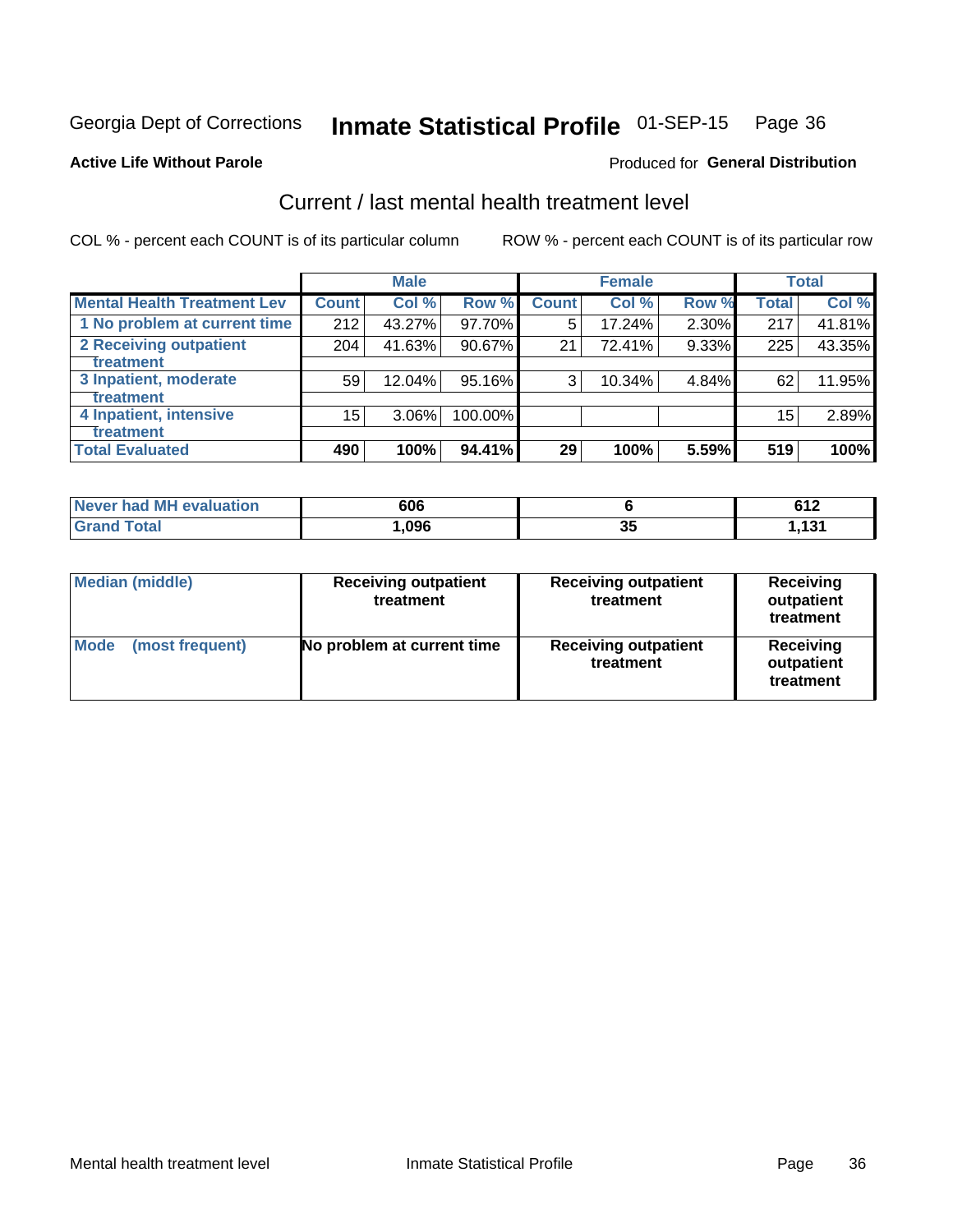#### Inmate Statistical Profile 01-SEP-15 Page 37

#### **Active Life Without Parole**

#### Produced for General Distribution

## PULHESDWIT medical scale - 'P' overall condition ('P'hysical)

COL % - percent each COUNT is of its particular column

|                                  |                | <b>Male</b> |             |    | <b>Female</b> |       |              | <b>Total</b> |
|----------------------------------|----------------|-------------|-------------|----|---------------|-------|--------------|--------------|
| 'P' Overall Condition            | <b>Count</b>   | Col %       | Row % Count |    | Col %         | Row % | <b>Total</b> | Col %        |
| 1 No medical illness             | 721            | 72.54%      | 97.96%      | 15 | 44.12%        | 2.04% | 736          | 71.60%       |
| 2 Well-controlled chronic        | 247            | 24.85%      | 92.86%      | 19 | 55.88%        | 7.14% | 266          | 25.88%       |
| <b>illness</b>                   |                |             |             |    |               |       |              |              |
| 3 Poorly-controlled chronic      | 24             | $2.41\%$    | 100.00%     |    |               |       | 24           | 2.33%        |
| <b>illness</b>                   |                |             |             |    |               |       |              |              |
| 4 Significant problems requiring | 2 <sub>1</sub> | 0.20%       | 100.00%     |    |               |       | 2            | 0.19%        |
| special housing                  |                |             |             |    |               |       |              |              |
| <b>Total Reported</b>            | 994            | 100%        | 96.69%      | 34 | 100%          | 3.31% | 1,028        | 100%         |

| ,<br>1 V 4 |                     | ៱៱៱<br>ט ו |
|------------|---------------------|------------|
| . ററ്റ     | $\sim$ $\sim$<br>v. | 4.04       |

| <b>Mode</b> | (most frequent) | 1 No medical illness | 2 Well-controlled chronic<br>illness | 1 No medical<br>illness |
|-------------|-----------------|----------------------|--------------------------------------|-------------------------|
|-------------|-----------------|----------------------|--------------------------------------|-------------------------|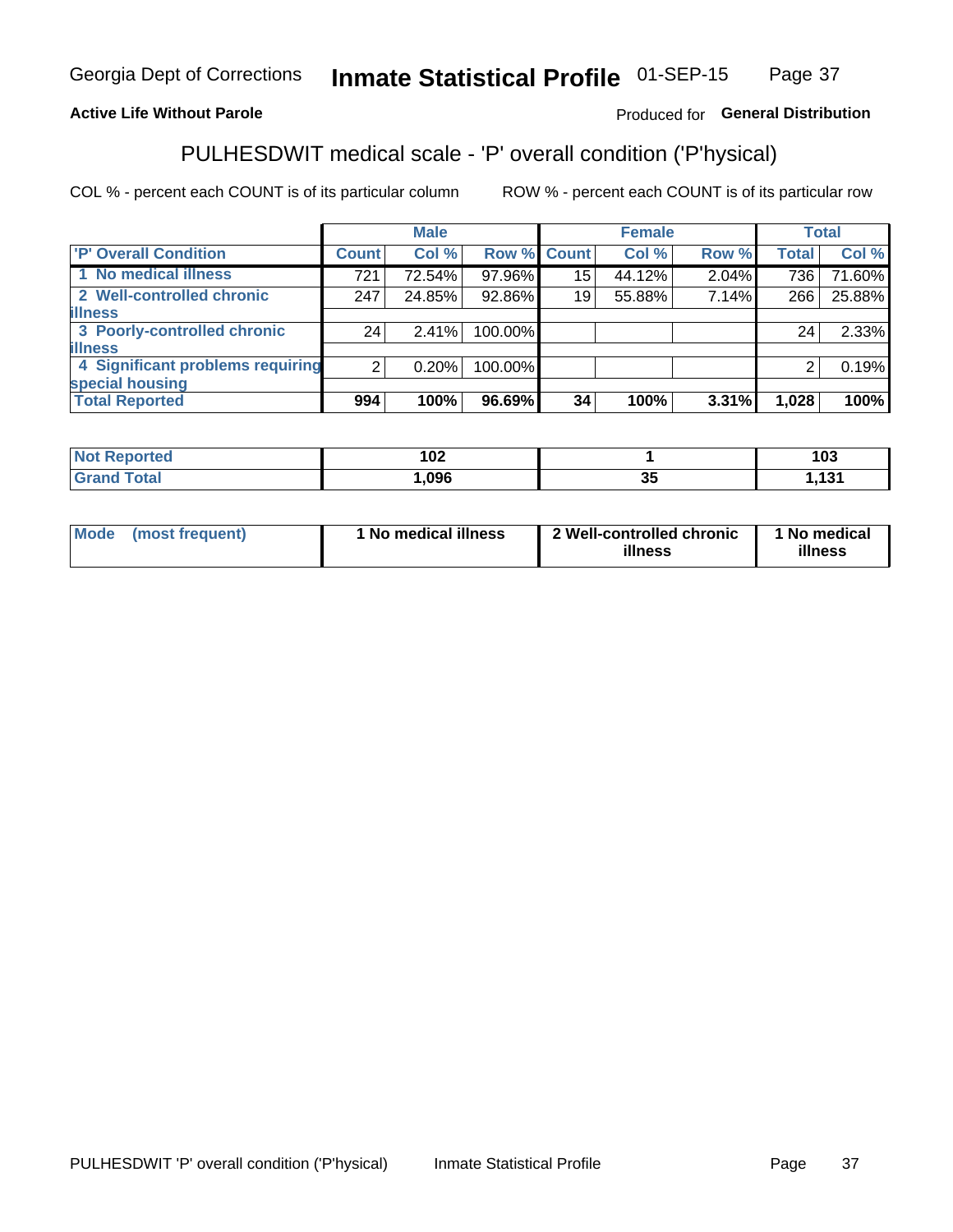#### **Active Life Without Parole**

#### Produced for General Distribution

## PULHESDWIT medical scale - 'U' upper body

COL % - percent each COUNT is of its particular column

|                              |              | <b>Male</b> |         |              | <b>Female</b> |       |              | <b>Total</b> |
|------------------------------|--------------|-------------|---------|--------------|---------------|-------|--------------|--------------|
| <b>U' Upper Body</b>         | <b>Count</b> | Col %       | Row %   | <b>Count</b> | Col %         | Row % | <b>Total</b> | Col %        |
| 1 Upper bones, joints,       | 936          | 94.35%      | 96.69%  | 32           | 94.12%        | 3.31% | 968          | 94.35%       |
| muscles all OK               |              |             |         |              |               |       |              |              |
| 2 One or both arms minimally | 46           | 4.64%       | 95.83%  | 2            | 5.88%         | 4.17% | 48           | 4.68%        |
| limited                      |              |             |         |              |               |       |              |              |
| 3 One or both arms           | 9            | 0.91%       | 100.00% |              |               |       | 9            | 0.88%        |
| <b>moderately limited</b>    |              |             |         |              |               |       |              |              |
| 4 One arm disabled,          |              | 0.10%       | 100.00% |              |               |       |              | 0.10%        |
| paralyzed, or amputated      |              |             |         |              |               |       |              |              |
| <b>Total Reported</b>        | 992          | 100%        | 96.69%  | 34           | 100%          | 3.31% | 1,026        | 100.0%       |

| <b>Not Reported</b> | l V4 |    | 105      |
|---------------------|------|----|----------|
| <b>Grand Total</b>  | ,096 | ა: | 494<br>. |

| <b>Mode</b> | (most frequent) | l Upper bones, joints,<br>muscles all OK | 1 Upper bones, joints,<br>muscles all OK | 1 Upper bones,<br>ljoints, muscles all |
|-------------|-----------------|------------------------------------------|------------------------------------------|----------------------------------------|
|-------------|-----------------|------------------------------------------|------------------------------------------|----------------------------------------|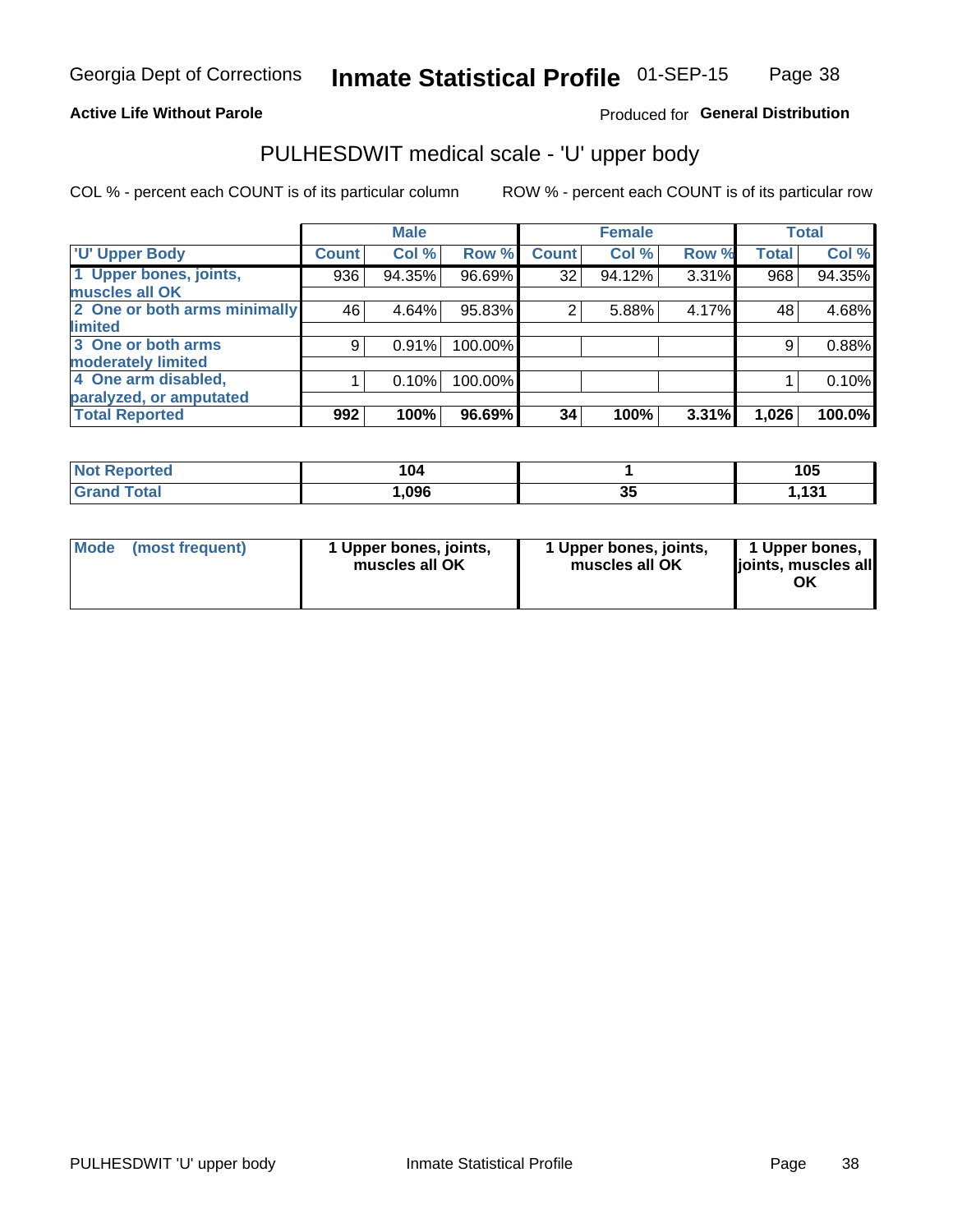#### **Active Life Without Parole**

#### Produced for General Distribution

### PULHESDWIT medical scale - 'L' lower body

COL % - percent each COUNT is of its particular column

|                                |                 | <b>Male</b> |         |              | <b>Female</b> |       |              | <b>Total</b> |
|--------------------------------|-----------------|-------------|---------|--------------|---------------|-------|--------------|--------------|
| 'L' Lower Body                 | <b>Count</b>    | Col %       | Row %   | <b>Count</b> | Col %         | Row % | <b>Total</b> | Col %        |
| 1 Lower bones, joints,         | 858             | 86.58%      | 96.51%  | 31           | 91.18%        | 3.49% | 889          | 86.73%       |
| muscles all OK                 |                 |             |         |              |               |       |              |              |
| 2 One or both legs minimally   | 117             | 11.81%      | 97.50%  | 3            | 8.82%         | 2.50% | 120          | 11.71%       |
| limited                        |                 |             |         |              |               |       |              |              |
| 3 One or both legs             | 14 <sub>1</sub> | 1.41%       | 100.00% |              |               |       | 14           | 1.37%        |
| moderately limited             |                 |             |         |              |               |       |              |              |
| 4 One leg disabled, paralyzed, | $\overline{2}$  | 0.20%       | 100.00% |              |               |       | 2            | 0.20%        |
| or amputated                   |                 |             |         |              |               |       |              |              |
| <b>Total Reported</b>          | 991             | 100%        | 96.68%  | 34           | 100%          | 3.32% | 1,025        | 100.0%       |

| <b>Not Reported</b> | 105  |    | 106          |
|---------------------|------|----|--------------|
| <b>Total</b>        | ,096 | JJ | 121<br>1 J I |

| Mode | (most frequent) | 1 Lower bones, joints,<br>muscles all OK | 1 Lower bones, joints,<br>muscles all OK | 1 Lower bones,<br>ljoints, muscles all<br>OK |
|------|-----------------|------------------------------------------|------------------------------------------|----------------------------------------------|
|------|-----------------|------------------------------------------|------------------------------------------|----------------------------------------------|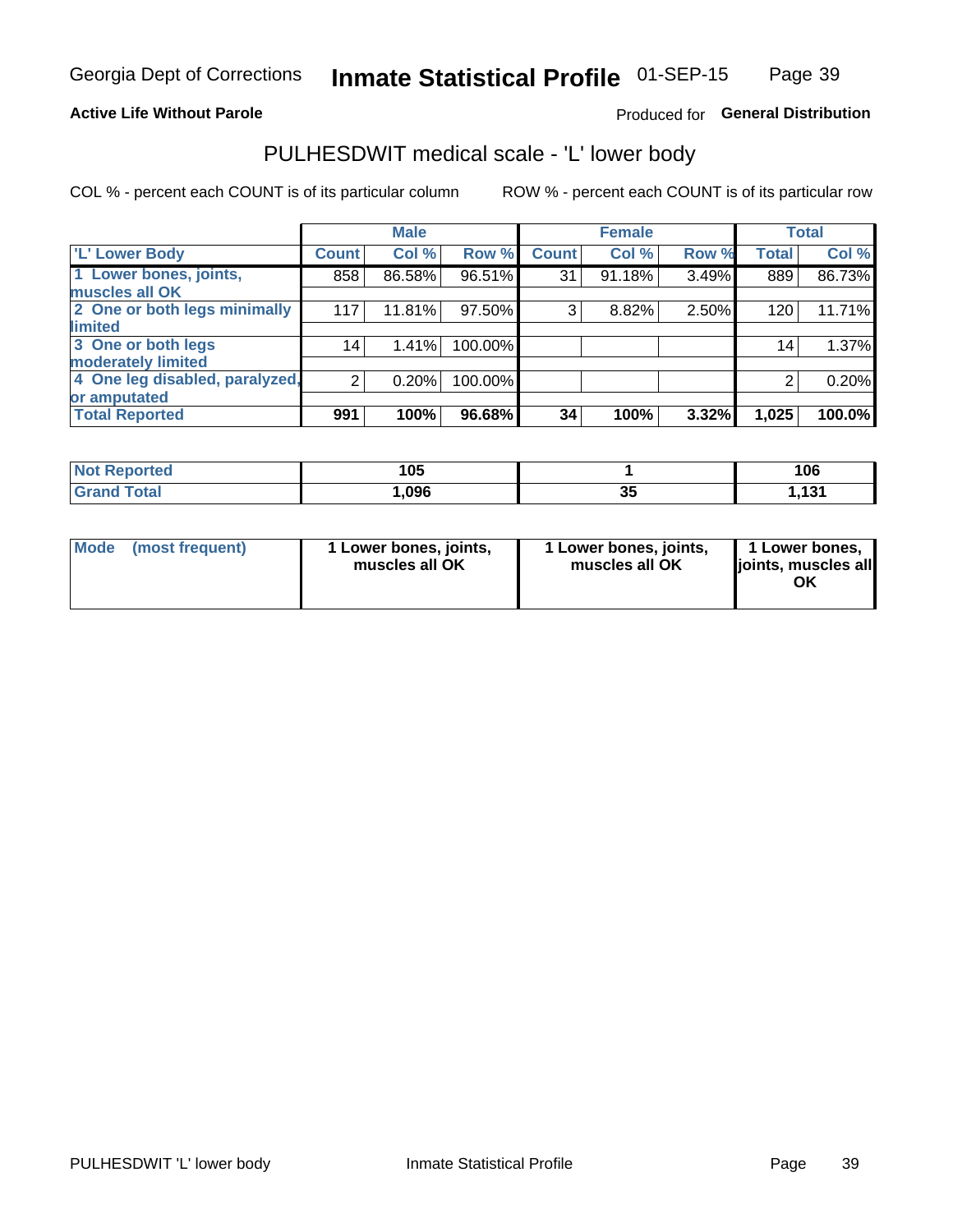#### **Active Life Without Parole**

#### Produced for General Distribution

### PULHESDWIT medical scale - 'H' hearing

COL % - percent each COUNT is of its particular column

|                                                               |              | <b>Male</b> |             |    | <b>Female</b> |       | <b>Total</b> |        |
|---------------------------------------------------------------|--------------|-------------|-------------|----|---------------|-------|--------------|--------|
| <b>H'</b> Hearing                                             | <b>Count</b> | Col %       | Row % Count |    | Col%          | Row % | <b>Total</b> | Col %  |
| 1 Normal hearing both ears                                    | 975          | 98.58%      | 96.63%      | 34 | 100.00%       | 3.37% | 1,009        | 98.63% |
| 2 Some loss in one ear with<br>other OK, or mild loss in both | 11           | $1.11\%$    | 100.00%     |    |               |       | 11           | 1.08%  |
| 3 Total loss in one ear with<br>mild loss in other            | 3            | $0.30\%$    | 100.00%     |    |               |       | 3            | 0.29%  |
| <b>Total Reported</b>                                         | 989          | 100%        | 96.68%      | 34 | 100%          | 3.32% | 1,023        | 100%   |

| Reported<br><b>Not</b> | 107  |    | 108      |
|------------------------|------|----|----------|
| <b>Total</b>           | ,096 | J, | 494<br>. |

| Mode (most frequent) | 1 Normal hearing both ears 1 Normal hearing both ears 1 Normal hearing | both ears |
|----------------------|------------------------------------------------------------------------|-----------|
|                      |                                                                        |           |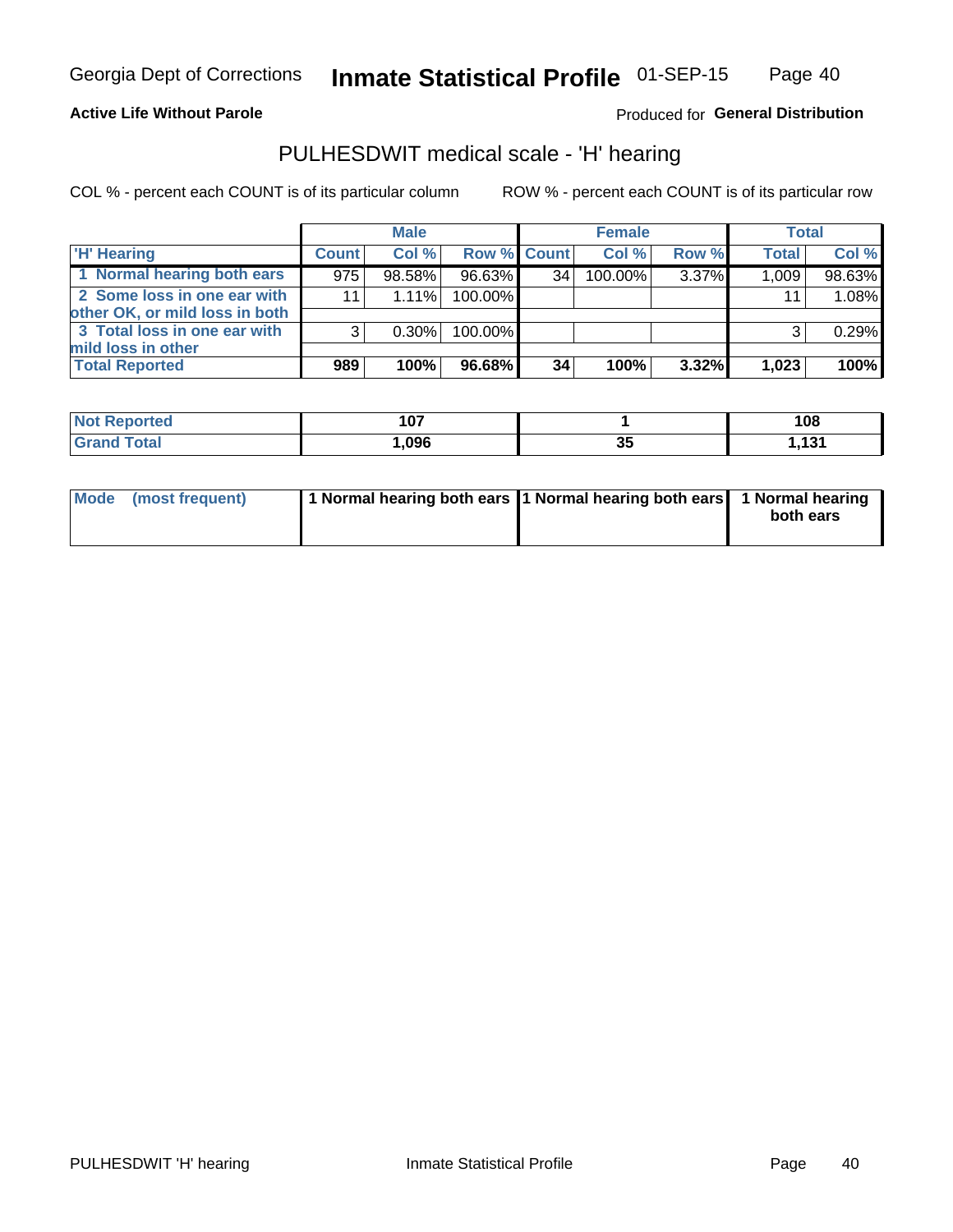#### **Active Life Without Parole**

#### Produced for General Distribution

### PULHESDWIT medical scale - 'E' vision

COL % - percent each COUNT is of its particular column

|                                |              | <b>Male</b> |        |              | <b>Female</b> |        |              | <b>Total</b> |
|--------------------------------|--------------|-------------|--------|--------------|---------------|--------|--------------|--------------|
| <b>E' Vision</b>               | <b>Count</b> | Col %       | Row %  | <b>Count</b> | Col %         | Row %  | <b>Total</b> | Col %        |
| 1 Correctable to 20/40 in both | 725          | 76.56%      | 98.37% | 12           | 36.36%        | 1.63%  | 737          | 75.20%       |
| eyes                           |              |             |        |              |               |        |              |              |
| 2 Correctable to 20/70 in one  | 195          | 20.59%      | 91.98% | 17           | 51.52%        | 8.02%  | 212          | 21.63%       |
| eye, may be blind in other     |              |             |        |              |               |        |              |              |
| 3 Correctable to 20/200 in one | 24           | 2.53%       | 88.89% |              | 9.09%         | 11.11% | 27           | 2.76%        |
| eye, may be blind in other     |              |             |        |              |               |        |              |              |
| 4 One eye not correctable to   | 3            | 0.32%       | 75.00% |              | 3.03%         | 25.00% | 4            | 0.41%        |
| 20/200, other may be blind     |              |             |        |              |               |        |              |              |
| <b>Total Reported</b>          | 947          | 100%        | 96.63% | 33           | 100%          | 3.37%  | 980          | 100%         |

| <b>Not Reported</b><br>$\sim$ | 49   |    | 4 E -<br>w   |
|-------------------------------|------|----|--------------|
| Total                         | ,096 | J. | 4.24<br>,,,, |

| Mode (most frequent) | 1 Correctable to 20/40 in both 2 Correctable to 20/70 in one 1 Correctable to<br>eves | eye, may be blind in other 20/40 in both eyes |  |
|----------------------|---------------------------------------------------------------------------------------|-----------------------------------------------|--|
|                      |                                                                                       |                                               |  |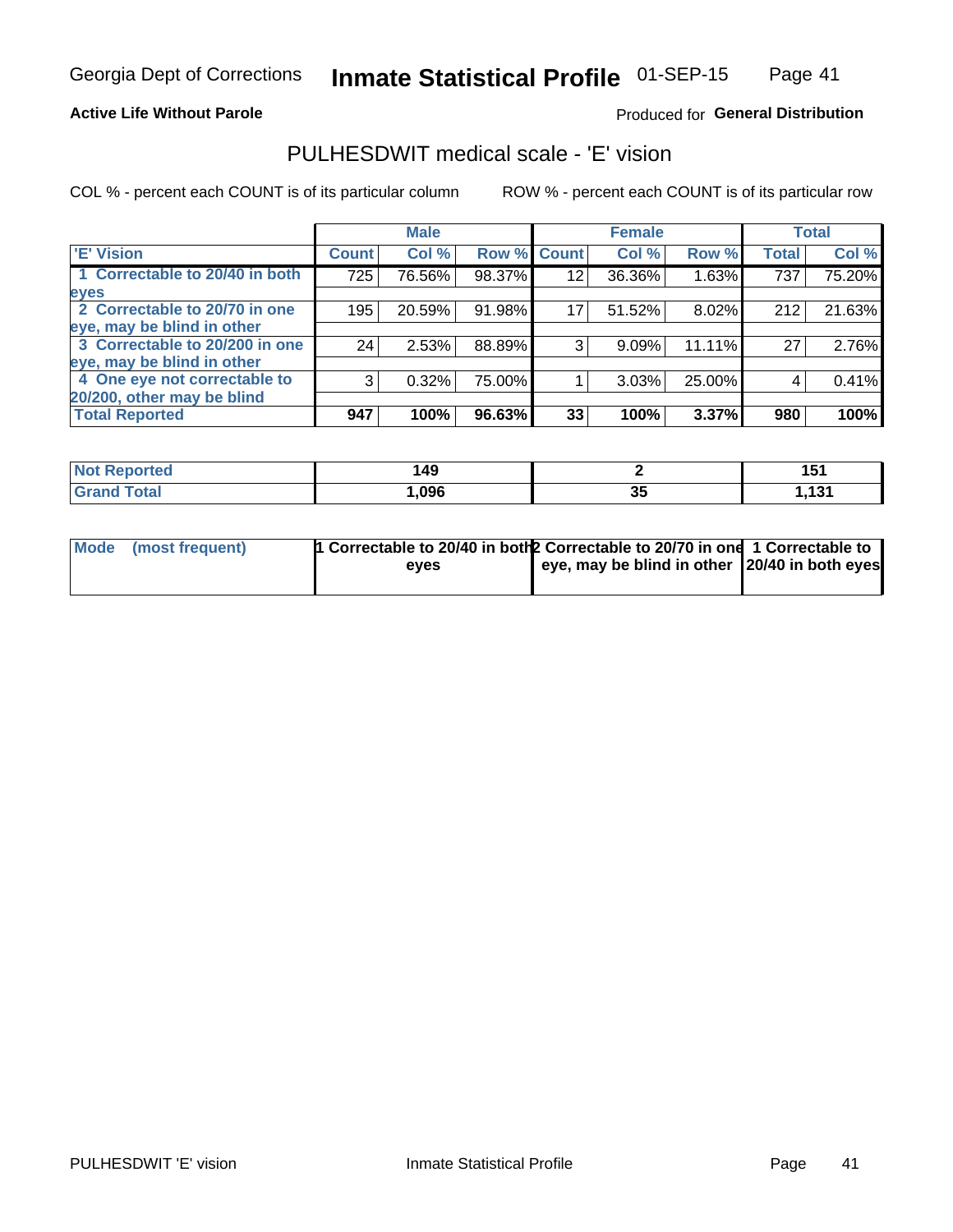#### **Active Life Without Parole**

#### Produced for General Distribution

### PULHESDWIT medical scale - 'S' pSychiatric

COL % - percent each COUNT is of its particular column

|                                        |              | <b>Male</b> |         |             | <b>Female</b> |       |              | <b>Total</b> |
|----------------------------------------|--------------|-------------|---------|-------------|---------------|-------|--------------|--------------|
| 'S' pSychiatric                        | <b>Count</b> | Col %       |         | Row % Count | Col %         | Row % | <b>Total</b> | Col %        |
| 1 No impairment or disorders           | 811          | 80.54%      | 98.90%  | 9           | 37.50%        | 1.10% | 820          | 79.53%       |
| 2 Stable, or in remission, or          | 142          | 14.10%      | 91.03%  | 14          | 58.33%        | 8.97% | 156          | 15.13%       |
| mild impairment or retardation         |              |             |         |             |               |       |              |              |
| 3 Requires moderate inpatient          | 46           | 4.57%       | 97.87%  |             | 4.17%         | 2.13% | 47           | 4.56%        |
| treatment                              |              |             |         |             |               |       |              |              |
| 4 Requires intensive inpatient         |              | 0.70%       | 100.00% |             |               |       |              | 0.68%        |
| treatment                              |              |             |         |             |               |       |              |              |
| <b>5 Requires Crisis Stabilization</b> |              | 0.10%       | 100.00% |             |               |       |              | 0.10%        |
| Unit (CSU) inpatient care              |              |             |         |             |               |       |              |              |
| <b>Total Reported</b>                  | 1,007        | 100%        | 97.67%  | 24          | 100%          | 2.33% | 1,031        | 100%         |

| <b>Not Reported</b> | 89   |    | 100              |
|---------------------|------|----|------------------|
| <b>Grand Total</b>  | ,096 | JJ | 424<br>I . I J I |

| Mode (most frequent) | <b>1 No impairment or disorders</b> 2 Stable, or in remission, 11 No impairment or |                       |           |
|----------------------|------------------------------------------------------------------------------------|-----------------------|-----------|
|                      |                                                                                    | or mild impairment or | disorders |
|                      |                                                                                    | retardation           |           |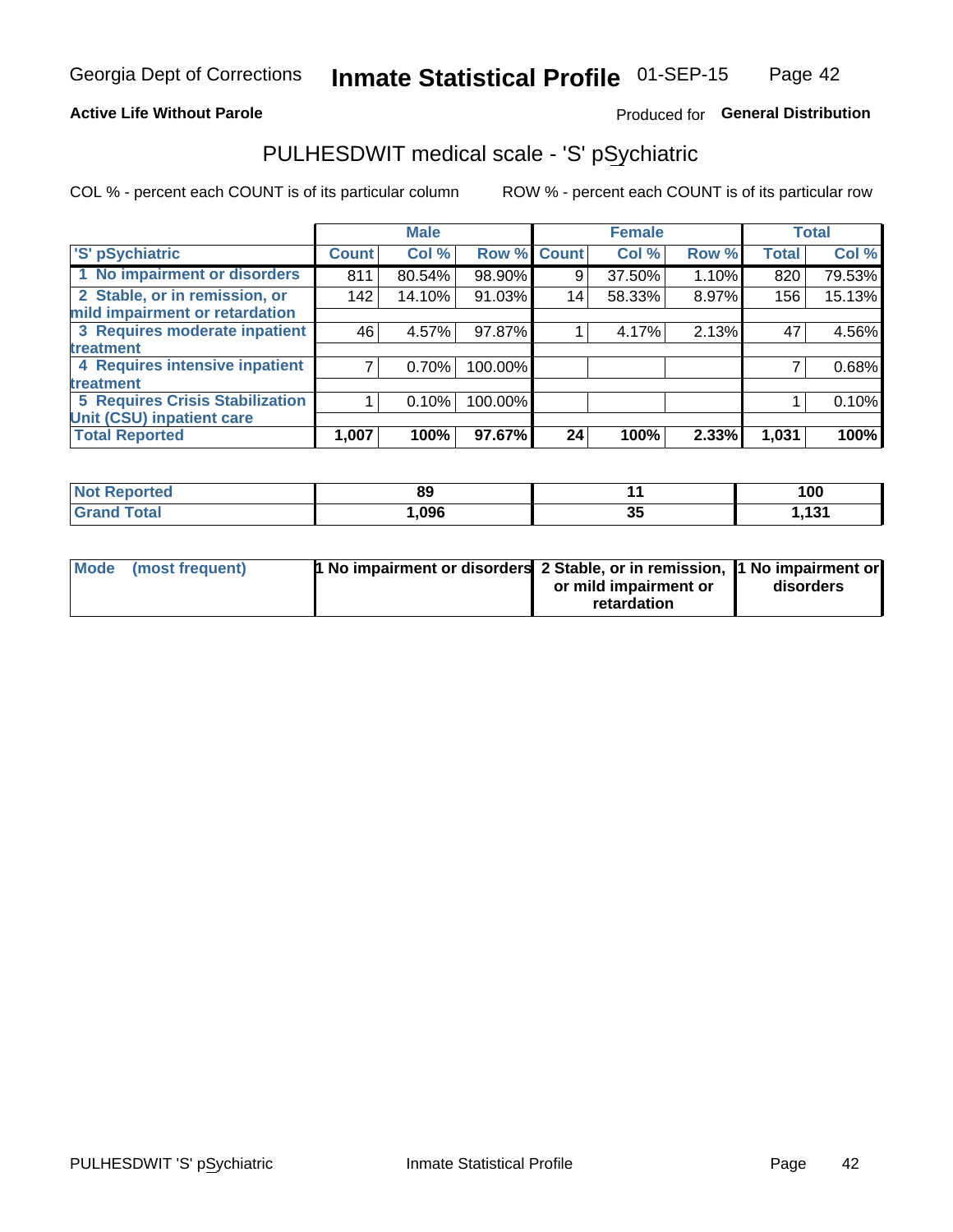**Active Life Without Parole** 

Produced for General Distribution

### PULHESDWIT medical scale - 'D' dental

COL % - percent each COUNT is of its particular column

|                                 |              | <b>Male</b> |                    |    | <b>Female</b> |       |              | <b>Total</b> |
|---------------------------------|--------------|-------------|--------------------|----|---------------|-------|--------------|--------------|
| 'D' Dental                      | <b>Count</b> | Col %       | <b>Row % Count</b> |    | Col %         | Row % | <b>Total</b> | Col %        |
| 1 Minimal routine dental health | 696          | 74.92%      | 97.07%             | 21 | 80.77%        | 2.93% | 717          | 75.08%       |
| <b>needs</b>                    |              |             |                    |    |               |       |              |              |
| 2 Moderate cavities and/or gum  | 202          | 21.74%      | 97.58%             |    | 19.23%        | 2.42% | 207          | 21.68%       |
| disease                         |              |             |                    |    |               |       |              |              |
| 3 Extensive gum disease         | 31           | $3.34\%$    | 100.00%            |    |               |       | 31           | 3.25%        |
| and/or widespread decay         |              |             |                    |    |               |       |              |              |
| <b>Total Reported</b>           | 929          | 100%        | $97.28\%$          | 26 | 100%          | 2.72% | 955          | 100.0%       |

| prτea<br><b>NOT</b><br> | 167  |           | .<br>. . |
|-------------------------|------|-----------|----------|
| <b>Total</b>            | .096 | י ה<br>uu | 494<br>. |

| <b>Mode</b>     | Minimal routine dental | 1 Minimal routine dental 1 Minimal routine | dental health |
|-----------------|------------------------|--------------------------------------------|---------------|
| (most frequent) | health needs           | health needs                               | needs         |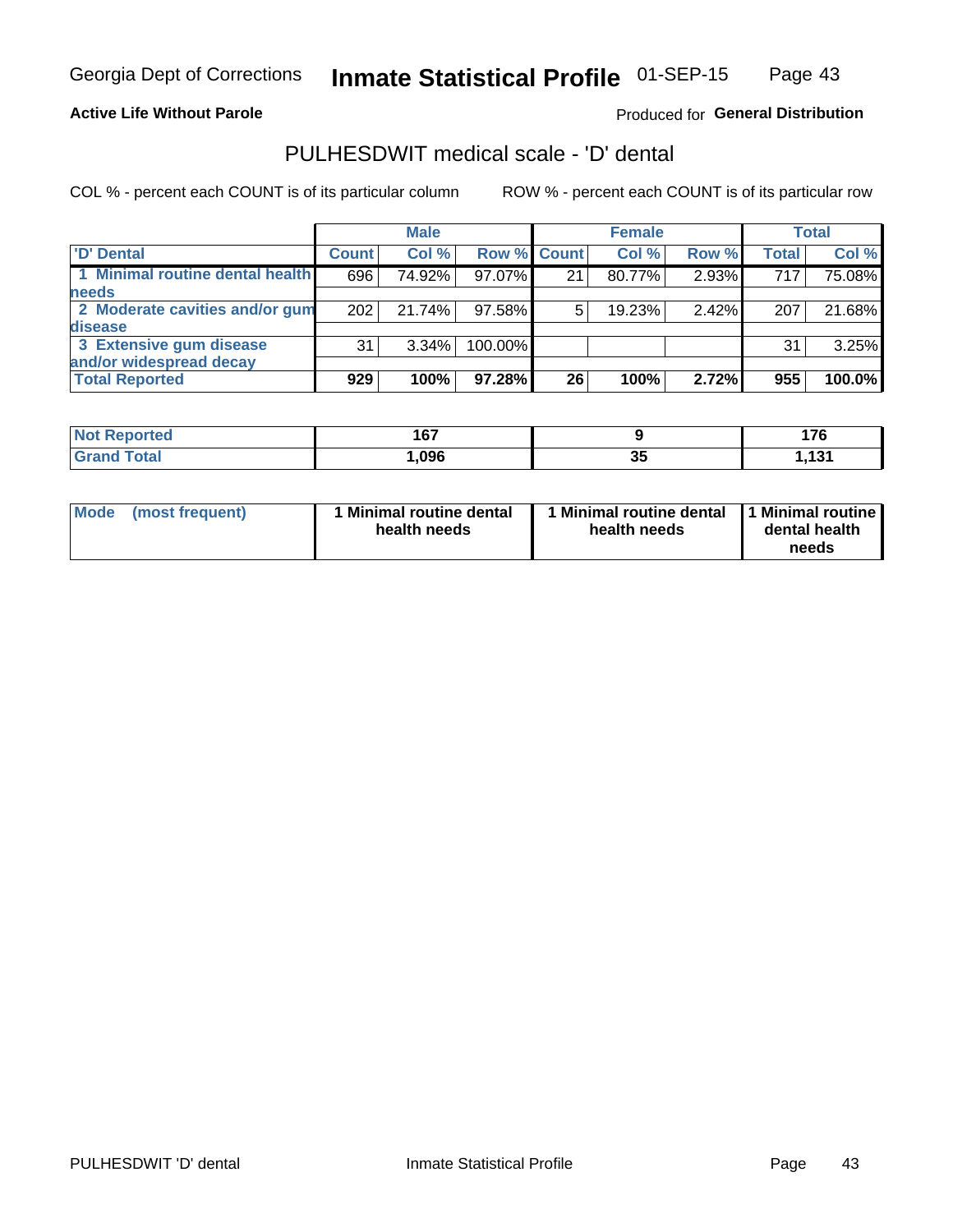#### **Active Life Without Parole**

#### Produced for General Distribution

#### PULHESDWIT medical scale - 'W' work ability

COL % - percent each COUNT is of its particular column

|                                 |              | <b>Male</b> |         |             | <b>Female</b> |       |              | <b>Total</b> |
|---------------------------------|--------------|-------------|---------|-------------|---------------|-------|--------------|--------------|
| <b>W' work ability</b>          | <b>Count</b> | Col %       |         | Row % Count | Col %         | Row % | <b>Total</b> | Col %        |
| 1 Unrestricted work or activity | 815          | 82.16%      | 97.37%  | 22          | 64.71%        | 2.63% | 837          | 81.58%       |
| 2 Minor restrictions on type of | 135          | 13.61%      | 91.84%  | 12          | 35.29%        | 8.16% | 147          | 14.33%       |
| <b>work</b>                     |              |             |         |             |               |       |              |              |
| 3 Moderate restrictions on type | 31           | 3.13%       | 100.00% |             |               |       | 31           | 3.02%        |
| lof work                        |              |             |         |             |               |       |              |              |
| 4 Major restrictions on type of | 8            | 0.81%       | 100.00% |             |               |       | 8            | 0.78%        |
| <b>work</b>                     |              |             |         |             |               |       |              |              |
| 5 Cannot work under any         | 3            | $0.30\%$    | 100.00% |             |               |       | 3            | 0.29%        |
| <b>circumstances</b>            |              |             |         |             |               |       |              |              |
| <b>Total Reported</b>           | 992          | 100%        | 96.69%  | 34          | 100%          | 3.31% | 1,026        | 100%         |

| <b>Not Reported</b> | 104  |           | <b>10F</b><br>ט ו |
|---------------------|------|-----------|-------------------|
| <b>Grand Total</b>  | ,096 | י ה<br>vu | 121<br>1. I J I   |

| <b>Mode</b> | (most frequent) | 1 Unrestricted work or<br>activity | 1 Unrestricted work or<br>activity | 1 Unrestricted<br>work or activity |
|-------------|-----------------|------------------------------------|------------------------------------|------------------------------------|
|-------------|-----------------|------------------------------------|------------------------------------|------------------------------------|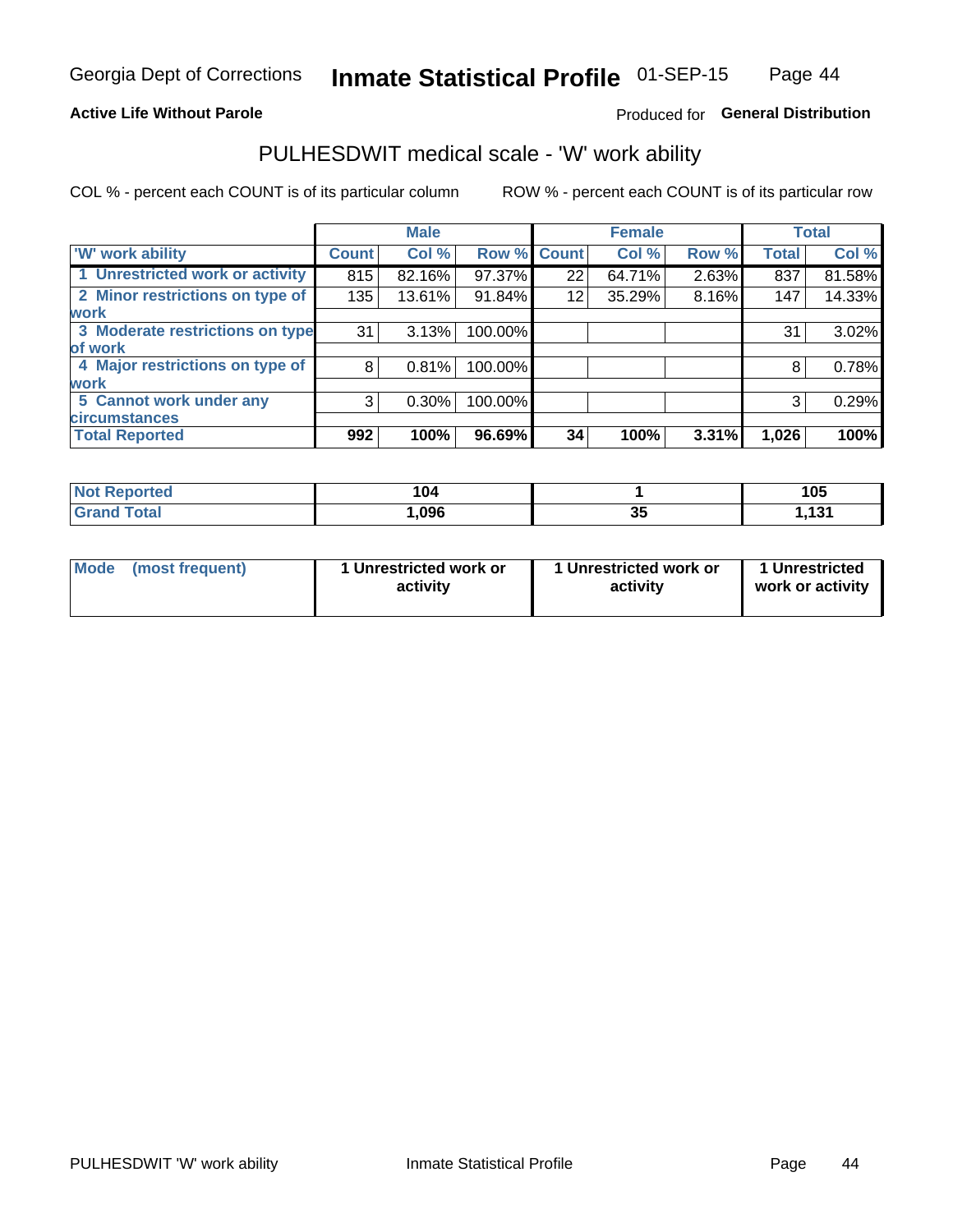#### **Active Life Without Parole**

#### Produced for General Distribution

### PULHESDWIT medical scale - 'I' impairment

COL % - percent each COUNT is of its particular column ROW % - percent each COUNT is of its particular row

|                                   |              | <b>Male</b> |             |    | <b>Female</b> |       |              | <b>Total</b> |
|-----------------------------------|--------------|-------------|-------------|----|---------------|-------|--------------|--------------|
| <b>T' Impairment</b>              | <b>Count</b> | Col %       | Row % Count |    | Col %         | Row % | <b>Total</b> | Col %        |
| 1 No impairments or               | 977          | 98.59%      | 96.64%      | 34 | 100.00%       | 3.36% | 1,011        | 98.63%       |
| <b>disabilities</b>               |              |             |             |    |               |       |              |              |
| 2 Wheelchair-bound but            | 9            | 0.91%       | 100.00%     |    |               |       | 9            | 0.88%        |
| otherwise OK                      |              |             |             |    |               |       |              |              |
| <b>3 Needs low-level Assisted</b> |              | 0.10%       | 100.00%     |    |               |       |              | 0.10%        |
| Living (level I)                  |              |             |             |    |               |       |              |              |
| 4 Needs moderate Assisted         | 2            | 0.20%       | 100.00%     |    |               |       |              | 0.20%        |
| Living (level II)                 |              |             |             |    |               |       |              |              |
| <b>5 Needs maximal Assisted</b>   | 2            | 0.20%       | 100.00%     |    |               |       |              | 0.20%        |
| <b>Living (level III)</b>         |              |             |             |    |               |       |              |              |
| <b>Total Reported</b>             | 991          | 100%        | 96.68%      | 34 | 100%          | 3.32% | 1,025        | 100.0%       |

| <b>orted</b> | 105  |          | 106  |
|--------------|------|----------|------|
| <b>Total</b> | .096 | --<br>JJ | ,131 |

| Mode | (most frequent) | 1 No impairments or<br>disabilities | 1 No impairments or<br>disabilities | 1 No impairments<br>or disabilities |
|------|-----------------|-------------------------------------|-------------------------------------|-------------------------------------|
|------|-----------------|-------------------------------------|-------------------------------------|-------------------------------------|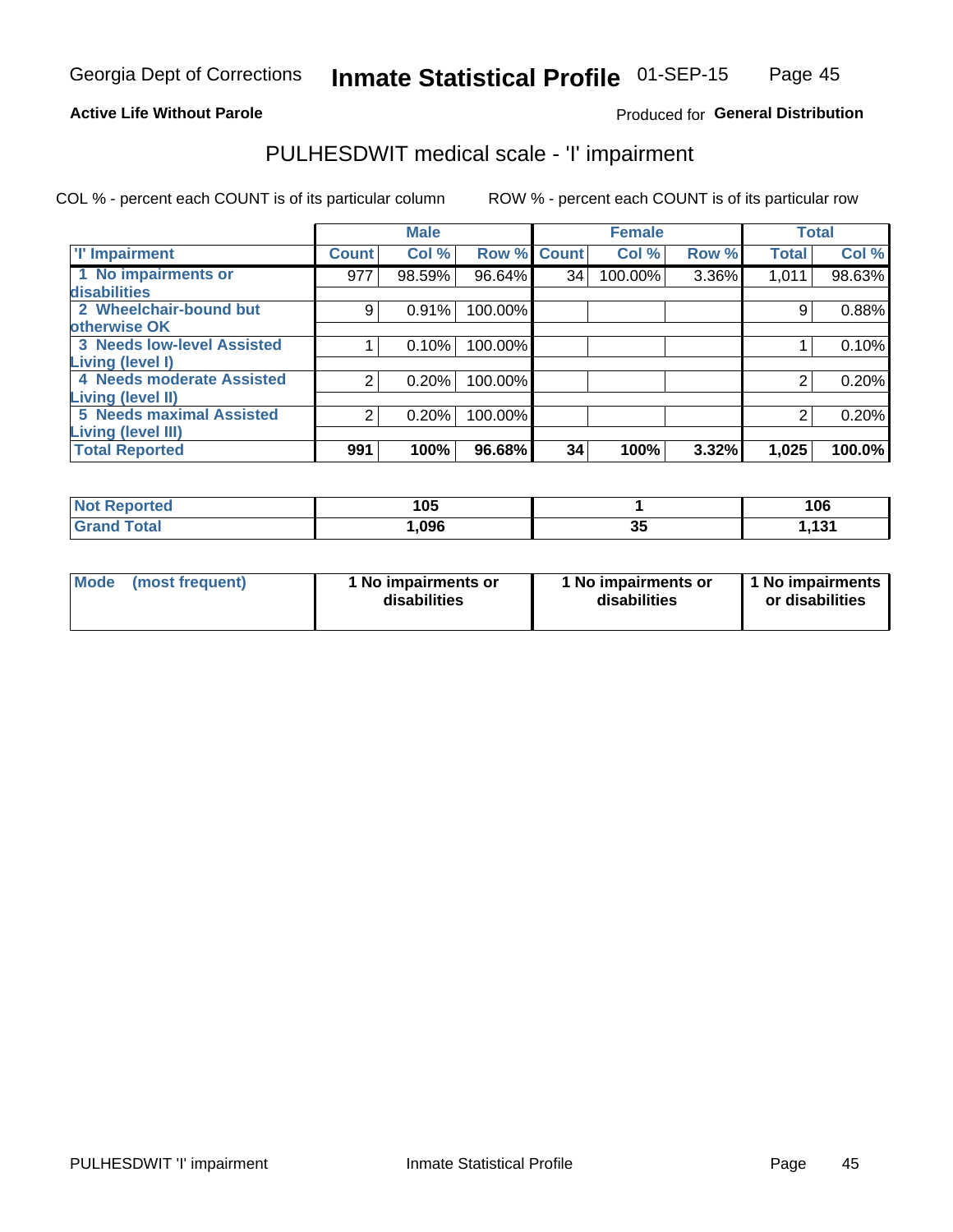#### **Active Life Without Parole**

#### Produced fo General Distribution

### PULHESDWIT medical scale - 'T' transportability

COL % - percent each COUNT is of its particular column

|                             |              | <b>Male</b> |             |    | <b>Female</b> |       |              | <b>Total</b> |
|-----------------------------|--------------|-------------|-------------|----|---------------|-------|--------------|--------------|
| <b>T' Transportability</b>  | <b>Count</b> | Col %       | Row % Count |    | Col %         | Row % | <b>Total</b> | Col %        |
| 1 Can be transported in any | 990          | 99.20%      | 96.68%      | 34 | 100.00%       | 3.32% | 1,024        | 99.22%       |
| ordinary approved vehicle   |              |             |             |    |               |       |              |              |
| 2 Wheelchair-bound, not     |              | 0.10%       | 100.00%     |    |               |       |              | 0.10%        |
| needing special vehicle     |              |             |             |    |               |       |              |              |
| 5 Requires ambulance        |              | 0.70%       | 100.00%     |    |               |       |              | 0.68%        |
| transport                   |              |             |             |    |               |       |              |              |
| <b>Total Reported</b>       | 998          | 100%        | 96.71%      | 34 | 100%          | 3.29% | 1,032        | 100%         |

| orted        | 98   |    | 99          |
|--------------|------|----|-------------|
| <b>cotal</b> | ,096 | vu | 494<br>וטוו |

| Mode | (most frequent) | 1 Can be transported in any 1 Can be transported in any | ordinary approved vehicle   ordinary approved vehicle   transported in any | 1 Can be<br>  ordinary approved<br>vehicle |
|------|-----------------|---------------------------------------------------------|----------------------------------------------------------------------------|--------------------------------------------|
|      |                 |                                                         |                                                                            |                                            |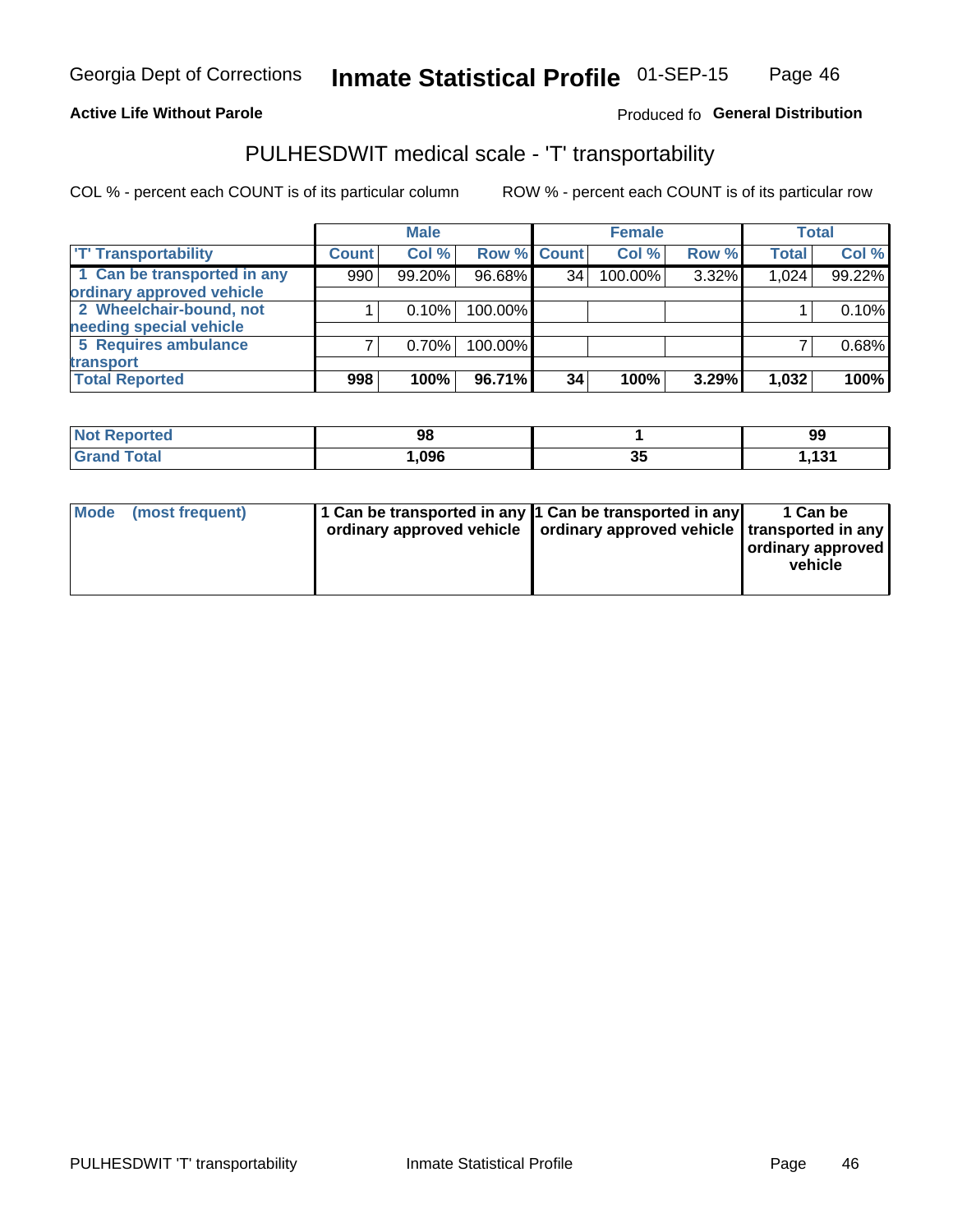#### Inmate Statistical Profile 01-SEP-15 Page 47

#### **Active Life Without Parole**

#### **Produced for General Distribution**

### Number of prior Georgia incarcerations

COL % - percent each COUNT is of its particular column

|                                       |              | <b>Male</b> |         |              | <b>Female</b> |       |       | <b>Total</b> |
|---------------------------------------|--------------|-------------|---------|--------------|---------------|-------|-------|--------------|
| <b>Num of Prior GA Incarcerations</b> | <b>Count</b> | Col %       | Row %   | <b>Count</b> | Col %         | Row % | Total | Col %        |
|                                       | 558          | 50.91%      | 95.38%  | 27           | 77.14%        | 4.62% | 585   | 51.72%       |
|                                       | 208          | 18.98%      | 98.58%  | 3            | 8.57%         | 1.42% | 211   | 18.66%       |
|                                       | 128          | 11.68%      | 98.46%  | 2            | 5.71%         | 1.54% | 130   | 11.49%       |
| 3                                     | 92           | 8.39%       | 97.87%  | 2            | 5.71%         | 2.13% | 94    | 8.31%        |
| 4                                     | 53           | 4.84%       | 100.00% |              |               |       | 53    | 4.69%        |
| 5                                     | 34           | 3.10%       | 100.00% |              |               |       | 34    | 3.01%        |
| <b>More Than 5</b>                    | 23           | 2.10%       | 95.83%  |              | 2.86%         | 4.17% | 24    | 2.12%        |
| <b>Total Reported</b>                 | 1,096        | 100%        | 96.91%  | 35           | 100%          | 3.09% | 1,131 | 100%         |

| orted<br><b>NI</b>              |      |   |     |
|---------------------------------|------|---|-----|
| <b>otal</b><br>$\mathbf{v}$ and | .096 | ູ | 494 |

| Mean (average)         | 1.16 | <br>1.14 |
|------------------------|------|----------|
| <b>Median (middle)</b> |      |          |
| Mode (most frequent)   |      |          |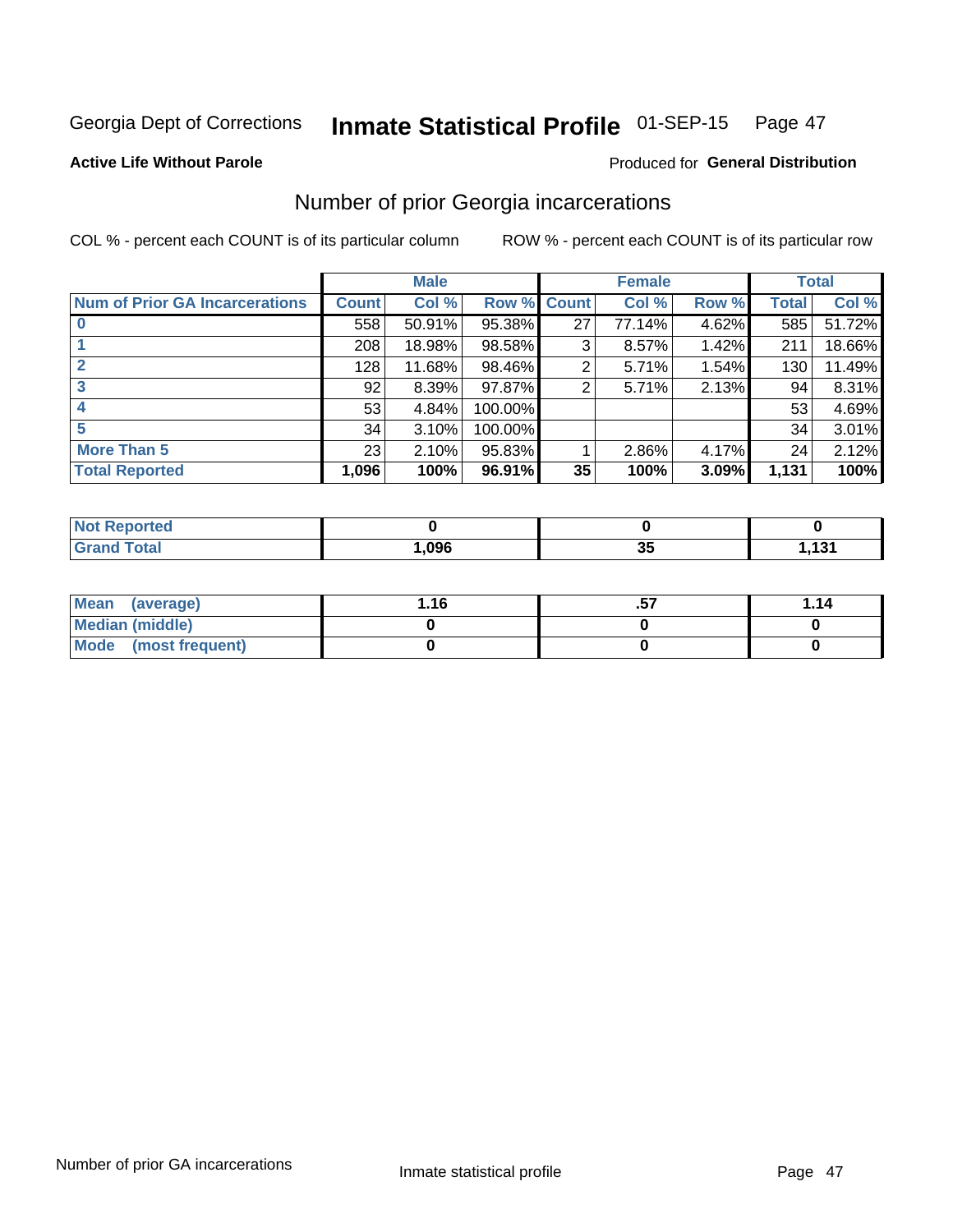#### Inmate Statistical Profile 01-SEP-15 Page 48

**Active Life Without Parole** 

Produced for General Distribution

#### Prison sentence in years

COL % - percent each COUNT is of its particular column

ROW % - percent each COUNT is of its particular row

|                                 |              | <b>Male</b> |                    |    | <b>Female</b> |          |       | Total  |
|---------------------------------|--------------|-------------|--------------------|----|---------------|----------|-------|--------|
| <b>Prison Sentence In Years</b> | <b>Count</b> | Col %       | <b>Row % Count</b> |    | Col %         | Row %    | Total | Col %  |
| <b>Life Without Parole</b>      | .093         | 99.73%      | $96.90\%$          | 35 | 100.00%       | $3.10\%$ | .128  | 99.73% |
| <b>Death</b>                    |              | 0.27%       | 100.00%            |    |               |          |       | 0.27%  |
| <b>Total Reported</b>           | 1,096        | 100%        | $96.91\%$          | 35 | 100%          | $3.09\%$ | 1,131 | 100%   |

| <b>eported</b> |       |           |           |
|----------------|-------|-----------|-----------|
| <b>otal</b>    | 0.096 | <u>Ju</u> | 4.94<br>. |

#### **Determinate (numeric) sentences only**

| 1112211 | <b>Mean</b> | Ane <sup>*</sup> |  |  |
|---------|-------------|------------------|--|--|

All sentences (including determinate), with life, life without parole, and death sentences figured at 45 years

| l Mea<br>'ЯМА<br>.<br> | ᠇<br>$\sim$ | $\sim$ |  |
|------------------------|-------------|--------|--|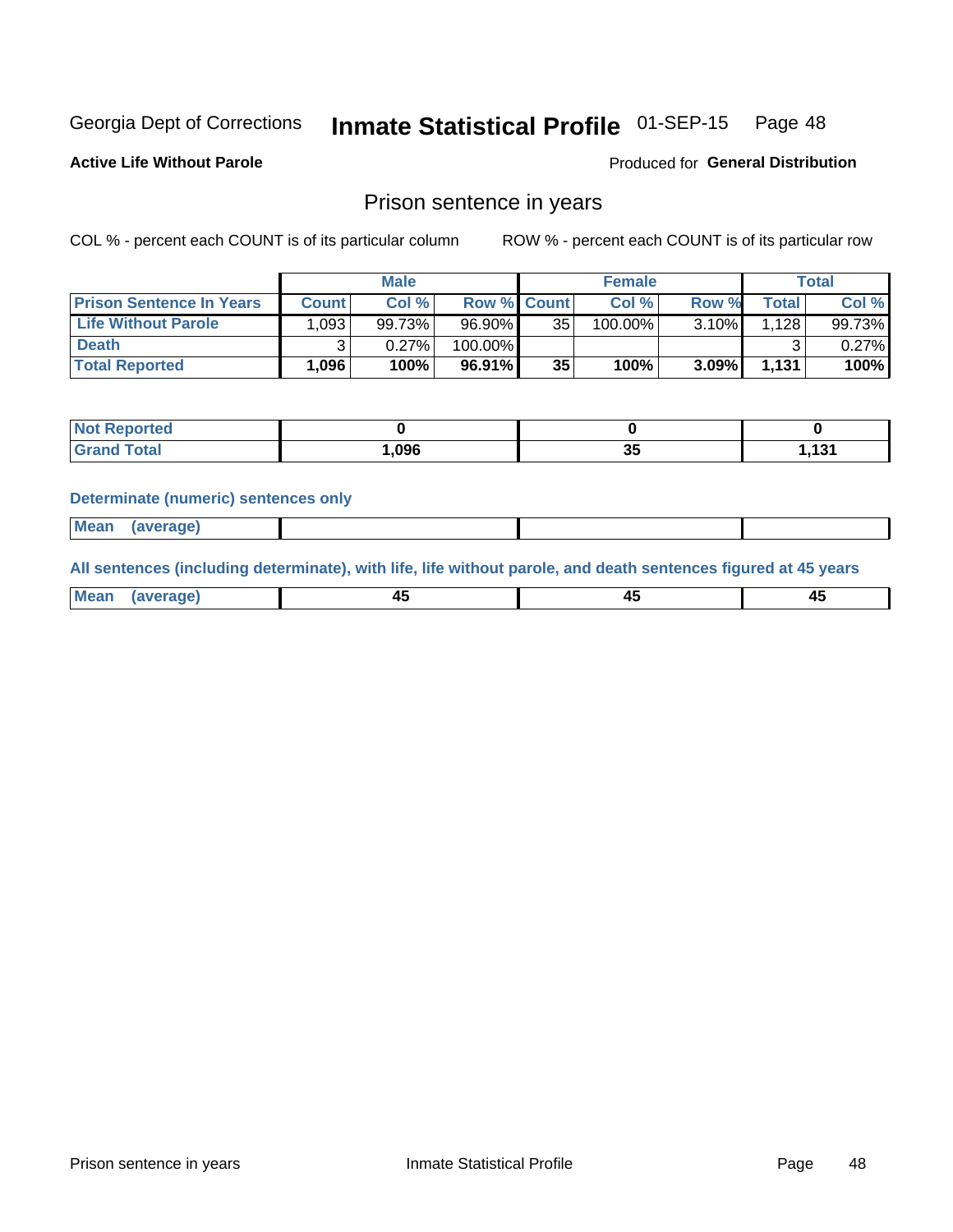#### Inmate Statistical Profile 01-SEP-15 Georgia Dept of Corrections Page 49

#### **Active Life Without Parole**

#### Produced for General Distribution

### Primary offense, broken out into felonies vs misdemeanors

COL % - percent each COUNT is of its particular column

|                                  |              | <b>Male</b> |                    |    | <b>Female</b> |          |              | Total   |
|----------------------------------|--------------|-------------|--------------------|----|---------------|----------|--------------|---------|
| <b>Felonies and Misdemeanors</b> | <b>Count</b> | Col%        | <b>Row % Count</b> |    | Col%          | Row %    | <b>Total</b> | Col %   |
| <b>Felonies</b>                  | .096         | 100.00%     | 96.91%             | 35 | $100.00\%$    | $3.09\%$ | 1.131        | 100.00% |
| <b>Total Reported</b>            | .096         | $100\%$     | 96.91%             | 35 | 100%          | 3.09%    | 1,131        | 100%    |

| <b>Not Reported</b> |      |      |                  |
|---------------------|------|------|------------------|
| <b>Grand Total</b>  | ,096 | ,096 | 424<br>I . I J I |

| <b>Mode</b><br>frequent)<br>nies<br>≧ (most tr.<br>. | onies<br>. | lonies<br>ею<br>____ |
|------------------------------------------------------|------------|----------------------|
|------------------------------------------------------|------------|----------------------|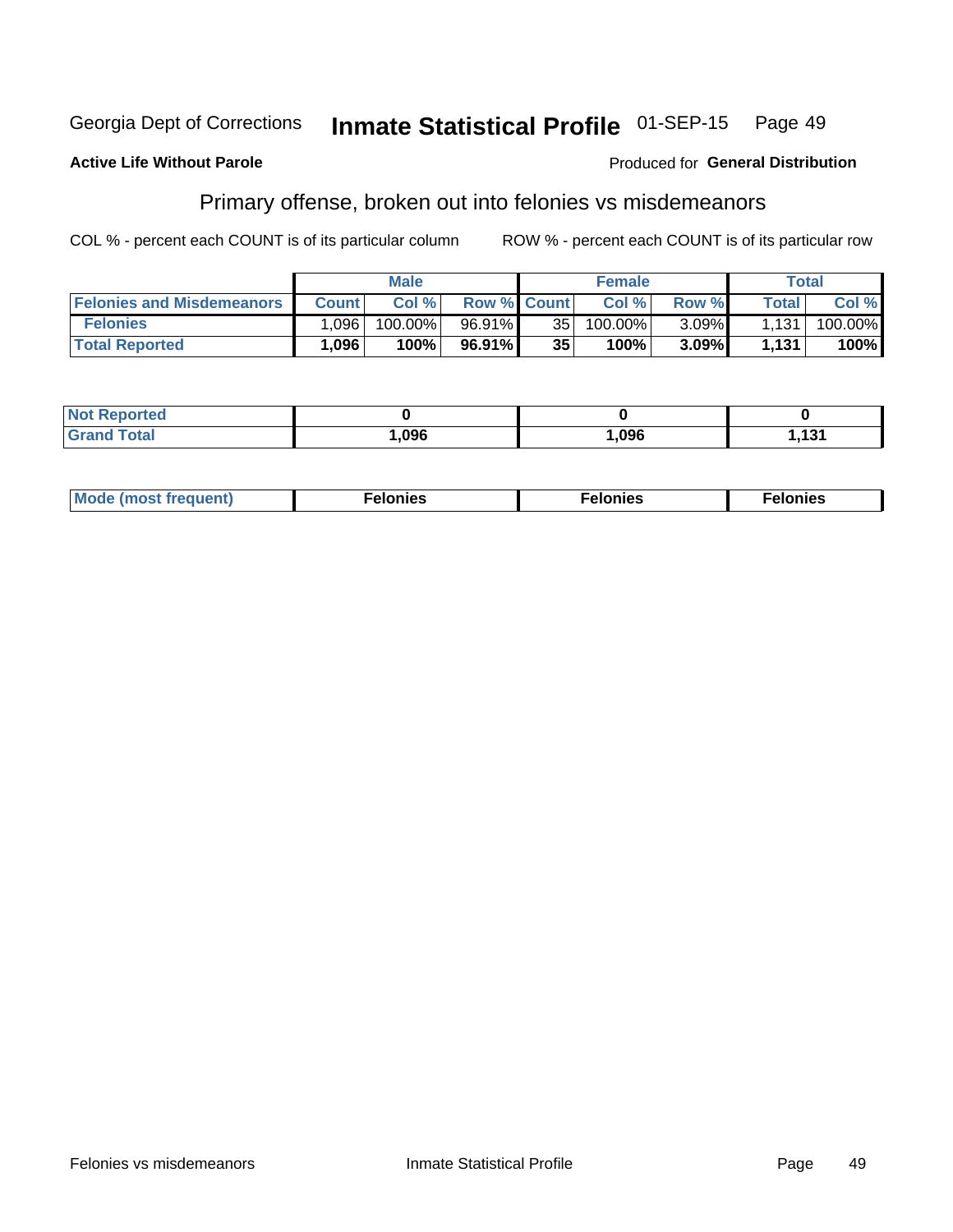#### Inmate Statistical Profile 01-SEP-15 Page 50

#### **Active Life Without Parole**

#### Produced for General Distribution

### Primary offense, broken out into six broad crime categories

COL % - percent each COUNT is of its particular column

|                         |              | <b>Male</b> |           |                    | <b>Female</b> |         |              | <b>Total</b> |
|-------------------------|--------------|-------------|-----------|--------------------|---------------|---------|--------------|--------------|
| <b>Crime Categories</b> | <b>Count</b> | Col %       |           | <b>Row % Count</b> | Col %         | Row %   | <b>Total</b> | Col %        |
| <b>Violent</b>          | 930          | 84.85%      | 96.47%    | 34 <sub>1</sub>    | 97.14%        | 3.53%   | 964          | 85.23%       |
| <b>Sex Crime</b>        | 151          | 13.78%      | $99.34\%$ |                    | 2.86%         | $.66\%$ | 152          | 13.44%       |
| 3<br><b>Property</b>    |              | .09%        | 100.00%   |                    | .00%          |         |              | $.09\%$      |
| <b>Drug</b><br>4        | 13           | 1.19%       | 100.00%   |                    | .00%          |         | 13           | 1.15%        |
| <b>Other</b><br>6       |              | .09%        | 100.00%   |                    | .00%          |         |              | $.09\%$      |
| <b>Total Reported</b>   | 1,096        | 100%        | 96.91%    | 35                 | 100%          | 3.09%   | 1,131        | 100%         |

| <b>Not Reported</b> |      |           |          |
|---------------------|------|-----------|----------|
| <b>Grand Total</b>  | ,096 | ה ה<br>vu | 494<br>. |

| M | <br>. |  |
|---|-------|--|
|   |       |  |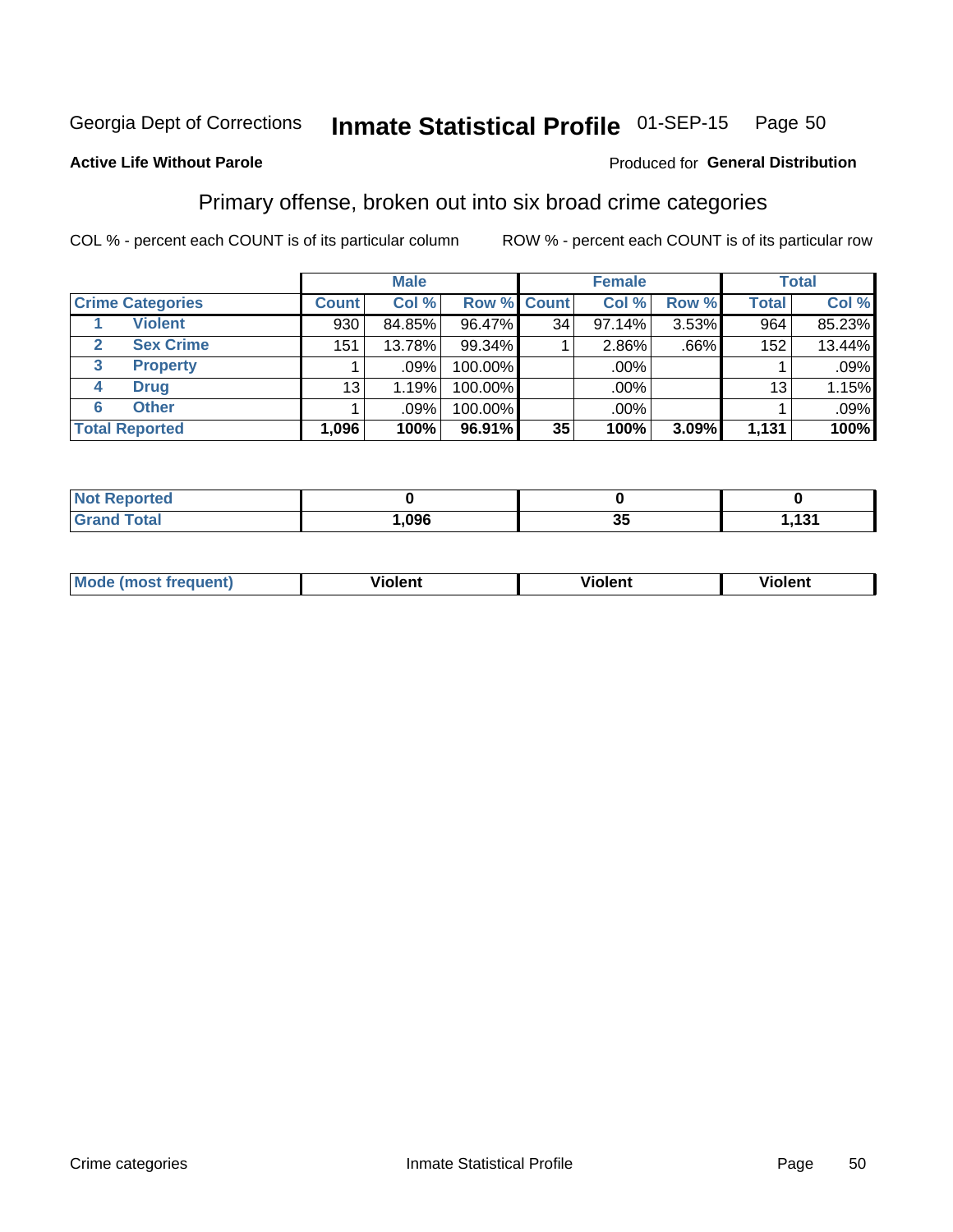## Inmate Statistical Profile 01-SEP-15 Page 51

#### **Active Life Without Parole**

#### Produced for General Distribution

### Primary offense, detailed offense code

COL % - percent each COUNT is of its particular column

|                                            |                 | <b>Male</b> |         | <b>Female</b>   |        |       | <b>Total</b> |        |
|--------------------------------------------|-----------------|-------------|---------|-----------------|--------|-------|--------------|--------|
| <b>Primary Offense</b>                     | <b>Count</b>    | Col %       | Row %   | <b>Count</b>    | Col %  | Row % | <b>Total</b> | Col %  |
| <b>Aggrav Child Molestation (2021)</b>     | 24              | 2.19%       | 100.00% |                 |        |       | 24           | 2.12%  |
| <b>Aggrav Sexual Battery (2009)</b>        | 5               | .46%        | 100.00% |                 |        |       | 5            | .44%   |
| <b>Aggrav Sodomy (2003)</b>                | 8               | .73%        | 100.00% |                 |        |       | 8            | .71%   |
| <b>Armed Robbery (1902)</b>                | 139             | 12.68%      | 98.58%  | $\overline{2}$  | 5.71%  | 1.42% | 141          | 12.47% |
| <b>Att/Consprcy Commt C/S/Of</b>           | 1               | .09%        | 100.00% |                 |        |       | 1            | .09%   |
| (4134)                                     |                 |             |         |                 |        |       |              |        |
| Burg Bef 7/1/12 (1601)                     |                 | .09%        | 100.00% |                 |        |       | 1            | .09%   |
| <b>Child Molestation (2019)</b>            | 5               | .46%        | 100.00% |                 |        |       | 5            | .44%   |
| <b>False Imprisonment (1308)</b>           | 1               | .09%        | 100.00% |                 |        |       | 1            | .09%   |
| <b>Hijacking Motor Vehicle (1911)</b>      | 1               | .09%        | 100.00% |                 |        |       | 1            | .09%   |
| Kidnapping (1311)                          | $\overline{78}$ | 7.12%       | 100.00% |                 |        |       | 78           | 6.90%  |
| <b>Murder (1101)</b>                       | 710             | 64.78%      | 95.69%  | 32              | 91.43% | 4.31% | 742          | 65.61% |
| <b>Poss Firearm Convct Felon</b>           | 1               | .09%        | 100.00% |                 |        |       | 1            | .09%   |
| (2914)                                     |                 |             |         |                 |        |       |              |        |
| Poss Of Cocaine (4022)                     | 3               | .27%        | 100.00% |                 |        |       | 3            | .27%   |
| <b>Poss Of Firearm Dur Crime</b><br>(2910) | 1               | .09%        | 100.00% |                 |        |       | 1            | .09%   |
| Poss W Int Dist Cocaine (4050)             | 1               | .09%        | 100.00% |                 |        |       | 1            | .09%   |
| <b>Rape (2001)</b>                         | 109             | 9.95%       | 99.09%  | 1               | 2.86%  | .91%  | 110          | 9.73%  |
| S/D Cocaine (4021)                         | 2               | .18%        | 100.00% |                 |        |       | 2            | .18%   |
| S/D Cont Sub Public (4017)                 | 1               | .09%        | 100.00% |                 |        |       | 1            | .09%   |
| S/D Cont Sub School (4018)                 | 1               | .09%        | 100.00% |                 |        |       | 1            | .09%   |
| <b>S/D Narcotics Opiates (4001)</b>        | 1               | .09%        | 100.00% |                 |        |       | 1            | .09%   |
| <b>Traf Cocaine 401+ Gm (4103)</b>         | 1               | .09%        | 100.00% |                 |        |       | 1            | .09%   |
| <b>Traf Methamph 28-199 Gm</b><br>(4140)   | 1               | .09%        | 100.00% |                 |        |       | 1            | .09%   |
| Viol Ga Cntrl Sbst Act (4012)              | 1               | .09%        | 100.00% |                 |        |       | 1            | .09%   |
| <b>Total Rported</b>                       | 1,096           | 100%        | 96.91%  | $\overline{35}$ | 100%   | 3.09% | 1,131        | 100%   |

| Reported<br>$\sim$ |      |    |                |
|--------------------|------|----|----------------|
|                    | ,096 | v. | 121<br>, , , , |

| Mode (most frequent) | 1101 Murder | 1101 Murder | 1101 Murder |
|----------------------|-------------|-------------|-------------|
|----------------------|-------------|-------------|-------------|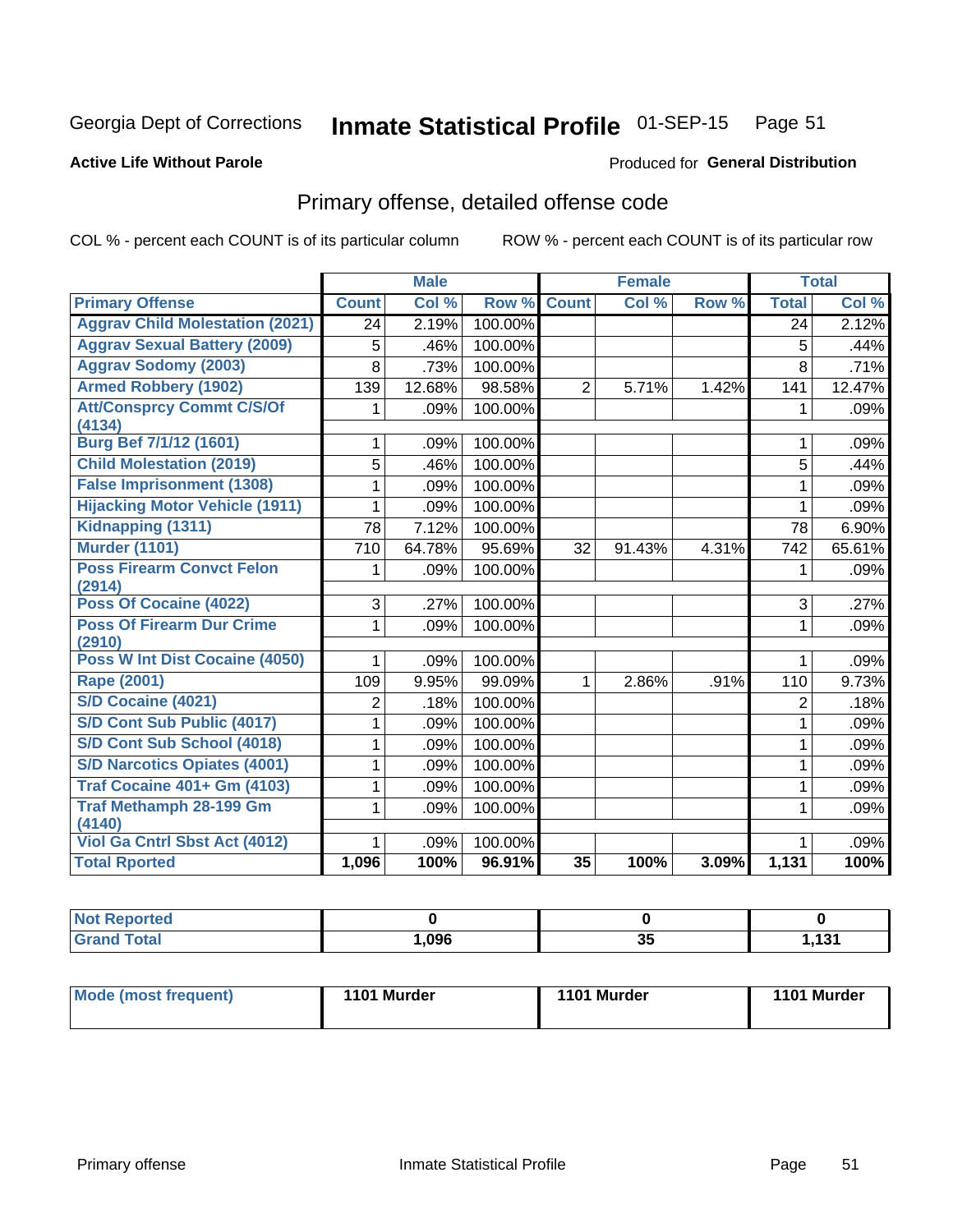## Inmate Statistical Profile 01-SEP-15 Page 52

#### **Active Life Without Parole**

#### Produced for General Distribution

### County of conviction of primary offense

COL % - percent each COUNT is of its particular column

|     |                             |                | <b>Male</b> |         | <b>Female</b> |        |        | <b>Total</b>   |       |
|-----|-----------------------------|----------------|-------------|---------|---------------|--------|--------|----------------|-------|
|     | <b>County of Conviction</b> | <b>Count</b>   | Col %       | Row %   | <b>Count</b>  | Col %  | Row %  | <b>Total</b>   | Col % |
| 001 | <b>Appling County</b>       | 3              | .27%        | 100.00% |               |        |        | $\overline{3}$ | .27%  |
| 002 | <b>Atkinson County</b>      | $\overline{2}$ | .18%        | 100.00% |               |        |        | $\overline{2}$ | .18%  |
| 003 | <b>Bacon County</b>         | $\overline{3}$ | .27%        | 100.00% |               |        |        | 3              | .27%  |
| 004 | <b>Baker County</b>         | 1              | .09%        | 100.00% |               |        |        | 1              | .09%  |
| 005 | <b>Baldwin County</b>       | 5              | .46%        | 100.00% |               |        |        | 5              | .44%  |
| 006 | <b>Banks County</b>         | 1              | .09%        | 100.00% |               |        |        | 1              | .09%  |
| 007 | <b>Barrow County</b>        | $\overline{7}$ | .64%        | 100.00% |               |        |        | $\overline{7}$ | .62%  |
| 008 | <b>Bartow County</b>        | 7              | .64%        | 87.50%  | 1             | 2.86%  | 12.50% | 8              | .71%  |
| 009 | <b>Ben Hill County</b>      | 6              | .55%        | 100.00% |               |        |        | 6              | .53%  |
| 010 | <b>Berrien County</b>       | $\overline{2}$ | .18%        | 100.00% |               |        |        | $\overline{2}$ | .18%  |
| 011 | <b>Bibb County</b>          | 37             | 3.38%       | 97.37%  | 1             | 2.86%  | 2.63%  | 38             | 3.36% |
| 012 | <b>Bleckley County</b>      | 1              | .09%        | 100.00% |               |        |        | 1              | .09%  |
| 013 | <b>Brantley County</b>      | 2              | .18%        | 100.00% |               |        |        | $\overline{2}$ | .18%  |
| 014 | <b>Brooks County</b>        | $\overline{2}$ | .18%        | 100.00% |               |        |        | $\overline{2}$ | .18%  |
| 016 | <b>Bulloch County</b>       | 5              | .46%        | 83.33%  | 1             | 2.86%  | 16.67% | 6              | .53%  |
| 017 | <b>Burke County</b>         | 9              | .82%        | 100.00% |               |        |        | 9              | .80%  |
| 018 | <b>Butts County</b>         | 5              | .46%        | 100.00% |               |        |        | 5              | .44%  |
| 020 | <b>Camden County</b>        | 7              | .64%        | 100.00% |               |        |        | 7              | .62%  |
| 021 | <b>Candler County</b>       | 1              | .09%        | 100.00% |               |        |        | 1              | .09%  |
| 022 | <b>Carroll County</b>       | 4              | .36%        | 100.00% |               |        |        | 4              | .35%  |
| 023 | <b>Catoosa County</b>       | 5              | .46%        | 100.00% |               |        |        | 5              | .44%  |
| 025 | <b>Chatham County</b>       | 34             | 3.10%       | 100.00% |               |        |        | 34             | 3.01% |
| 027 | <b>Chattooga County</b>     | 1              | .09%        | 100.00% |               |        |        | 1              | .09%  |
| 028 | <b>Cherokee County</b>      | 4              | .36%        | 100.00% |               |        |        | 4              | .35%  |
| 029 | <b>Clarke County</b>        | 22             | 2.01%       | 100.00% |               |        |        | 22             | 1.95% |
| 030 | <b>Clay County</b>          | $\overline{2}$ | .18%        | 100.00% |               |        |        | $\overline{2}$ | .18%  |
| 031 | <b>Clayton County</b>       | 56             | 5.11%       | 93.33%  | 4             | 11.43% | 6.67%  | 60             | 5.31% |
| 032 | <b>Clinch County</b>        | 1              | .09%        | 100.00% |               |        |        | 1              | .09%  |
| 033 | <b>Cobb County</b>          | 53             | 4.84%       | 98.15%  | 1             | 2.86%  | 1.85%  | 54             | 4.77% |
| 034 | <b>Coffee County</b>        | $\,6$          | .55%        | 100.00% |               |        |        | 6              | .53%  |
| 035 | <b>Colquitt County</b>      | 4              | .36%        | 100.00% |               |        |        | 4              | .35%  |
| 036 | <b>Columbia County</b>      | 7              | .64%        | 70.00%  | 3             | 8.57%  | 30.00% | 10             | .88%  |
| 037 | <b>Cook County</b>          | 5              | .46%        | 100.00% |               |        |        | 5              | .44%  |
| 038 | <b>Coweta County</b>        | 7              | .64%        | 100.00% |               |        |        | $\overline{7}$ | .62%  |
| 040 | <b>Crisp County</b>         | 3              | .27%        | 100.00% |               |        |        | 3              | .27%  |
| 041 | <b>Dade County</b>          | 1              | .09%        | 100.00% |               |        |        | 1              | .09%  |
| 042 | <b>Dawson County</b>        | 2              | .18%        | 100.00% |               |        |        | $\overline{2}$ | .18%  |
| 043 | <b>Decatur County</b>       | $\overline{3}$ | .27%        | 100.00% |               |        |        | 3              | .27%  |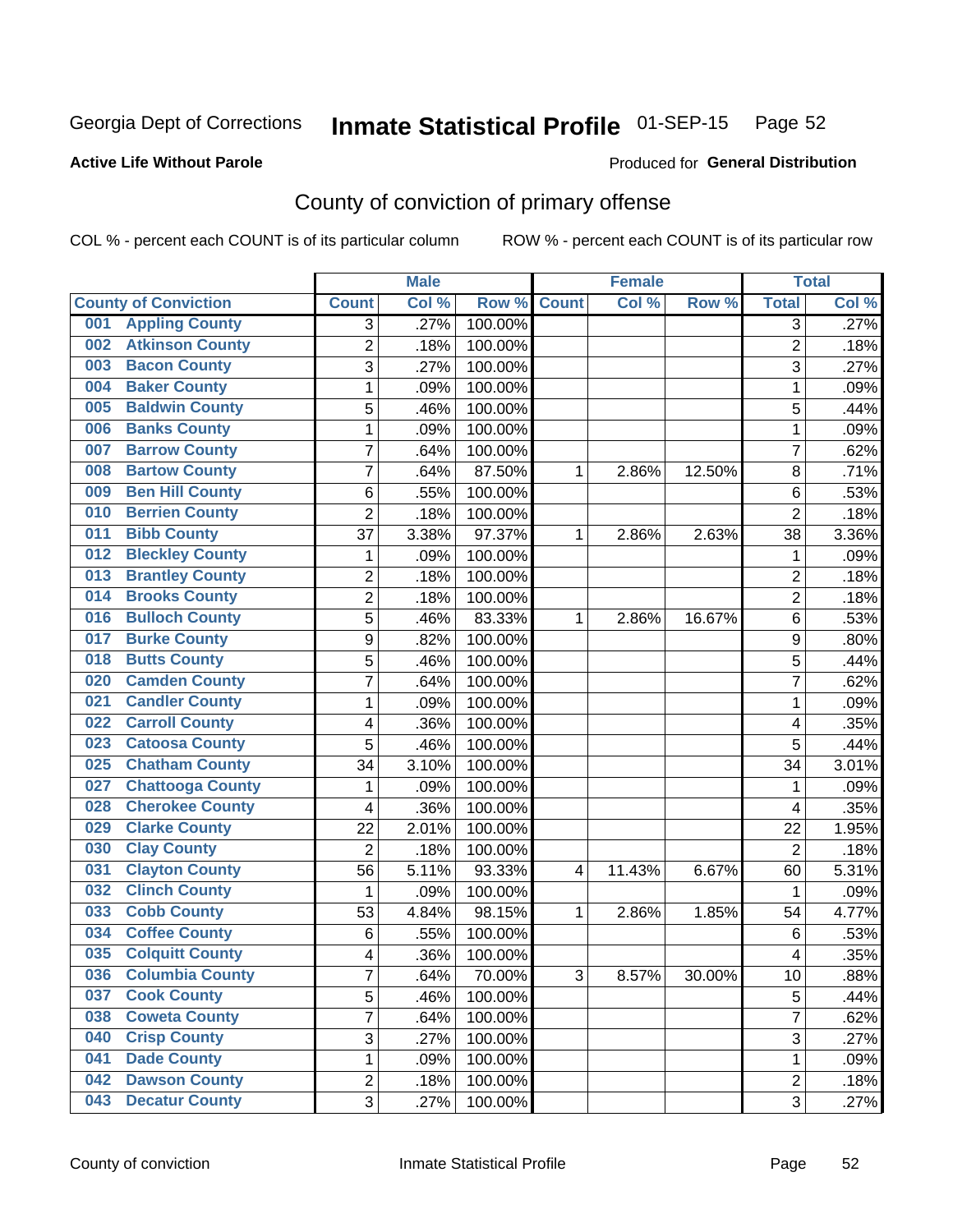## Inmate Statistical Profile 01-SEP-15 Page 53

#### **Active Life Without Parole**

#### Produced for General Distribution

### County of conviction of primary offense

COL % - percent each COUNT is of its particular column

|            |                             |                         | <b>Male</b> |         | <b>Female</b>  |       |        | <b>Total</b>            |         |
|------------|-----------------------------|-------------------------|-------------|---------|----------------|-------|--------|-------------------------|---------|
|            | <b>County of Conviction</b> | <b>Count</b>            | Col %       | Row %   | <b>Count</b>   | Col % | Row %  | <b>Total</b>            | Col %   |
| 044        | <b>Dekalb County</b>        | 90                      | 8.21%       | 98.90%  | 1              | 2.86% | 1.10%  | $\overline{91}$         | 8.05%   |
| 045        | <b>Dodge County</b>         | 1                       | .09%        | 100.00% |                |       |        | 1                       | .09%    |
| 046        | <b>Dooly County</b>         | $\overline{c}$          | .18%        | 100.00% |                |       |        | $\overline{2}$          | .18%    |
| 047        | <b>Dougherty County</b>     | 28                      | 2.55%       | 96.55%  | 1              | 2.86% | 3.45%  | 29                      | 2.56%   |
| 048        | <b>Douglas County</b>       | 30                      | 2.74%       | 93.75%  | $\overline{2}$ | 5.71% | 6.25%  | 32                      | 2.83%   |
| 049        | <b>Early County</b>         | $\overline{2}$          | .18%        | 100.00% |                |       |        | $\overline{2}$          | .18%    |
| 051        | <b>Effingham County</b>     | 4                       | .36%        | 100.00% |                |       |        | 4                       | .35%    |
| 052        | <b>Elbert County</b>        | 3                       | .27%        | 100.00% |                |       |        | $\sqrt{3}$              | .27%    |
| 053        | <b>Emanuel County</b>       | 7                       | .64%        | 100.00% |                |       |        | 7                       | .62%    |
| 056        | <b>Fayette County</b>       | $\overline{\mathbf{4}}$ | .36%        | 100.00% |                |       |        | 4                       | .35%    |
| 057        | <b>Floyd County</b>         | 18                      | 1.64%       | 94.74%  | 1              | 2.86% | 5.26%  | 19                      | 1.68%   |
| 058        | <b>Forsyth County</b>       | 4                       | .36%        | 100.00% |                |       |        | $\overline{\mathbf{4}}$ | .35%    |
| 059        | <b>Franklin County</b>      | 3                       | .27%        | 75.00%  | $\mathbf{1}$   | 2.86% | 25.00% | $\overline{\mathbf{4}}$ | .35%    |
| 060        | <b>Fulton County</b>        | 141                     | 12.86%      | 98.60%  | $\overline{2}$ | 5.71% | 1.40%  | 143                     | 12.64%  |
| 061        | <b>Gilmer County</b>        | $\overline{2}$          | .18%        | 100.00% |                |       |        | $\overline{2}$          | .18%    |
| 063        | <b>Glynn County</b>         | 19                      | 1.73%       | 95.00%  | 1              | 2.86% | 5.00%  | 20                      | 1.77%   |
| 064        | <b>Gordon County</b>        | $\overline{\mathbf{4}}$ | .36%        | 100.00% |                |       |        | $\overline{\mathbf{4}}$ | .35%    |
| 065        | <b>Grady County</b>         | 1                       | .09%        | 100.00% |                |       |        | 1                       | .09%    |
| 066        | <b>Greene County</b>        | 1                       | .09%        | 100.00% |                |       |        | 1                       | .09%    |
| 067        | <b>Gwinnett County</b>      | 27                      | 2.46%       | 96.43%  | 1              | 2.86% | 3.57%  | 28                      | 2.48%   |
| 068        | <b>Habersham County</b>     | $\overline{\mathbf{4}}$ | .36%        | 100.00% |                |       |        | $\overline{\mathbf{4}}$ | .35%    |
| 069        | <b>Hall County</b>          | 21                      | 1.92%       | 87.50%  | 3              | 8.57% | 12.50% | 24                      | 2.12%   |
| 071        | <b>Haralson County</b>      | 3                       | .27%        | 100.00% |                |       |        | 3                       | .27%    |
| 072        | <b>Harris County</b>        | $\overline{2}$          | .18%        | 100.00% |                |       |        | $\overline{2}$          | .18%    |
| 073        | <b>Hart County</b>          | 3                       | .27%        | 100.00% |                |       |        | 3                       | .27%    |
| 075        | <b>Henry County</b>         | 11                      | 1.00%       | 91.67%  | 1              | 2.86% | 8.33%  | 12                      | 1.06%   |
| 076        | <b>Houston County</b>       | 19                      | 1.73%       | 100.00% |                |       |        | 19                      | 1.68%   |
| 077        | <b>Irwin County</b>         | 1                       | .09%        | 100.00% |                |       |        | 1                       | .09%    |
| 078        | <b>Jackson County</b>       | 11                      | 1.00%       | 100.00% |                |       |        | 11                      | .97%    |
| 079        | <b>Jasper County</b>        | 1                       | .09%        | 100.00% |                |       |        | 1                       | .09%    |
| 080        | <b>Jeff Davis County</b>    | 1                       | .09%        | 100.00% |                |       |        | 1                       | .09%    |
| 081        | <b>Jefferson County</b>     | 4                       | .36%        | 100.00% |                |       |        | 4                       | $.35\%$ |
| 082        | <b>Jenkins County</b>       | 3                       | .27%        | 100.00% |                |       |        | $\overline{3}$          | .27%    |
| 083        | <b>Johnson County</b>       | 1                       | .09%        | 100.00% |                |       |        | 1                       | .09%    |
| 084        | <b>Jones County</b>         | 2                       | .18%        | 66.67%  | 1              | 2.86% | 33.33% | $\overline{3}$          | .27%    |
| 086        | <b>Lanier County</b>        | 1                       | .09%        | 100.00% |                |       |        | 1                       | .09%    |
| 087        | <b>Laurens County</b>       | 3                       | .27%        | 100.00% |                |       |        | 3                       | .27%    |
| <b>088</b> | <b>Lee County</b>           | $\overline{2}$          | .18%        | 100.00% |                |       |        | $\overline{2}$          | .18%    |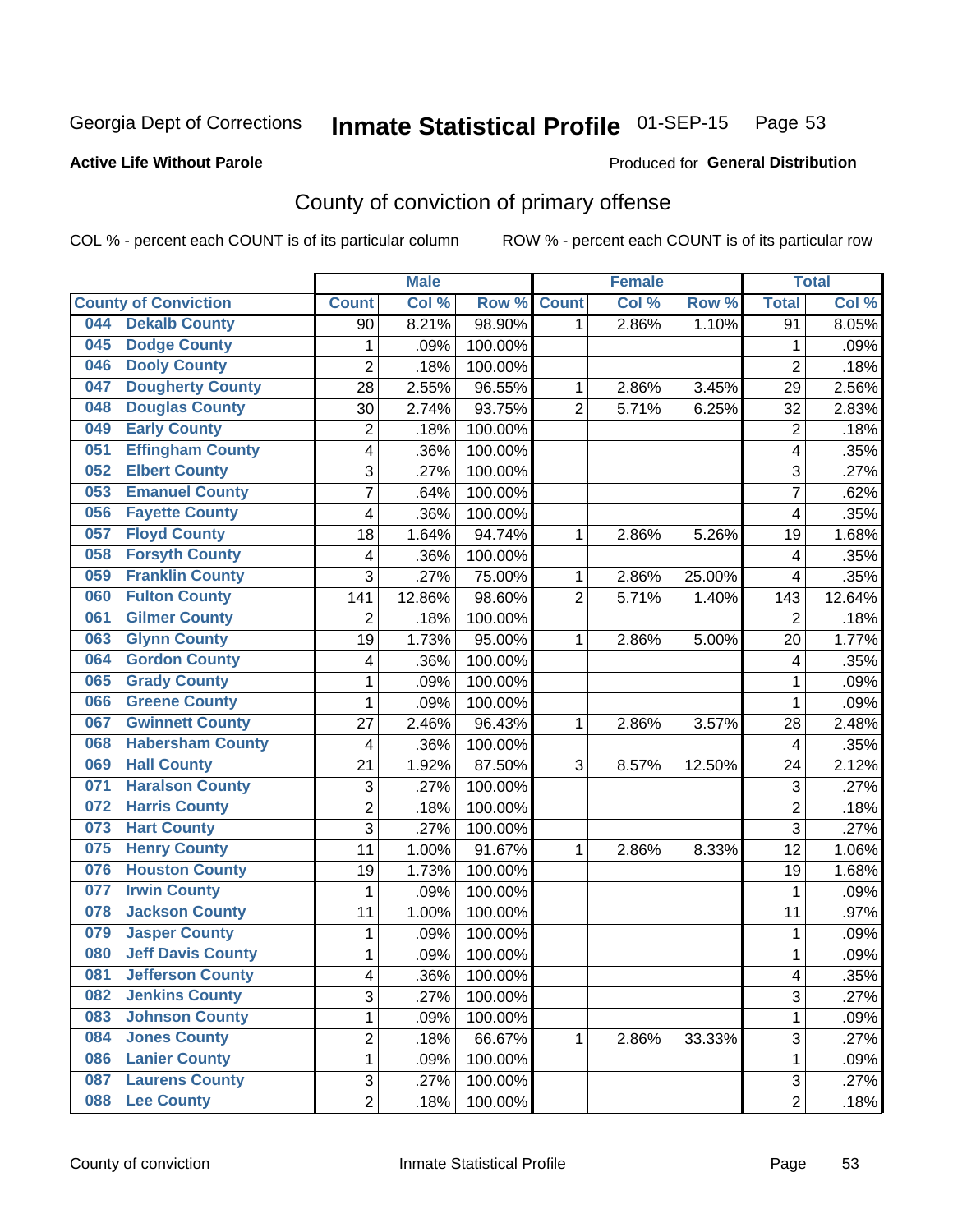## Inmate Statistical Profile 01-SEP-15 Page 54

#### **Active Life Without Parole**

#### Produced for General Distribution

### County of conviction of primary offense

COL % - percent each COUNT is of its particular column

|                  |                             |                | <b>Male</b> |         |                | <b>Female</b> |        |                         | <b>Total</b> |
|------------------|-----------------------------|----------------|-------------|---------|----------------|---------------|--------|-------------------------|--------------|
|                  | <b>County of Conviction</b> | <b>Count</b>   | Col %       | Row %   | <b>Count</b>   | Col %         | Row %  | <b>Total</b>            | Col %        |
| 089              | <b>Liberty County</b>       | 7              | .64%        | 87.50%  | 1              | 2.86%         | 12.50% | 8                       | .71%         |
| 091              | <b>Long County</b>          | 6              | .55%        | 100.00% |                |               |        | 6                       | .53%         |
| 092              | <b>Lowndes County</b>       | 8              | .73%        | 100.00% |                |               |        | 8                       | .71%         |
| 096              | <b>Marion County</b>        | 1              | .09%        | 100.00% |                |               |        | 1                       | .09%         |
| 097              | <b>Mcduffie County</b>      | $\overline{2}$ | .18%        | 100.00% |                |               |        | $\overline{2}$          | .18%         |
| 100              | <b>Miller County</b>        | 1              | .09%        | 100.00% |                |               |        | 1                       | .09%         |
| 101              | <b>Mitchell County</b>      | 1              | .09%        | 100.00% |                |               |        | 1                       | .09%         |
| 102              | <b>Monroe County</b>        | 6              | .55%        | 100.00% |                |               |        | 6                       | .53%         |
| 104              | <b>Morgan County</b>        | 1              | .09%        | 100.00% |                |               |        | 1                       | .09%         |
| 105              | <b>Murray County</b>        | 1              | .09%        | 100.00% |                |               |        | 1                       | .09%         |
| 106              | <b>Muscogee County</b>      | 32             | 2.92%       | 100.00% |                |               |        | 32                      | 2.83%        |
| 107              | <b>Newton County</b>        | 9              | .82%        | 81.82%  | $\overline{2}$ | 5.71%         | 18.18% | 11                      | .97%         |
| 109              | <b>Oglethorpe County</b>    | $\overline{2}$ | .18%        | 100.00% |                |               |        | $\overline{2}$          | .18%         |
| 110              | <b>Paulding County</b>      | 3              | .27%        | 100.00% |                |               |        | 3                       | .27%         |
| $\overline{112}$ | <b>Pickens County</b>       | 1              | .09%        | 100.00% |                |               |        | 1                       | .09%         |
| 113              | <b>Pierce County</b>        | 1              | .09%        | 100.00% |                |               |        | 1                       | .09%         |
| 114              | <b>Pike County</b>          | 4              | .36%        | 66.67%  | $\overline{2}$ | 5.71%         | 33.33% | 6                       | .53%         |
| 115              | <b>Polk County</b>          | 3              | .27%        | 100.00% |                |               |        | 3                       | .27%         |
| 116              | <b>Pulaski County</b>       | 1              | .09%        | 100.00% |                |               |        | 1                       | .09%         |
| 117              | <b>Putnam County</b>        | 7              | .64%        | 100.00% |                |               |        | 7                       | .62%         |
| 119              | <b>Rabun County</b>         | 1              | .09%        | 100.00% |                |               |        | 1                       | .09%         |
| 120              | <b>Randolph County</b>      | $\overline{2}$ | .18%        | 100.00% |                |               |        | $\overline{2}$          | .18%         |
| 121              | <b>Richmond County</b>      | 58             | 5.29%       | 98.31%  | 1              | 2.86%         | 1.69%  | 59                      | 5.22%        |
| 122              | <b>Rockdale County</b>      | 10             | .91%        | 100.00% |                |               |        | 10                      | .88%         |
| 125              | <b>Seminole County</b>      | 1              | .09%        | 100.00% |                |               |        | 1                       | .09%         |
| 126              | <b>Spalding County</b>      | 13             | 1.19%       | 100.00% |                |               |        | 13                      | 1.15%        |
| 127              | <b>Stephens County</b>      | 3              | .27%        | 100.00% |                |               |        | 3                       | .27%         |
| 129              | <b>Sumter County</b>        | $\overline{2}$ | .18%        | 100.00% |                |               |        | $\overline{2}$          | .18%         |
| 131              | <b>Taliaferro County</b>    | 1              | .09%        | 100.00% |                |               |        | $\mathbf{1}$            | .09%         |
| 132              | <b>Tattnall County</b>      | $\overline{c}$ | .18%        | 100.00% |                |               |        | $\overline{c}$          | .18%         |
| 133              | <b>Taylor County</b>        | $\mathbf{1}$   | .09%        | 100.00% |                |               |        | $\mathbf{1}$            | .09%         |
| 135              | <b>Terrell County</b>       | 2              | .18%        | 100.00% |                |               |        | $\overline{\mathbf{c}}$ | .18%         |
| 136              | <b>Thomas County</b>        | 5              | .46%        | 100.00% |                |               |        | $\overline{5}$          | .44%         |
| $\overline{137}$ | <b>Tift County</b>          | 6              | .55%        | 100.00% |                |               |        | 6                       | .53%         |
| 138              | <b>Toombs County</b>        | 9              | .82%        | 100.00% |                |               |        | 9                       | .80%         |
| 139              | <b>Towns County</b>         | 1              | .09%        | 100.00% |                |               |        | 1                       | .09%         |
| 140              | <b>Treutlen County</b>      | 4              | .36%        | 100.00% |                |               |        | 4                       | .35%         |
| $\overline{141}$ | <b>Troup County</b>         | $\overline{5}$ | .46%        | 83.33%  | 1              | 2.86%         | 16.67% | 6                       | .53%         |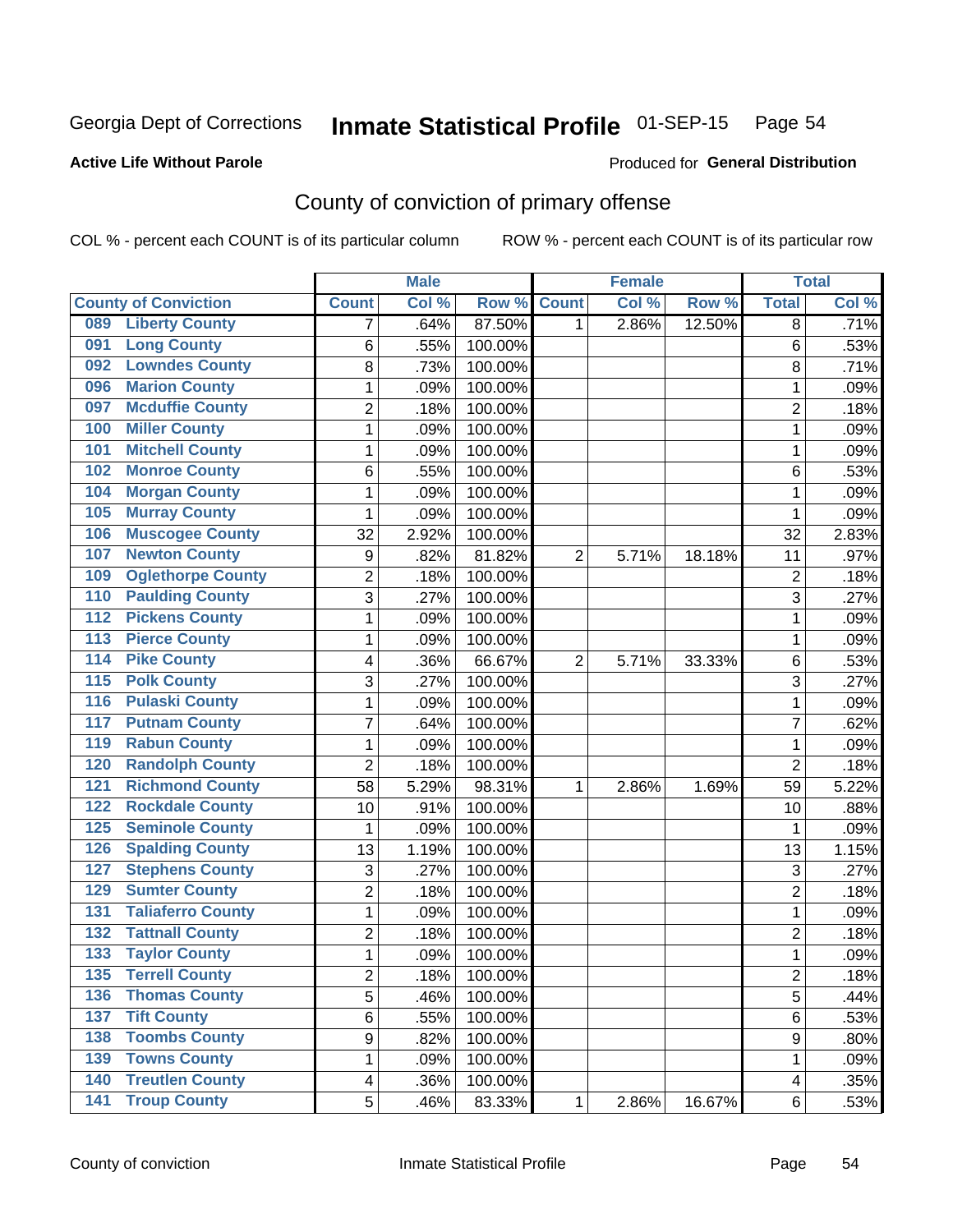#### Inmate Statistical Profile 01-SEP-15 Page 55

#### **Active Life Without Parole**

#### Produced for General Distribution

### County of conviction of primary offense

COL % - percent each COUNT is of its particular column

|                                 | <b>Male</b>  |          |         |              | <b>Female</b> |        |              | <b>Total</b> |  |
|---------------------------------|--------------|----------|---------|--------------|---------------|--------|--------------|--------------|--|
| <b>County of Conviction</b>     | <b>Count</b> | Col %    | Row %   | <b>Count</b> | Col %         | Row %  | <b>Total</b> | Col %        |  |
| <b>Turner County</b><br>142     | 2            | .18%     | 100.00% |              |               |        | 2            | .18%         |  |
| <b>Twiggs County</b><br>143     |              | .09%     | 100.00% |              |               |        |              | .09%         |  |
| <b>Upson County</b><br>145      | 5            | .46%     | 100.00% |              |               |        | 5            | .44%         |  |
| <b>Walker County</b><br>146     | 5            | .46%     | 83.33%  |              | 2.86%         | 16.67% | 6            | .53%         |  |
| <b>Walton County</b><br>147     | 12           | 1.09%    | 100.00% |              |               |        | 12           | 1.06%        |  |
| <b>Ware County</b><br>148       | 11           | 1.00%    | 100.00% |              |               |        | 11           | .97%         |  |
| <b>Washington County</b><br>150 | 5            | .46%     | 100.00% |              |               |        | 5            | .44%         |  |
| <b>Wayne County</b><br>151      | 8            | .73%     | 100.00% |              |               |        | 8            | .71%         |  |
| <b>Whitfield County</b><br>155  | 11           | $1.00\%$ | 91.67%  |              | 2.86%         | 8.33%  | 12           | 1.06%        |  |
| <b>Wilkes County</b><br>157     |              | .09%     | 100.00% |              |               |        |              | .09%         |  |
| <b>Worth County</b><br>159      | 2            | .18%     | 100.00% |              |               |        | 2            | .18%         |  |
| <b>Total Rported</b>            | 1,096        | 100%     | 96.91%  | 35           | 100%          | 3.09%  | 1,131        | 100%         |  |

| 'ted<br>N |      |           |                 |
|-----------|------|-----------|-----------------|
| 'ota.     | .096 | י ה<br>৩৩ | 121<br>1. I J I |

| Mode (most frequent)<br><b>Clayton County</b><br><b>Fulton County</b><br><b>Fulton County</b> |  |
|-----------------------------------------------------------------------------------------------|--|
|-----------------------------------------------------------------------------------------------|--|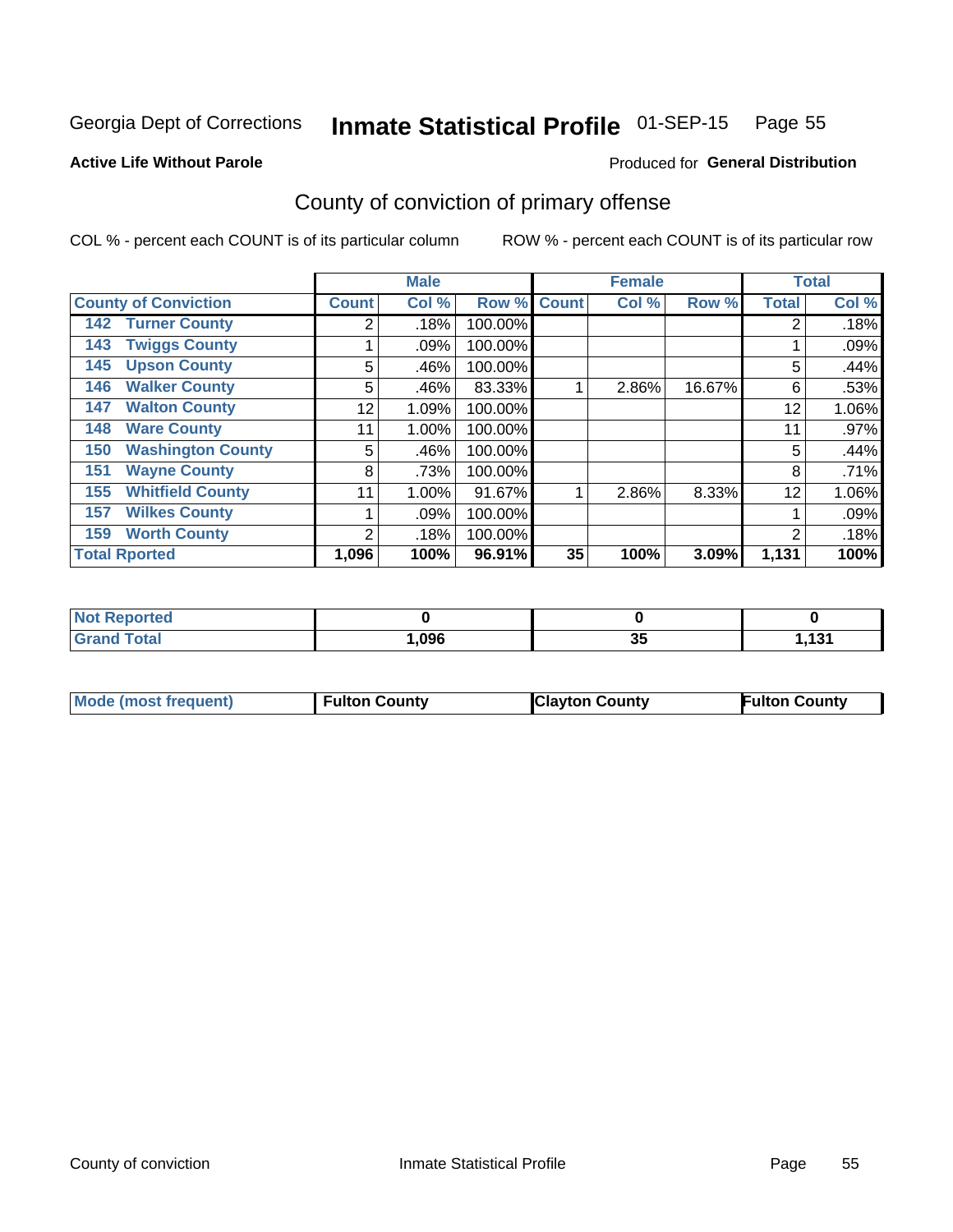#### Georgia Dept of Corrections **Active Life Without Parole**

## Inmate Statistical Profile 01-SEP-15 Page 56

Produced for General Distribution

## Circuit of conviction of primary offense

COL % - percent each COUNT is of its particular column ROW % - percent each COUNT is of its particular row

|                         |                                 |                          | <b>Male</b> |         |                | <b>Female</b> |        |                  | <b>Total</b> |
|-------------------------|---------------------------------|--------------------------|-------------|---------|----------------|---------------|--------|------------------|--------------|
|                         | <b>Circuit of Conviction</b>    | <b>Count</b>             | Col %       | Row %   | <b>Count</b>   | Col %         | Row %  | <b>Total</b>     | Col %        |
| 1                       | <b>Alapaha Circuit</b>          | 11                       | 1.00%       | 100.00% |                |               |        | 11               | $.97\%$      |
| $\overline{2}$          | <b>Alcovy Circuit</b>           | 21                       | 1.92%       | 91.30%  | $\overline{2}$ | 5.71%         | 8.70%  | 23               | 2.03%        |
| $\overline{\mathbf{3}}$ | <b>Atlanta Circuit</b>          | 141                      | 12.86%      | 98.60%  | $\overline{2}$ | 5.71%         | 1.40%  | 143              | 12.64%       |
| 4                       | <b>Atlantic Circuit</b>         | 15                       | 1.37%       | 93.75%  | 1              | 2.86%         | 6.25%  | 16               | 1.41%        |
| $\overline{5}$          | <b>Augusta Circuit</b>          | 74                       | 6.75%       | 94.87%  | 4              | 11.43%        | 5.13%  | 78               | 6.90%        |
| $\overline{\bf{6}}$     | <b>Blue Ridge Circuit</b>       | 4                        | .36%        | 100.00% |                |               |        | 4                | .35%         |
| 7                       | <b>Brunswick Circuit</b>        | 38                       | 3.47%       | 97.44%  | 1              | 2.86%         | 2.56%  | 39               | 3.45%        |
| $\overline{\mathbf{8}}$ | <b>Chattahoochee Circuit</b>    | 36                       | 3.28%       | 100.00% |                |               |        | 36               | 3.18%        |
| $\overline{9}$          | <b>Cherokee Circuit</b>         | 11                       | 1.00%       | 91.67%  | 1              | 2.86%         | 8.33%  | 12               | 1.06%        |
| 10                      | <b>Clayton Circuit</b>          | 56                       | 5.11%       | 93.33%  | 4              | 11.43%        | 6.67%  | 60               | 5.31%        |
| $\overline{11}$         | <b>Cobb Circuit</b>             | 53                       | 4.84%       | 98.15%  | $\mathbf{1}$   | 2.86%         | 1.85%  | 54               | 4.77%        |
| $\overline{12}$         | <b>Conasauga Circuit</b>        | 12                       | 1.09%       | 92.31%  | 1              | 2.86%         | 7.69%  | 13               | 1.15%        |
| 13                      | <b>Cordele Circuit</b>          | 11                       | 1.00%       | 100.00% |                |               |        | 11               | .97%         |
| 14                      | <b>Coweta Circuit</b>           | 16                       | 1.46%       | 94.12%  | 1              | 2.86%         | 5.88%  | 17               | 1.50%        |
| $\overline{15}$         | <b>Dougherty Circuit</b>        | 28                       | 2.55%       | 96.55%  | 1              | 2.86%         | 3.45%  | 29               | 2.56%        |
| 16                      | <b>Dublin Circuit</b>           | 9                        | .82%        | 100.00% |                |               |        | $\boldsymbol{9}$ | .80%         |
| 17                      | <b>Eastern Circuit</b>          | 34                       | 3.10%       | 100.00% |                |               |        | 34               | 3.01%        |
| $\overline{18}$         | <b>Flint Circuit</b>            | 11                       | 1.00%       | 91.67%  | 1              | 2.86%         | 8.33%  | 12               | 1.06%        |
| 19                      | <b>Griffin Circuit</b>          | 26                       | 2.37%       | 92.86%  | $\overline{2}$ | 5.71%         | 7.14%  | 28               | 2.48%        |
| $\overline{20}$         | <b>Gwinnett Circuit</b>         | 27                       | 2.46%       | 96.43%  | 1              | 2.86%         | 3.57%  | 28               | 2.48%        |
| $\overline{21}$         | <b>Houston Circuit</b>          | 19                       | 1.73%       | 100.00% |                |               |        | 19               | 1.68%        |
| $\overline{22}$         | <b>Lookout Mountain Circuit</b> | 12                       | 1.09%       | 92.31%  | 1              | 2.86%         | 7.69%  | 13               | 1.15%        |
| 23                      | <b>Macon Circuit</b>            | 37                       | 3.38%       | 97.37%  | 1              | 2.86%         | 2.63%  | 38               | 3.36%        |
| $\overline{24}$         | <b>Middle Circuit</b>           | 26                       | 2.37%       | 100.00% |                |               |        | 26               | 2.30%        |
| $\overline{25}$         | <b>Mountain Circuit</b>         | 8                        | .73%        | 100.00% |                |               |        | $\,8\,$          | .71%         |
| 26                      | <b>Northeastern Circuit</b>     | 23                       | 2.10%       | 88.46%  | 3              | 8.57%         | 11.54% | 26               | 2.30%        |
| $\overline{27}$         | <b>Northern Circuit</b>         | 11                       | 1.00%       | 91.67%  | 1              | 2.86%         | 8.33%  | 12               | 1.06%        |
| 28                      | <b>Ocmulgee Circuit</b>         | 17                       | 1.55%       | 94.44%  | 1              | 2.86%         | 5.56%  | 18               | 1.59%        |
| 29                      | <b>Oconee Circuit</b>           | 3                        | .27%        | 100.00% |                |               |        | 3                | .27%         |
| 30                      | <b>Ogeechee Circuit</b>         | 12                       | 1.09%       | 92.31%  | 1              | 2.86%         | 7.69%  | 13               | 1.15%        |
| $\overline{31}$         | <b>Pataula Circuit</b>          | 10                       | .91%        | 100.00% |                |               |        | 10               | .88%         |
| 32                      | <b>Piedmont Circuit</b>         | 19                       | 1.73%       | 100.00% |                |               |        | 19               | 1.68%        |
| 33                      | <b>Rome Circuit</b>             | 18                       | 1.64%       | 94.74%  | $\mathbf{1}$   | 2.86%         | 5.26%  | 19               | 1.68%        |
| 34                      | <b>South Georgia Circuit</b>    | 6                        | .55%        | 100.00% |                |               |        | 6                | .53%         |
| 35                      | <b>Southern Circuit</b>         | 19                       | 1.73%       | 100.00% |                |               |        | 19               | 1.68%        |
| 36                      | <b>Southwestern Circuit</b>     | $\overline{\mathbf{4}}$  | .36%        | 100.00% |                |               |        | 4                | .35%         |
| 37                      | <b>Stone Mountain Circuit</b>   | 90                       | 8.21%       | 98.90%  | 1              | 2.86%         | 1.10%  | 91               | 8.05%        |
| 38                      | <b>Tallapoosa Circuit</b>       | 6                        | .55%        | 100.00% |                |               |        | 6                | .53%         |
| 39                      | <b>Tifton Circuit</b>           | 11                       | 1.00%       | 100.00% |                |               |        | 11               | $.97\%$      |
| 40                      | <b>Toombs Circuit</b>           | $\overline{\mathcal{A}}$ | .36%        | 100.00% |                |               |        | 4                | .35%         |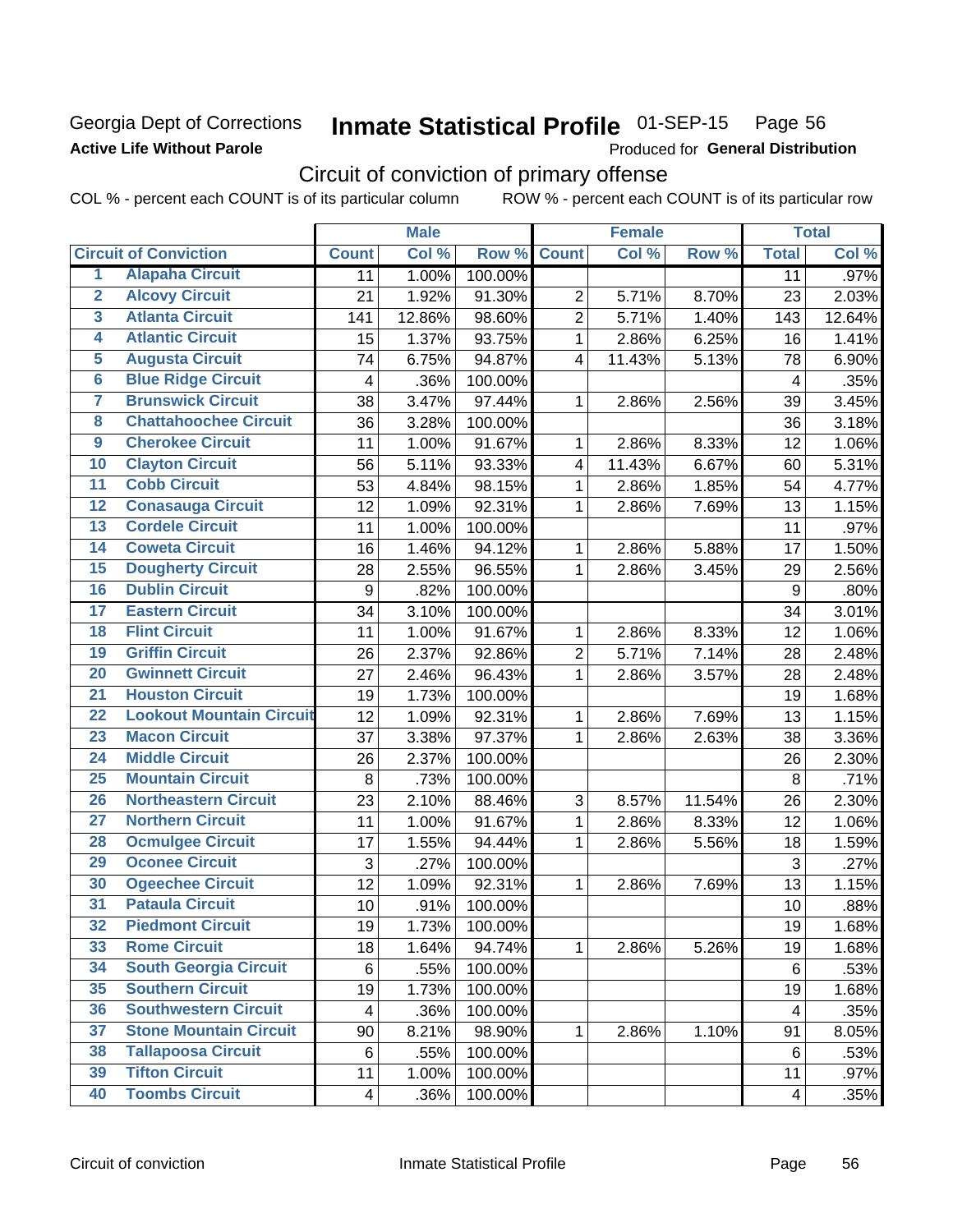#### Georgia Dept of Corrections **Active Life Without Parole**

#### Inmate Statistical Profile 01-SEP-15 Page 57

Produced for General Distribution

### Circuit of conviction of primary offense

COL % - percent each COUNT is of its particular column ROW % - percent each COUNT is of its particular row

|    |                                  |              | <b>Male</b>    |         |                | <b>Female</b> |       |                | <b>Total</b> |  |
|----|----------------------------------|--------------|----------------|---------|----------------|---------------|-------|----------------|--------------|--|
|    | <b>Circuit of Conviction</b>     | <b>Count</b> | Col %          | Row %   | <b>Count</b>   | Col %         | Row % | <b>Total</b>   | Col %        |  |
| 41 | <b>Waycross Circuit</b>          | 23           | 2.10%          | 100.00% |                |               |       | 23             | 2.03%        |  |
| 42 | <b>Western Circuit</b>           | 22           | 2.01%          | 100.00% |                |               |       | 22             | 1.95%        |  |
| 43 | <b>Rockdale Circuit</b>          | 10           | .91%           | 100.00% |                |               |       | 10             | .88%         |  |
| 44 | <b>Douglas Circuit</b>           | 30           | 2.74%          | 93.75%  | $\overline{2}$ | 5.71%         | 6.25% | 32             | 2.83%        |  |
| 45 | <b>Appalachian Circuit</b>       | 3            | .27%           | 100.00% |                |               |       | 3              | .27%         |  |
| 46 | <b>Enotah Circuit</b>            |              | .09%           | 100.00% |                |               |       |                | .09%         |  |
| 47 | <b>Bell-Forsyth J.C.</b>         | 4            | .36%           | 100.00% |                |               |       | 4              | .35%         |  |
| 48 | <b>Towaliga Judicial Circuit</b> | 11           | 1.00%          | 100.00% |                |               |       | 11             | .97%         |  |
| 49 | <b>Paulding Circuit</b>          | 3            | .27%           | 100.00% |                |               |       | 3              | .27%         |  |
|    | <b>Total Rported</b>             | 1,096        | 100%           | 96.91%  | 35             | 100%          | 3.09% | 1,131          | 100%         |  |
|    | <b>Not Reported</b>              |              | $\bf{0}$       |         |                | $\bf{0}$      |       |                | $\bf{0}$     |  |
|    | <b>Grand Total</b>               | 1,096        |                |         |                | 35            |       |                | 1,131        |  |
|    | <b>Mode (most frequent)</b>      |              | <b>Atlanta</b> |         | Augusta        |               |       | <b>Atlanta</b> |              |  |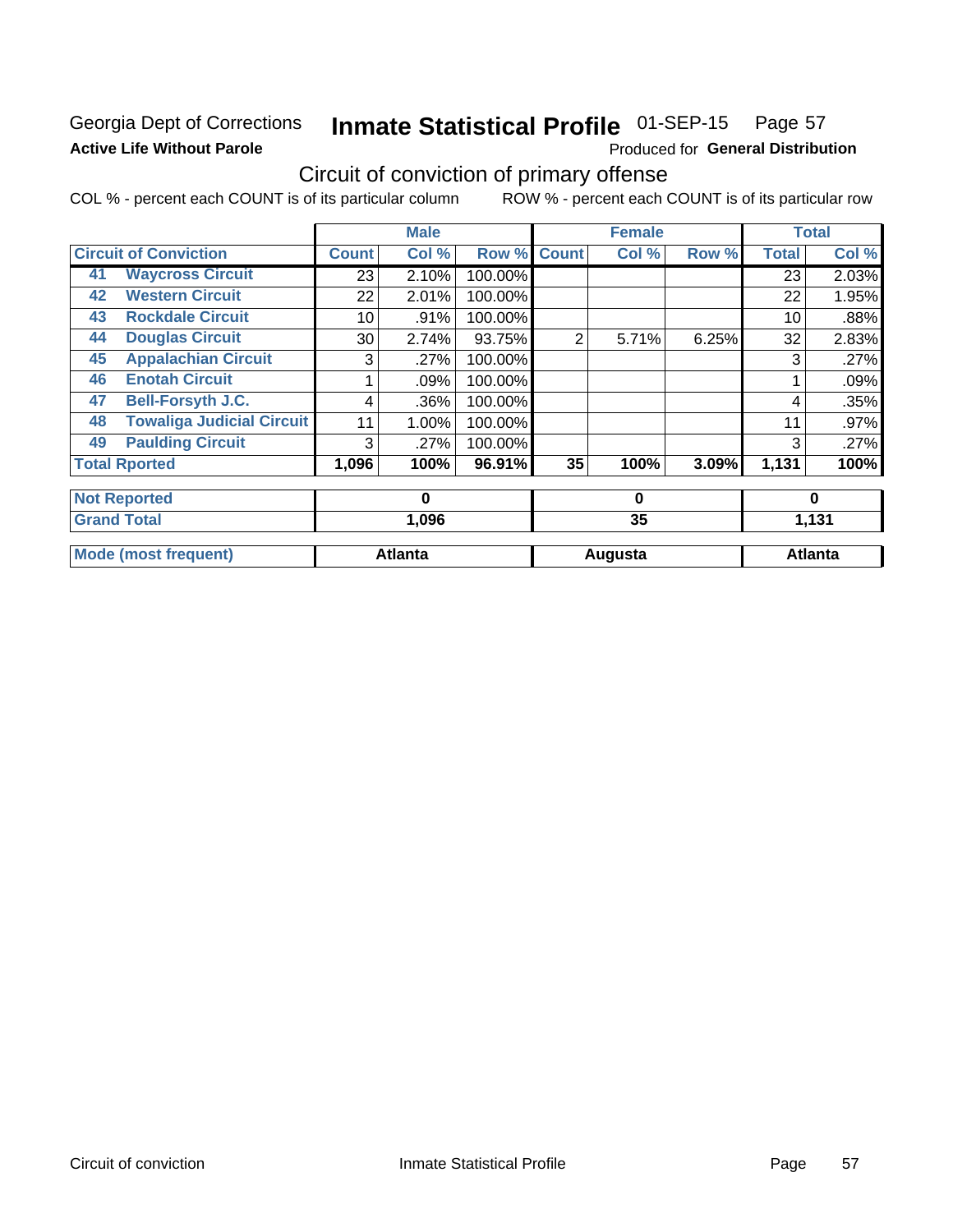#### **Active Life Without Parole**

#### Produced for General Distribution

### Years served (jail + prison) in this incarceration

COL % - percent each COUNT is of its particular column

|                       |              | <b>Male</b> |                  |                 | <b>Female</b> |       |                 | <b>Total</b> |
|-----------------------|--------------|-------------|------------------|-----------------|---------------|-------|-----------------|--------------|
| <b>Years Served</b>   | <b>Count</b> | Col %       | Row <sup>%</sup> | <b>Count</b>    | Col %         | Row % | <b>Total</b>    | Col %        |
| Less than one year    | 28           | 2.55%       | 96.55%           | 1               | 2.86%         | 3.45% | $\overline{29}$ | 2.56%        |
| 1 to 1.99 years       | 68           | 6.20%       | 97.14%           | $\overline{2}$  | 5.71%         | 2.86% | 70              | 6.19%        |
| 2 to 2.99 years       | 93           | 8.49%       | 92.08%           | 8               | 22.86%        | 7.92% | 101             | 8.93%        |
| 3 to 3.99 years       | 92           | 8.39%       | 94.85%           | 5               | 14.29%        | 5.15% | 97              | 8.58%        |
| 4 to 4.99 years       | 98           | 8.94%       | 98.00%           | $\overline{c}$  | 5.71%         | 2.00% | 100             | 8.84%        |
| 5 to 5.99 years       | 56           | 5.11%       | 94.92%           | 3               | 8.57%         | 5.08% | 59              | 5.22%        |
| 6 to 6.99 years       | 51           | 4.65%       | $96.23\%$        | $\overline{2}$  | 5.71%         | 3.77% | 53              | 4.69%        |
| 7 to 7.99 years       | 44           | 4.01%       | 97.78%           | 1               | 2.86%         | 2.22% | 45              | 3.98%        |
| 8 to 8.99 years       | 48           | 4.38%       | 96.00%           | $\overline{2}$  | 5.71%         | 4.00% | 50              | 4.42%        |
| 9 to 9.99 years       | 25           | 2.28%       | 92.59%           | 2               | 5.71%         | 7.41% | 27              | 2.39%        |
| 10 to 10.99 years     | 36           | 3.28%       | 100.00%          |                 |               |       | 36              | 3.18%        |
| 11 to 11.99 years     | 37           | 3.38%       | 100.00%          |                 |               |       | 37              | 3.27%        |
| 12 to 12.99 years     | 33           | 3.01%       | 91.67%           | 3               | 8.57%         | 8.33% | 36              | 3.18%        |
| 13 to 13.99 years     | 43           | 3.92%       | 95.56%           | $\overline{2}$  | 5.71%         | 4.44% | 45              | 3.98%        |
| 14 to 14.99 years     | 39           | 3.56%       | 100.00%          |                 |               |       | 39              | 3.45%        |
| 15 to 15.99 years     | 51           | 4.65%       | 100.00%          |                 |               |       | 51              | 4.51%        |
| 16 to 16.99 years     | 31           | 2.83%       | 96.88%           | 1               | 2.86%         | 3.13% | 32              | 2.83%        |
| 17 to 17.99 years     | 42           | 3.83%       | 100.00%          |                 |               |       | 42              | 3.71%        |
| 18 to 18.99 years     | 47           | 4.29%       | 97.92%           | 1               | 2.86%         | 2.08% | 48              | 4.24%        |
| 19 to 19.99 years     | 34           | 3.10%       | 100.00%          |                 |               |       | 34              | 3.01%        |
| 20 to 20.99 years     | 29           | 2.65%       | 100.00%          |                 |               |       | 29              | 2.56%        |
| 21 to 21.99 years     | 25           | 2.28%       | 100.00%          |                 |               |       | 25              | 2.21%        |
| 22 to 22.99 years     | 12           | 1.09%       | 100.00%          |                 |               |       | 12              | 1.06%        |
| 23 to 23.99 years     | 4            | 0.36%       | 100.00%          |                 |               |       | 4               | 0.35%        |
| 24 to 24.99 years     | 4            | 0.36%       | 100.00%          |                 |               |       | 4               | 0.35%        |
| 25 to 25.99 years     | $\mathbf 1$  | 0.09%       | 100.00%          |                 |               |       | $\mathbf 1$     | 0.09%        |
| 26 to 26.99 years     | 6            | 0.55%       | 100.00%          |                 |               |       | 6               | 0.53%        |
| 27 to 27.99 years     | 4            | 0.36%       | 100.00%          |                 |               |       | 4               | 0.35%        |
| 28 to 28.99 years     | 5            | 0.46%       | 100.00%          |                 |               |       | 5               | 0.44%        |
| Thirty + years        | 10           | 0.91%       | 100.00%          |                 |               |       | 10              | 0.88%        |
| <b>Total Reported</b> | 1,096        | 100%        | 96.91%           | $\overline{35}$ | 100%          | 3.09% | 1,131           | 100%         |

| <b>Not Reported</b>            |                 |                 |                 |
|--------------------------------|-----------------|-----------------|-----------------|
| <b>Grand Total</b>             | 1,096           | 35              | 1,131           |
|                                |                 |                 |                 |
| <b>Mean</b><br>(average)       | 10.06           | 6.35            | 9.95            |
| <b>Median (middle)</b>         | 8.25            | 4.79            | 8.17            |
| <b>Mode</b><br>(most frequent) | 5 to 5.99 years | 5 to 5.99 years | 2 to 2.99 years |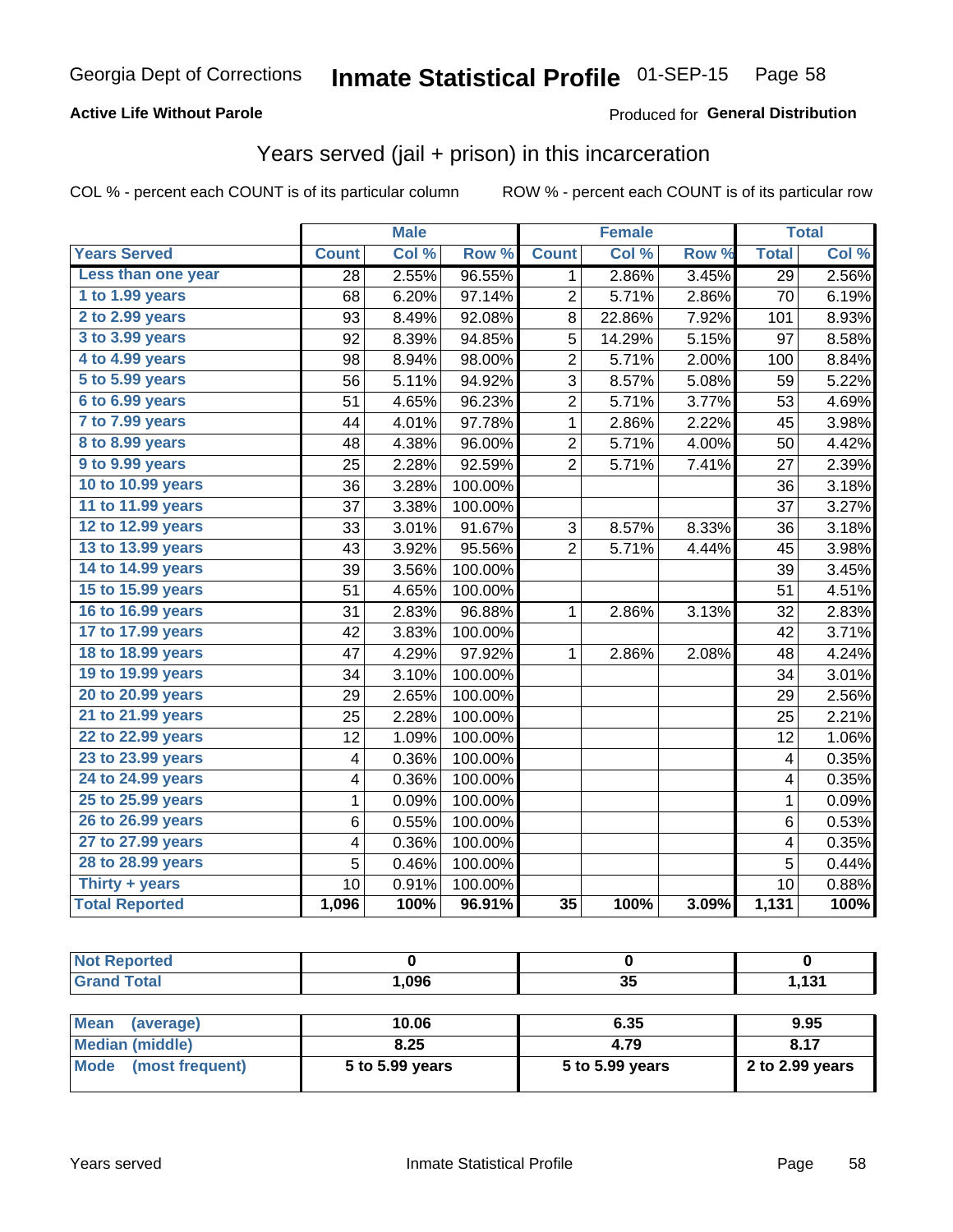#### Inmate Statistical Profile 01-SEP-15 Page 59

#### **Active Life Without Parole**

Produced for General Distribution

### Results of most recent HIV tests

COL % - percent each COUNT is of its particular column

|                         |              | <b>Male</b> |        |              | <b>Female</b> |        |             | Total  |
|-------------------------|--------------|-------------|--------|--------------|---------------|--------|-------------|--------|
| <b>HIV Test Results</b> | <b>Count</b> | Col%        | Row %I | <b>Count</b> | Col %         | Row %  | $\tau$ otal | Col %  |
| <b>Positive</b>         |              | $0.66\%$    | 87.50% |              | $2.94\%$      | 12.50% |             | 0.73%  |
| <b>Negative</b>         | .058         | 99.34%      | 96.98% | 33           | 97.06%        | 3.02%  | 1,091       | 99.27% |
| <b>Total Reported</b>   | .065         | 100%        | 96.91% | 34           | 100%          | 3.09%  | 1,099       | 100%   |

| <b>Not Reported</b>              |      |    | . .<br>◡▵    |
|----------------------------------|------|----|--------------|
| <b>Total</b><br>G <sub>rar</sub> | ,096 | 35 | 121<br>1 J I |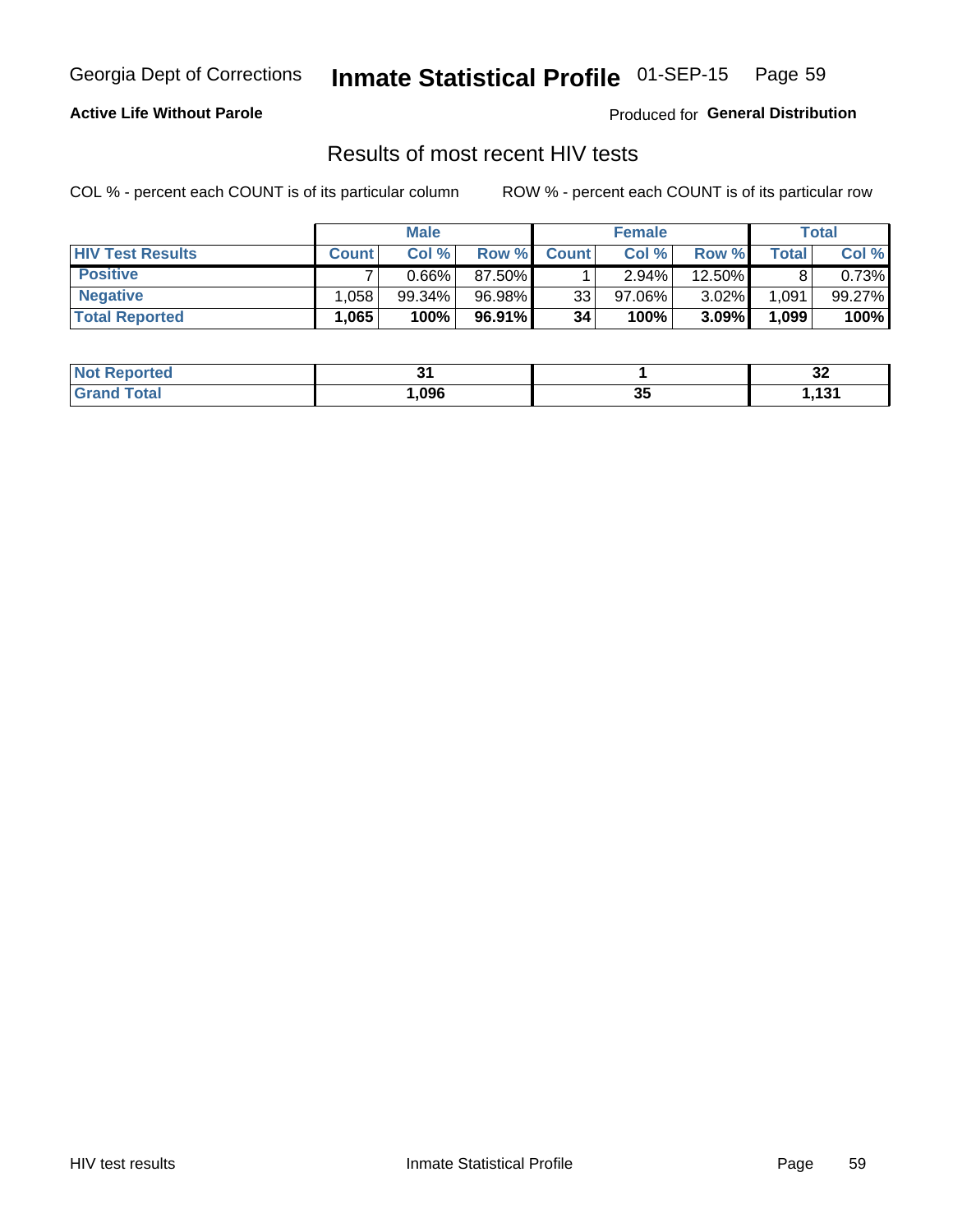## Georgia Dept of Corrections **Inmate Statistical Profile** 01-SEP-15 Page 60

#### **Active Life Without Parole**

Produced for **General Distribution**

### Results of most recent tuberculosis test

COL % - percent each COUNT is of its particular column ROW % - percent each COUNT is of its particular row

|                                  |              | <b>Male</b> |        |                 | <b>Female</b> |          |              | Total  |
|----------------------------------|--------------|-------------|--------|-----------------|---------------|----------|--------------|--------|
| <b>Tuberculosis Test Results</b> | <b>Count</b> | Col%        | Row %I | <b>Count</b>    | Col %         | Row %I   | <b>Total</b> | Col %  |
| <b>Positive on current test</b>  | 241          | 22.48%      | 98.77% |                 | $8.57\%$      | $1.23\%$ | 244          | 22.04% |
| <b>Negative</b>                  | 831          | 77.52%      | 96.29% | 32 <sub>1</sub> | $91.43\%$     | $3.71\%$ | 863          | 77.96% |
| <b>Total Reported</b>            | 1,072        | 100%        | 96.84% | 35              | 100%          | 3.16%    | 1.107        | 100%   |

| <b>Not Reported</b> | 44     |    | 44  |
|---------------------|--------|----|-----|
| Total               | 096, ا | JJ | 121 |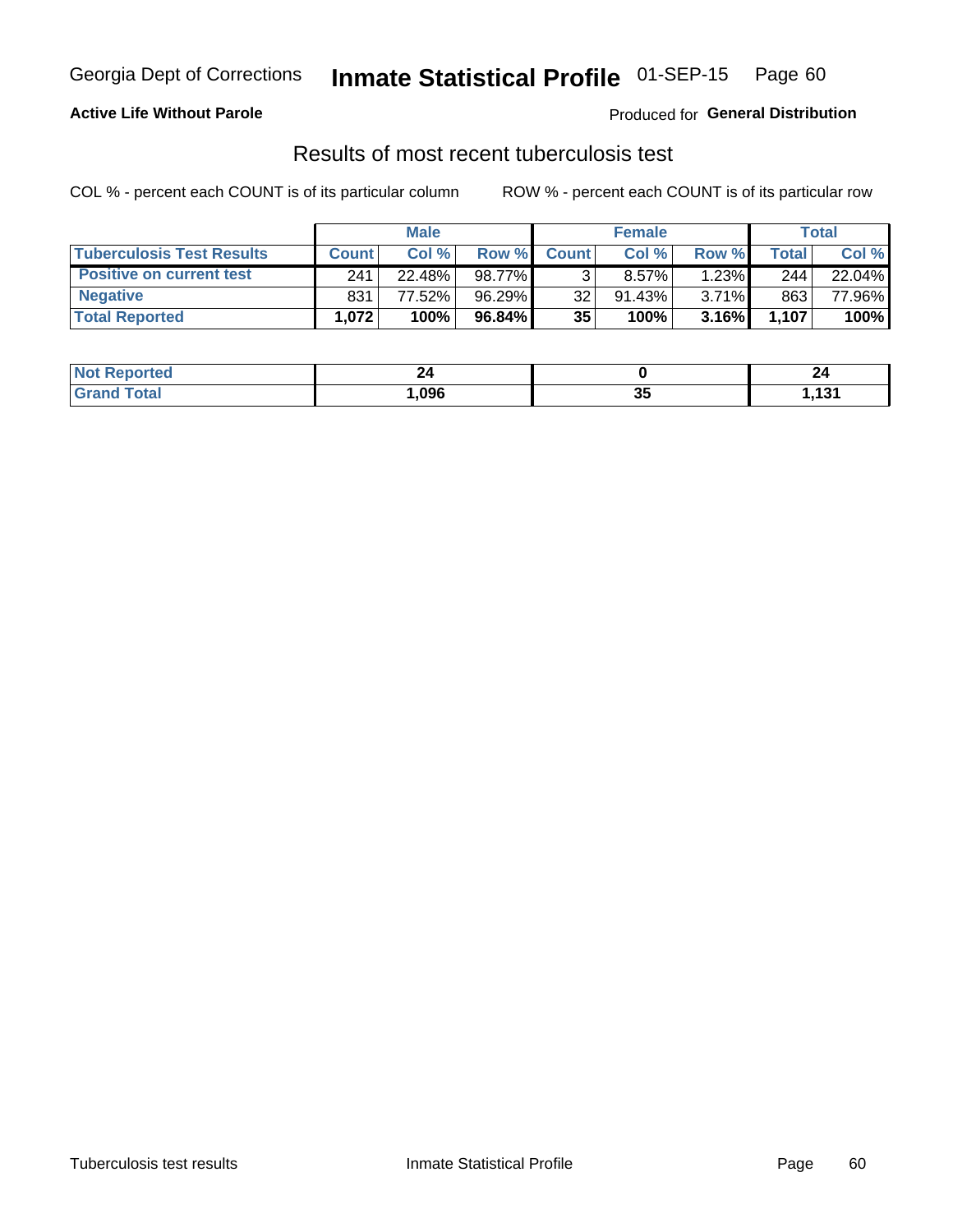## Georgia Dept of Corrections **Inmate Statistical Profile** 01-SEP-15 Page 61

#### **Active Life Without Parole**

Produced for **General Distribution**

#### Results of most recent syphilis test

COL % - percent each COUNT is of its particular column ROW % - percent each COUNT is of its particular row

|                                 | <b>Male</b>  |           |           | <b>Female</b> |           |          | Total |        |
|---------------------------------|--------------|-----------|-----------|---------------|-----------|----------|-------|--------|
| <b>Syphilis Test Results</b>    | <b>Count</b> | Col %     | Row %     | <b>Count</b>  | Col %     | Row %I   | Total | Col %  |
| <b>Positive on current test</b> | 16           | $2.54\%$  | $94.12\%$ |               | 9.09%     | 5.88%    | 17    | 2.65%  |
| <b>Negative</b>                 | 614          | $97.46\%$ | 98.40%    | 10            | $90.91\%$ | $1.60\%$ | 624   | 97.35% |
| <b>Total Reported</b>           | 630          | 100%      | 98.28%    | 11            | 100%      | 1.72%    | 641   | 100%   |

| <b>Not Reported</b> | 466  |          | 490          |
|---------------------|------|----------|--------------|
| <b>Grand Total</b>  | ,096 | 26<br>v, | 424<br>1 J I |